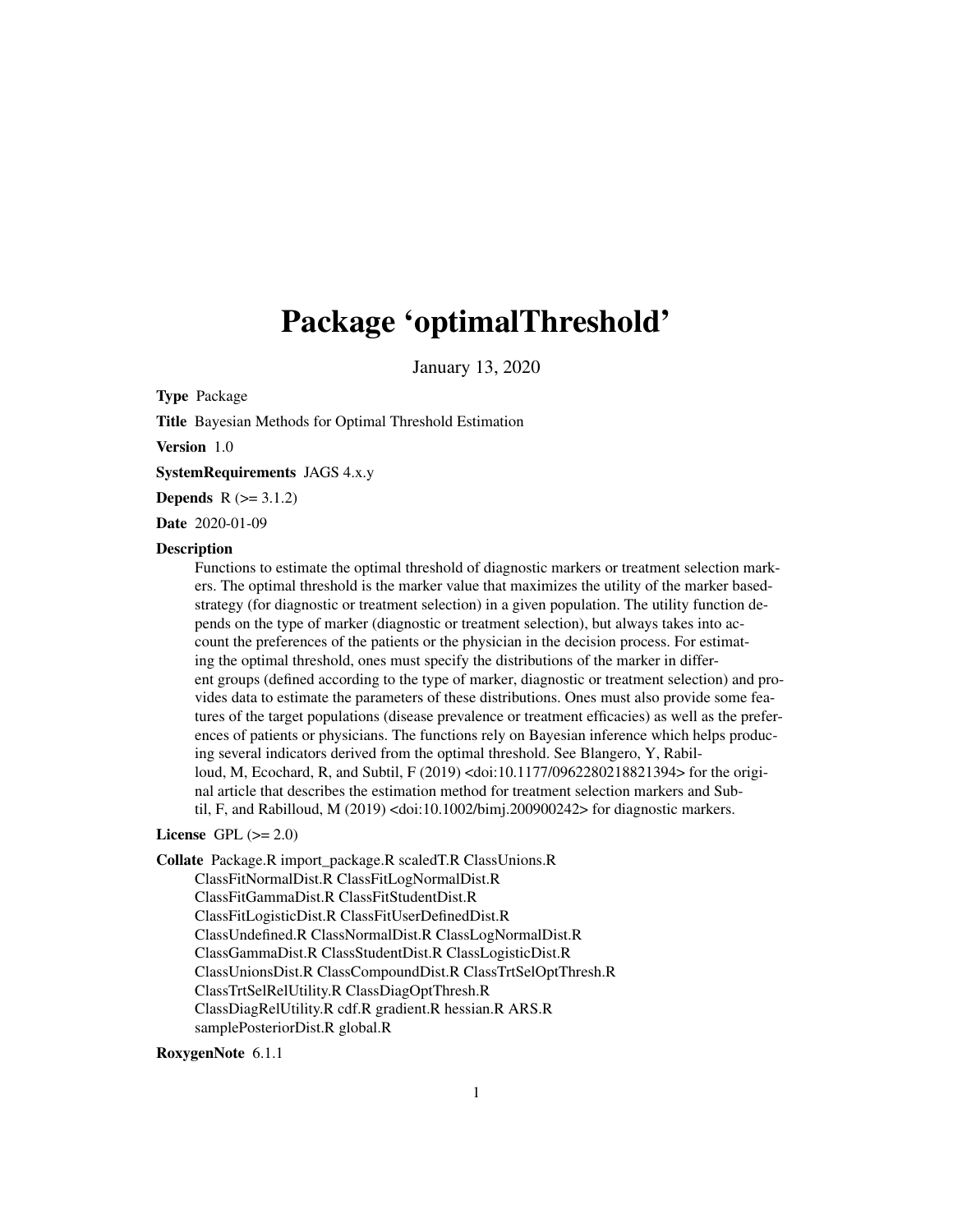Imports ars, rjags, HDInterval, mgcv, utils, coda, grDevices, methods, stats, graphics NeedsCompilation no Author Yoann Blangero [aut, cre]

Maintainer Yoann Blangero <yblangero@gmail.com>

Repository CRAN

Date/Publication 2020-01-13 16:10:05 UTC

## R topics documented:

| $\overline{3}$                                                                                                              |
|-----------------------------------------------------------------------------------------------------------------------------|
| $\overline{3}$                                                                                                              |
| $\overline{4}$                                                                                                              |
| 6                                                                                                                           |
| 6                                                                                                                           |
| $\overline{7}$                                                                                                              |
| 8                                                                                                                           |
| 9                                                                                                                           |
| $decisionCurve \dots \dots \dots \dots \dots \dots \dots \dots \dots \dots \dots \dots \dots \dots \dots \dots \dots$<br>10 |
| 11                                                                                                                          |
| 12                                                                                                                          |
| 13                                                                                                                          |
| 14                                                                                                                          |
| 16                                                                                                                          |
| 17                                                                                                                          |
| 21                                                                                                                          |
| 21                                                                                                                          |
| 22                                                                                                                          |
| 23                                                                                                                          |
| 23                                                                                                                          |
| 24                                                                                                                          |
| 25                                                                                                                          |
| 25                                                                                                                          |
| 27                                                                                                                          |
| 29                                                                                                                          |
| 30                                                                                                                          |
| 30                                                                                                                          |
| 30                                                                                                                          |
| 31<br>plot-methods                                                                                                          |
| 32                                                                                                                          |
| 33                                                                                                                          |
| 34                                                                                                                          |
| 36                                                                                                                          |
| 37                                                                                                                          |
| 38                                                                                                                          |
| 39                                                                                                                          |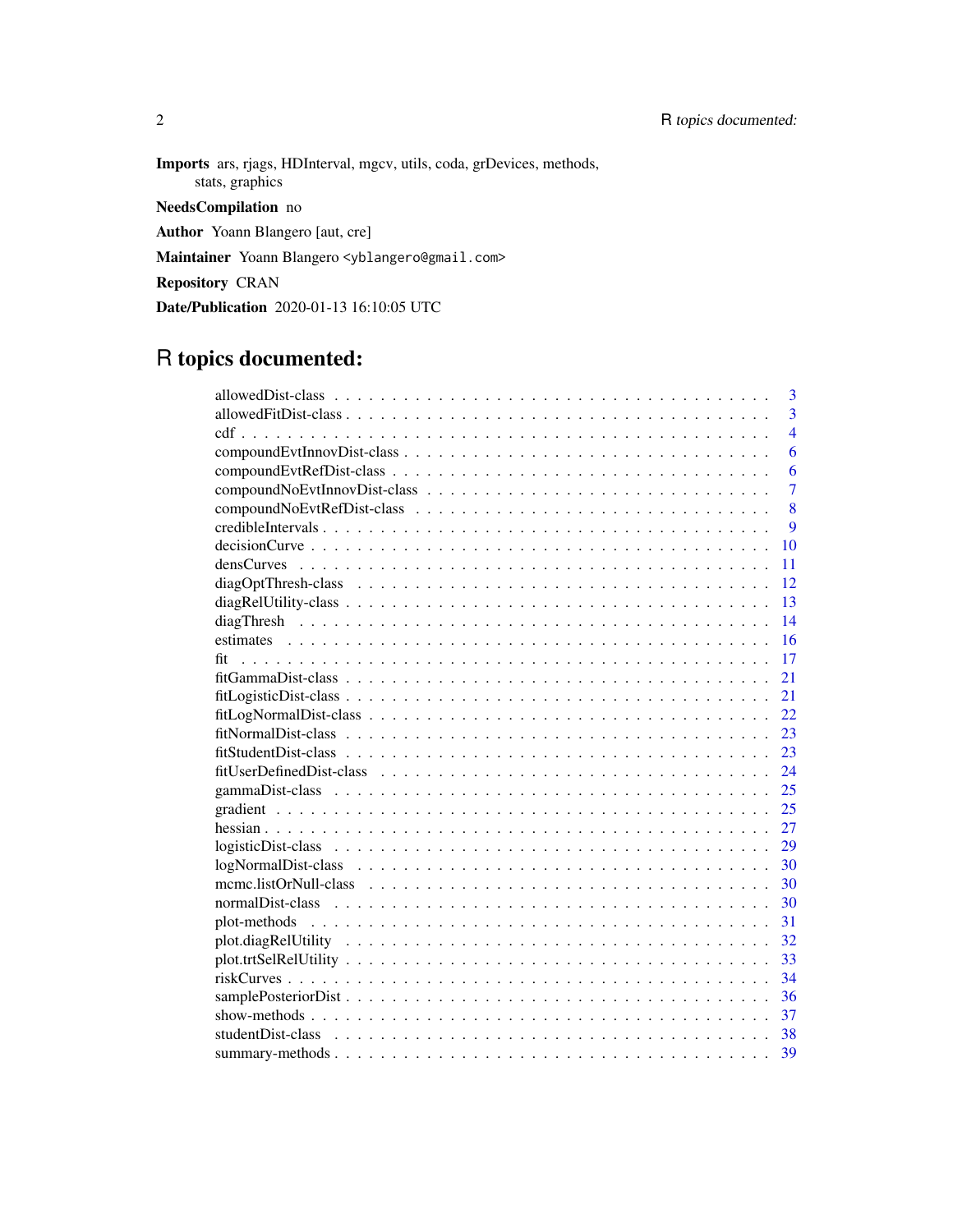<span id="page-2-0"></span>

| Index |  |  |
|-------|--|--|
|       |  |  |
|       |  |  |
|       |  |  |
|       |  |  |
|       |  |  |

allowedDist-class *An S4 union class to represent allowed dist object.*

#### Description

This S4 union class describes what types of distribution are supported by the optimalThreshold package.

## **Details**

Five theoretical univariate and continuous distributions are supported by the package internally (normal, log-normal, gamma, scaled t, and logistic). However, it is possible for the user to define its own distribution type using the fit function, and passing the result to one of the two main functions: trtSelThresh, and diagThresh.

#### See Also

[fit](#page-16-1), [trtSelThresh](#page-41-1), and [diagThresh](#page-13-1).

allowedFitDist-class *An S4 union class to represent allowed fitDist objects.*

#### Description

This S4 union class describes what types of distribution may be fitted by the user in the optimalThreshold package.

## Details

Five theoretical types of distribution fit are supported by the package internally (normal, log-normal, gamma, scaled t, and logistic). However, it is possible for the user to fit a personalized distribution using the fit function, and passing the result to one of the two main functions: trtSelThresh, and diagThresh. The 'undefined' type is used to indicate which distribution must be expressed as a function of the three others when estimating the optimal threshold of a treatment selection marker (see References for more details).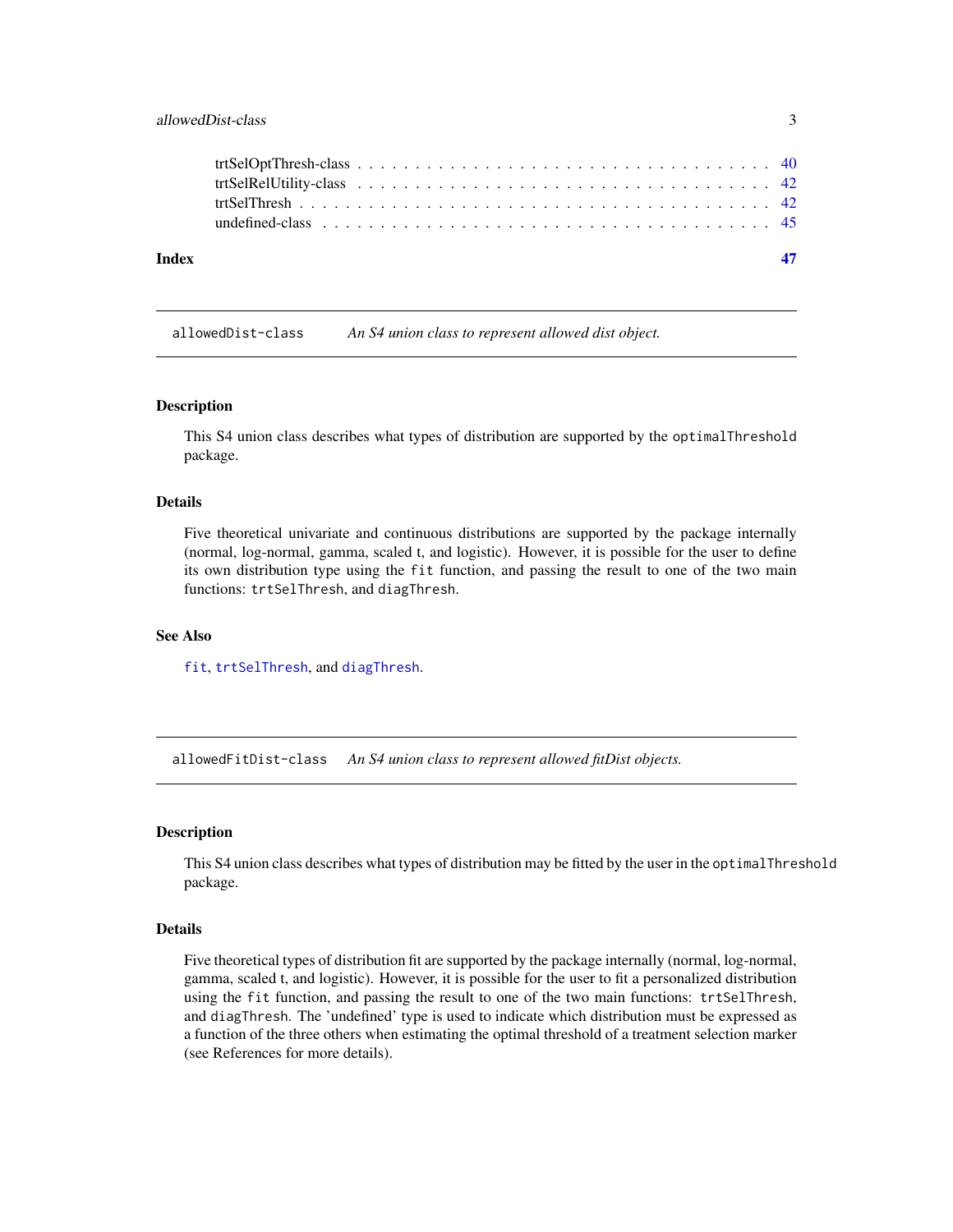## <span id="page-3-0"></span>References

Blangero, Y, Rabilloud, M, Ecochard, R, and Subtil, F. A Bayesian method to estimate the optimal threshold of a marker used to select patients' treatment. *Statistical Methods in Medical Research*. 2019. Subtil, F, and Rabilloud, M. A Bayesian method to estimate the optimal threshold of a longitudinal marker. *Biometrical Journal*. 2010.

#### See Also

[fit](#page-16-1), [trtSelThresh](#page-41-1), and [diagThresh](#page-13-1).

cdf *Cumulative distribution function of a specified distribution*

## Description

The cdf function returns the cumulative distribution function relative to the S4 object passed in its argument. See details to know on what kind of S4 objects this function could be applied.

#### Usage

```
cdf(object)
## S4 method for signature 'normalDist'
cdf(object)
## S4 method for signature 'logNormalDist'
cdf(object)
## S4 method for signature 'gammaDist'
cdf(object)
## S4 method for signature 'studentDist'
cdf(object)
## S4 method for signature 'logisticDist'
cdf(object)
## S4 method for signature 'compoundEvtRefDist'
cdf(object)
## S4 method for signature 'compoundNoEvtRefDist'
cdf(object)
## S4 method for signature 'compoundEvtInnovDist'
cdf(object)
## S4 method for signature 'compoundNoEvtInnovDist'
cdf(object)
```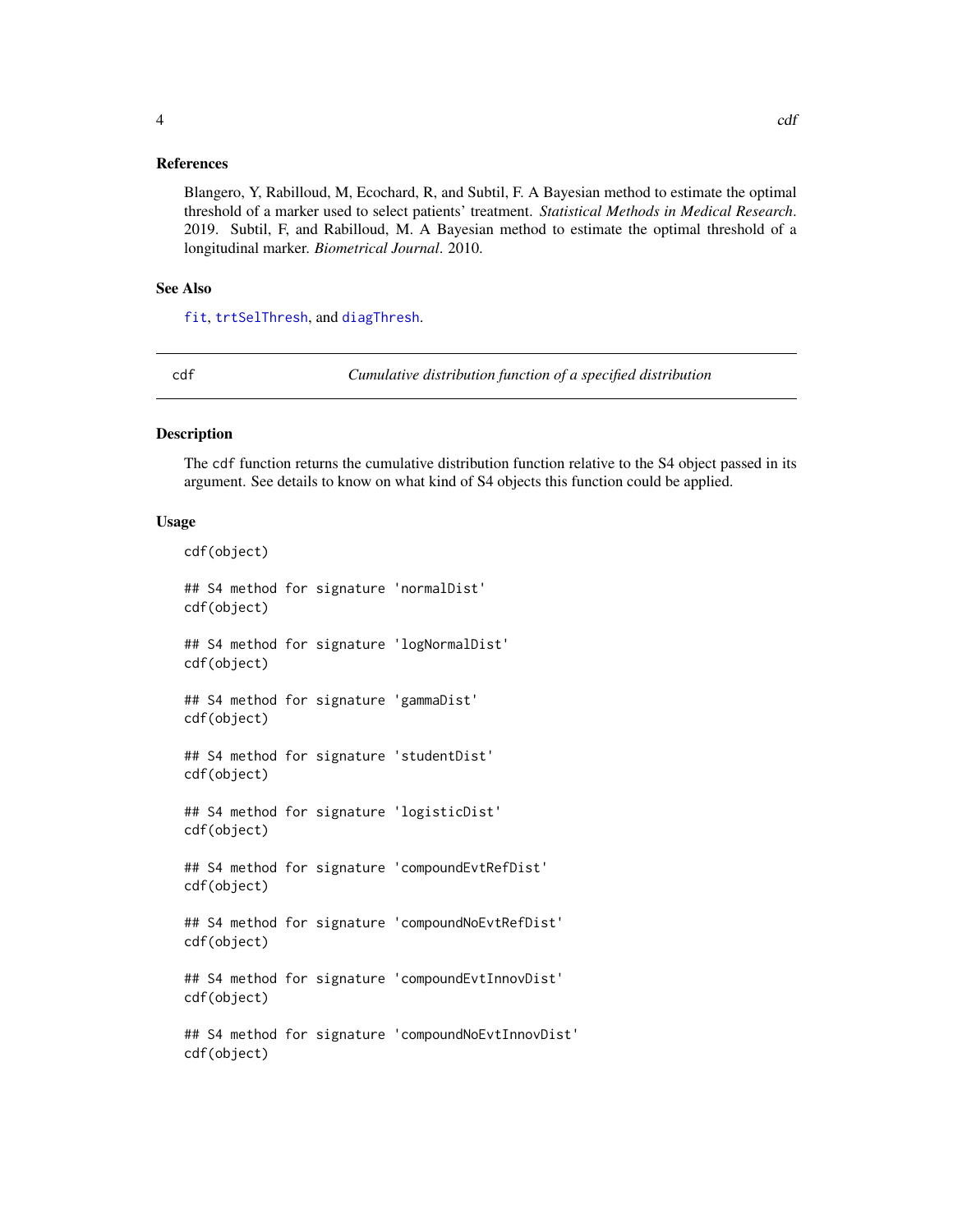#### <span id="page-4-0"></span>Arguments

object Any S4 object for which a cdf method is defined. Should match with the definition of an S4 distribution object as defined in the optimalThreshold package.

## Details

This method can be applied to the S4 distribution objects that are supported in the optimalThreshold package: normalDist, logNormalDist, gammaDist, studentDist, logisticDist, and userDefinedDist. These methods are applied internally, and you have no need to use it outside of the main functions trtSelThresh and diagThresh.

- Normal distribution: the cdf method applied to a normalDist object is simply the pnorm function (see help on this function to have more details).
- Log-normal distribution: the cdf method applied to a logNormalDist object is simply the plnorm function (see help on this function to have more details).
- Gamma distribution: the cdf method applied to a gammaDist object is simply the pgamma function (see help on this function to have more details).
- Scaled t distribution: the scaled t distribution with df = n, mu =  $\mu$ , and sd =  $\sigma$  has density:

$$
f(x) = \frac{\Gamma((n+1)/2)}{\sqrt{n\pi}\Gamma(n/2)}(1 + \frac{(x-\mu)}{\sigma})^2/n^{-\frac{(n+1)}{2}})\sigma
$$

- Logistic distribution: the cdf method applied to a logisticDist object is simply the plogis function (see help on this function to have more details).
- User-defined distribution: the cdf method applied to a userDefinedDist object is simply the cumulative distribution function provided by the user when fitting a user-defined distribution with the fit function.

The S4 objects compoundEvtRefDist, compoundNoEvtRefDist, compoundEvtInnovDist, and compoundNoEvtInnovDist are created internally. The cdf function applied to these objects is defined dynamically depending on what types of distribution are fitted. The definition of the cdf function relies on the expression of the randomization constraint of a clinical trial that enforces the distribution of the marker in each treatment arm to be identical (see References for more details).

#### Value

Returns the cumulative distribution function of the specified distribution.

#### References

Blangero, Y, Rabilloud, M, Ecochard, R, and Subtil, F. A Bayesian method to estimate the optimal threshold of a marker used to select patients' treatment. *Statistical Methods in Medical Research*. 2019.

#### See Also

[trtSelThresh](#page-41-1), [diagThresh](#page-13-1), [pnorm](#page-0-0), [plnorm](#page-0-0), [pgamma](#page-0-0), [plogis](#page-0-0), [fit](#page-16-1).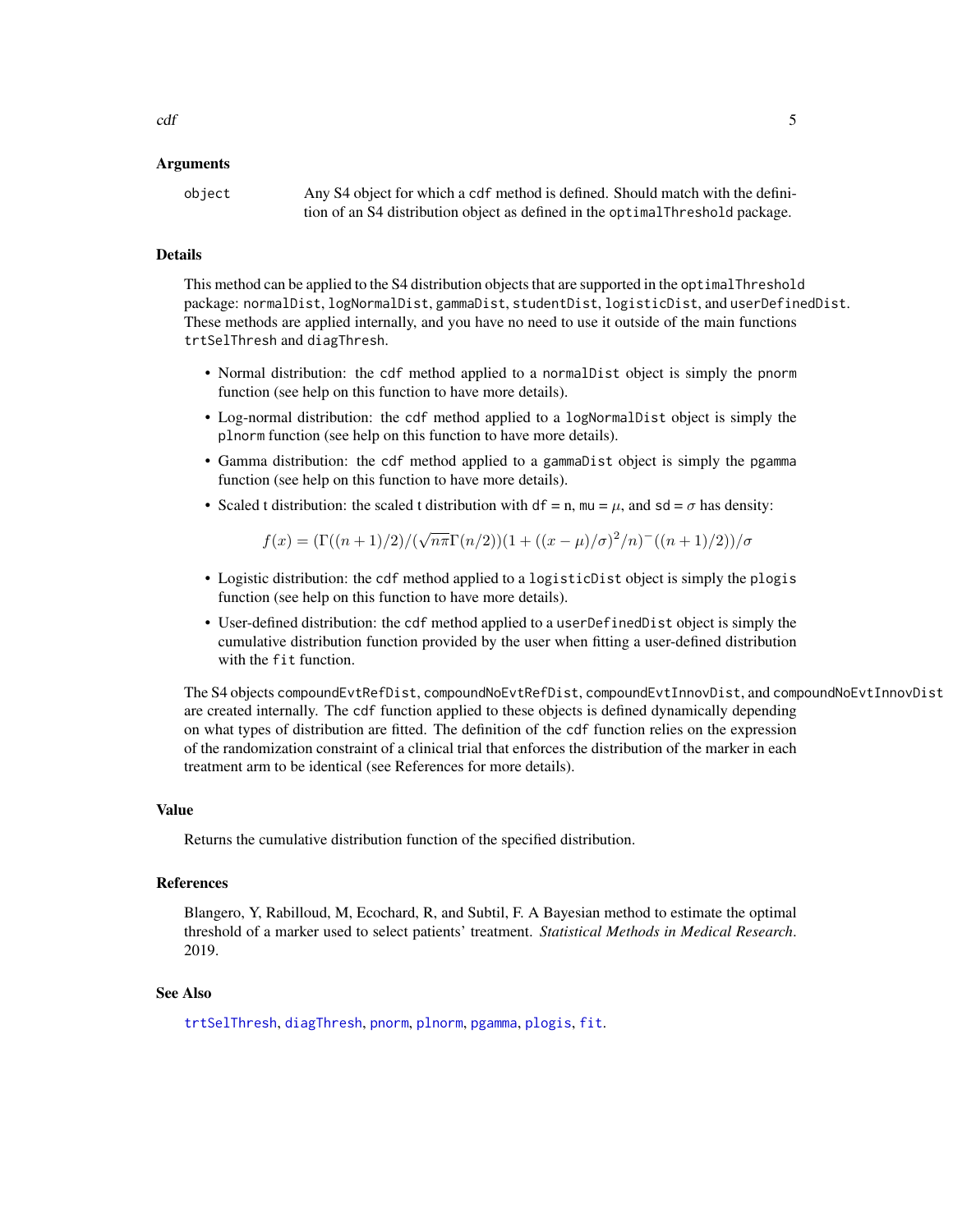```
compoundEvtInnovDist-class
```
*An S4 class to represent a compound distribution.*

#### **Description**

This S4 class describes the 'compound' distribution that is fitted to the marker values of patients that developed the event of interest in the innovative treatment arm when the type of distribution is set to 'undefined' in the fit function.

## Details

You never have to create this class manually. This class is created internally when an undefined distribution is fitted on the marker values.

## **Slots**

- EvtRefDist This slot is an object that describes the distribution of the marker for patients that developed the event in the reference arm. This object must be an "allowedDist" class object.
- NoEvtRefDist This slot is an object that describes the distribution of the marker for patients that did not develop the event in the reference arm. This object must be an "allowedDist" class object.
- NoEvtInnovDist This slot is an object that describes the distribution of the marker for patients that did not develop the event in the innovative arm. This object must be an "allowedDist" class object.
- r0 Mean risk of event occurrence in the reference arm. Numeric argument.
- r1 Mean risk of event occurrence in the innovative arm. Numeric argument.

## See Also

[fit](#page-16-1) for more details on how to fit an undefined distribution.

compoundEvtRefDist-class

*An S4 class to represent a compound distribution.*

#### **Description**

This S4 class describes the 'compound' distribution that is fitted to the marker values of patients that developed the event of interest in the reference treatment arm when the type of distribution is set to 'undefined' in the fit function.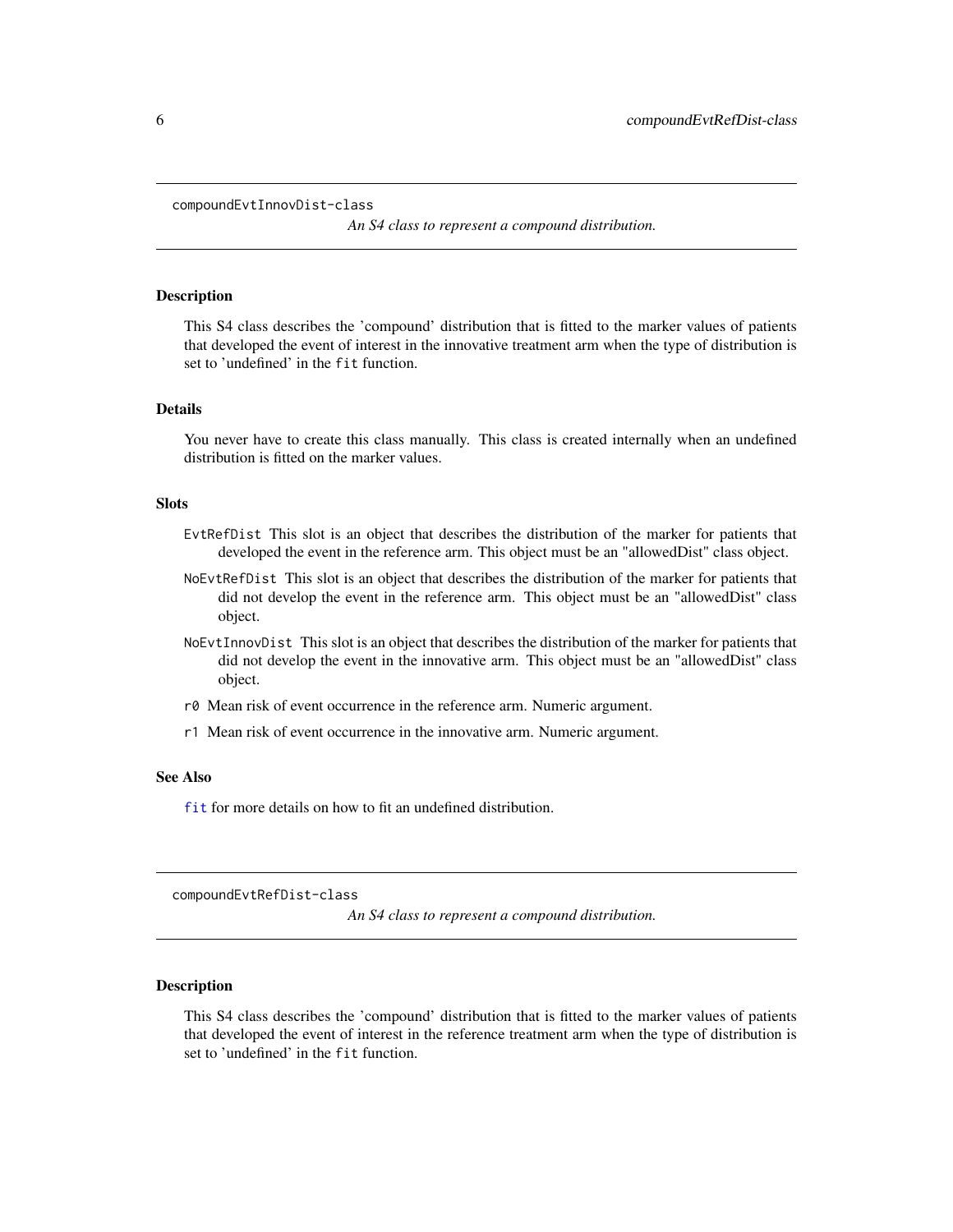#### <span id="page-6-0"></span>Details

You never have to create this class manually. This class is created internally when an undefined distribution is fitted on the marker values.

#### Slots

- NoEvtRefDist This slot is an object that describes the distribution of the marker for patients that did not develop the event in the reference arm. This object must be an "allowedDist" class object.
- EvtInnovDist This slot is an object that describes the distribution of the marker for patients that developed the event in the innovative arm. This object must be an "allowedDist" class object.
- NoEvtInnovDist This slot is an object that describes the distribution of the marker for patients that did not develop the event in the innovative arm. This object must be an "allowedDist" class object.
- r0 Mean risk of event occurrence in the reference arm. Numeric argument.
- r1 Mean risk of event occurrence in the innovative arm. Numeric argument.

#### See Also

[fit](#page-16-1) for more details on how to fit an undefined distribution.

compoundNoEvtInnovDist-class

*An S4 class to represent a compound distribution.*

#### Description

This S4 class describes the 'compound' distribution that is fitted to the marker values of patients that did not develop the event of interest in the innovative treatment arm when the type of distribution is set to 'undefined' in the fit function.

#### Details

You never have to create this class manually. This class is created internally when an undefined distribution is fitted on the marker values.

#### **Slots**

- EvtRefDist This slot is an object that describes the distribution of the marker for patients that developed the event in the reference arm. This object must be an "allowedDist" class object.
- NoEvtRefDist This slot is an object that describes the distribution of the marker for patients that did not develop the event in the reference arm. This object must be an "allowedDist" class object.
- EvtInnovDist This slot is an object that describes the distribution of the marker for patients that developed the event in the innovative arm. This object must be an "allowedDist" class object.
- r0 Mean risk of event occurrence in the reference arm. Numeric argument.
- r1 Mean risk of event occurrence in the innovative arm. Numeric argument.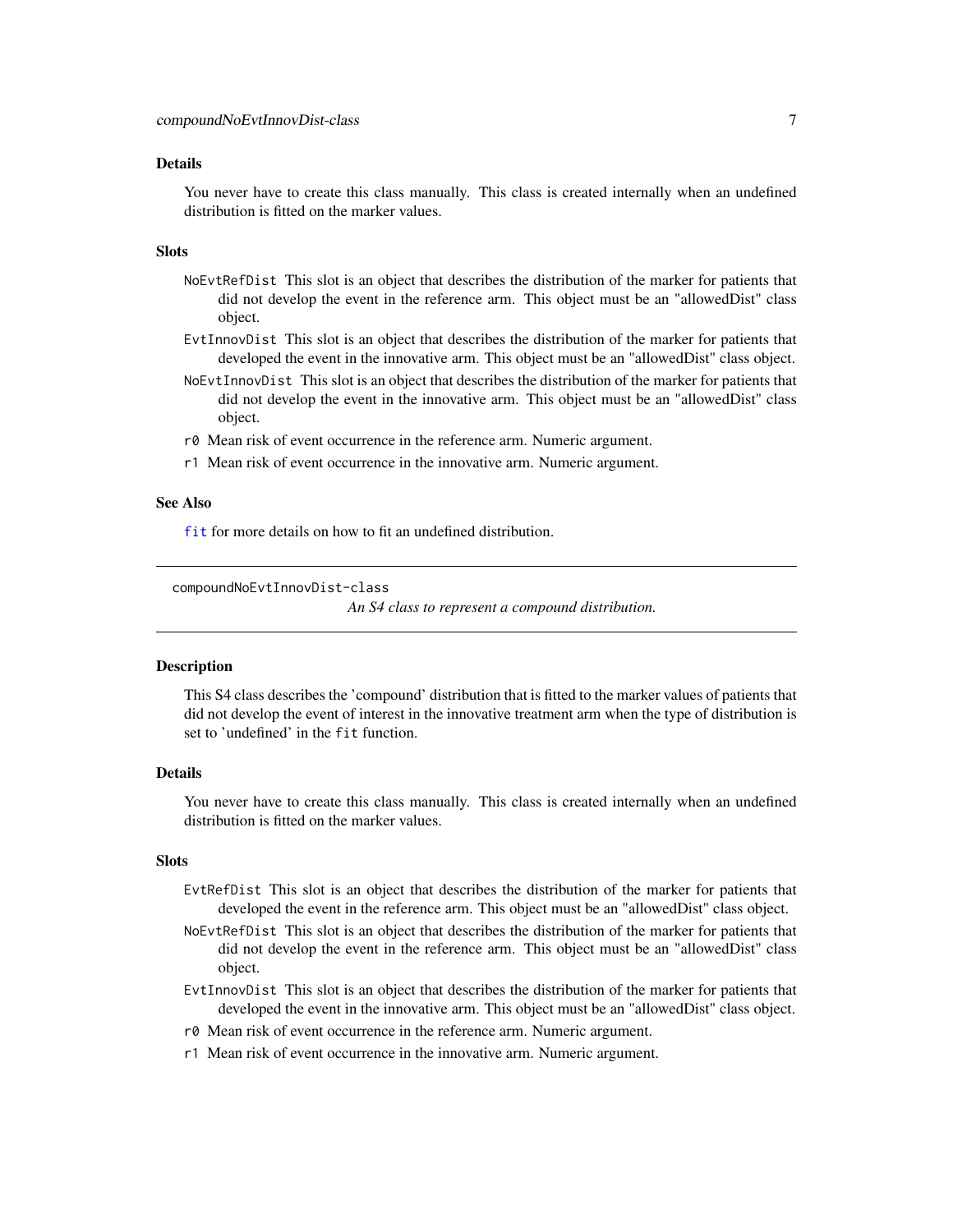## <span id="page-7-0"></span>See Also

[fit](#page-16-1) for more details on how to fit an undefined distribution.

compoundNoEvtRefDist-class

*An S4 class to represent a compound distribution.*

#### **Description**

This S4 class describes the 'compound' distribution that is fitted to the marker values of patients that did not develop the event of interest in the reference treatment arm when the type of distribution is set to 'undefined' in the fit function.

## Details

You never have to create this class manually. This class is created internally when an undefined distribution is fitted on the marker values.

### **Slots**

- EvtRefDist This slot is an object that describes the distribution of the marker for patients that developed the event in the reference arm. This object must be an "allowedDist" class object.
- EvtInnovDist This slot is an object that describes the distribution of the marker for patients that developed the event in the innovative arm. This object must be an "allowedDist" class object.
- NoEvtInnovDist This slot is an object that describes the distribution of the marker for patients that did not develop the event in the innovative arm. This object must be an "allowedDist" class object.
- r0 Mean risk of event occurrence in the reference arm. Numeric argument.
- r1 Mean risk of event occurrence in the innovative arm. Numeric argument.

## See Also

[fit](#page-16-1) for more details on how to fit an undefined distribution.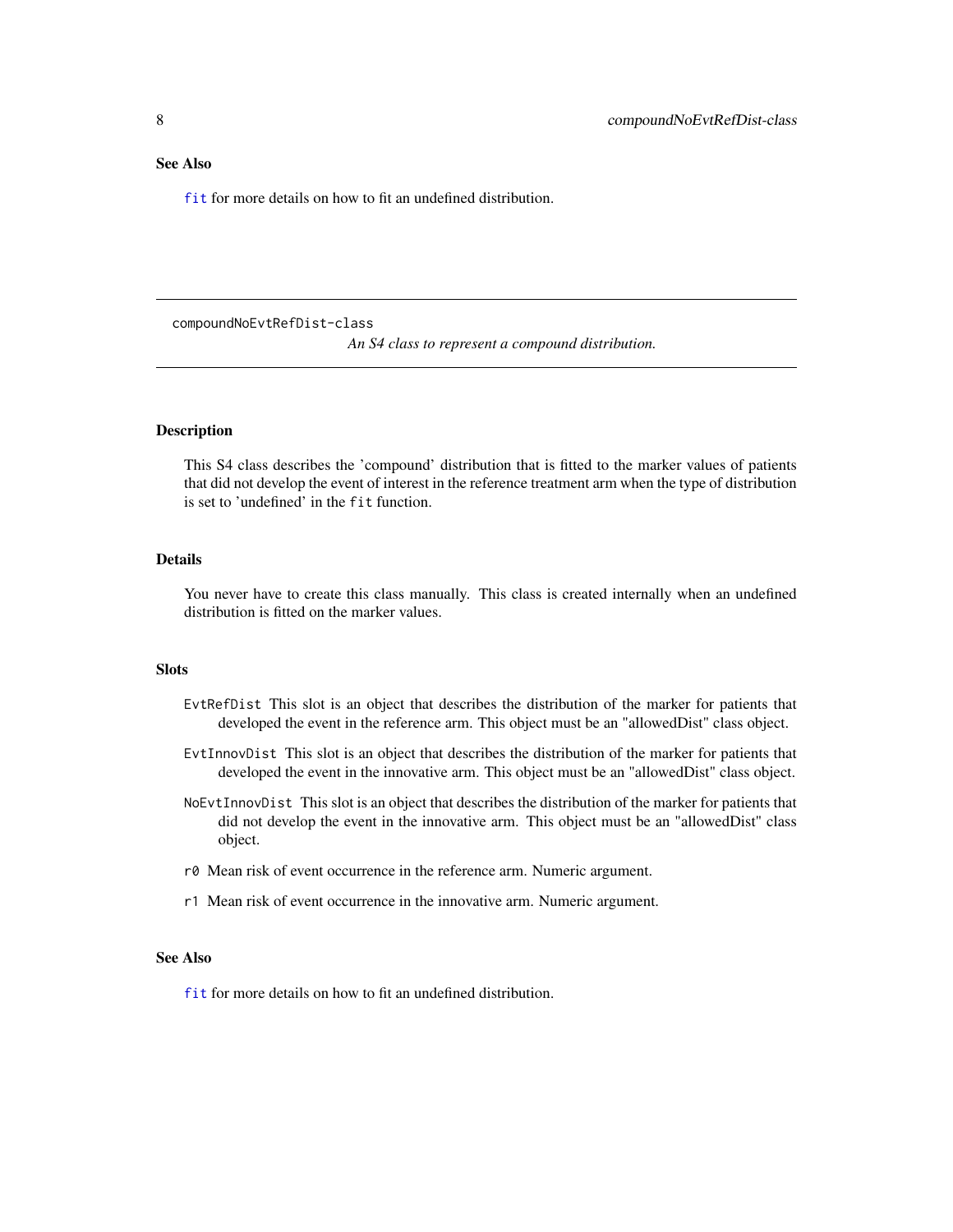<span id="page-8-0"></span>credibleIntervals *Credible intervals estimation*

## Description

Credible intervals estimation

## Usage

```
credibleIntervals(object, ...)
## S4 method for signature 'trtSelOptThresh'
credibleIntervals(object, alpha = 0.05,
 hpd = FALSE)
## S4 method for signature 'diagOptThresh'
```
credibleIntervals(object, alpha = 0.05,  $hpd = FALSE$ )

## Arguments

| object   | a trtSelOptThresh or a diagOptThresh S4 class object from which the cred-<br>ible intervals of several indicators (including the optimal threshold) must be<br>calculated. |
|----------|----------------------------------------------------------------------------------------------------------------------------------------------------------------------------|
| $\cdots$ | other arguments passed to the method.                                                                                                                                      |
| alpha    | alpha parameter for the confidence level required.                                                                                                                         |
| hpd      | logical value to specify whether the function has to return Highest Posterior                                                                                              |
|          | Density interval or not.                                                                                                                                                   |

## Details

This function calculates the credible intervals of several indicators depending on the type of marker under study (treatment selection or diagnostic marker). The user may specify the alpha risk for the confidence level (default is 5

## Value

Returns a matrix with the credible intervals of several indicators.

Returns the credible intervals of several indicators.

#### References

Gelman, A, et al. 2014. *Bayesian Data Analysis*. 3rd edition, CRC Press, Boca Raton, section 2.3.

#### See Also

[trtSelThresh](#page-41-1), [diagThresh](#page-13-1), and [hdi](#page-0-0).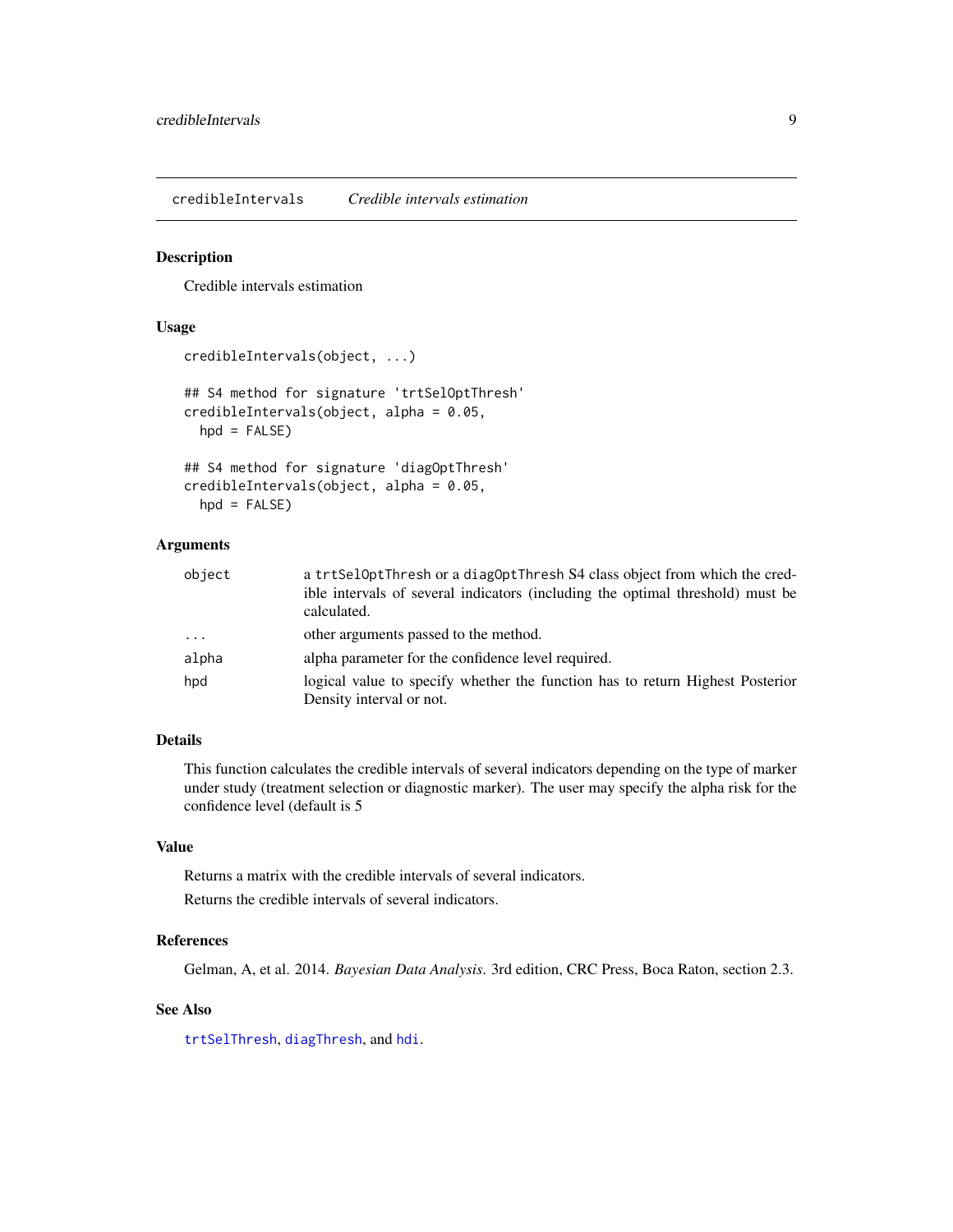<span id="page-9-1"></span><span id="page-9-0"></span>

#### Description

This S4 method allows to plot the decision curve associated with a treatment selection marker for several treatment/event cost ratios, or with a diagnostic marker for several risk thresholds.

#### Usage

```
decisionCurve(object, r, ...)
## S4 method for signature 'trtSelOptThresh'
decisionCurve(object, r, alpha = 0.05)
```

```
## S4 method for signature 'diagOptThresh'
decisionCurve(object, r)
```
#### Arguments

| object   | a trtSelOptThresh or a diagOptThresh S4 class object from which the deci-<br>sion curve must be plotted.                             |
|----------|--------------------------------------------------------------------------------------------------------------------------------------|
| r        | Ratio of treatment/event costs (for treatment selection markers), or risk prefer-<br>ence (for diagnostic marker). Numeric argument. |
| $\ddots$ | other arguments passed to methods.                                                                                                   |
| alpha    | alpha parameter for the confidence level required.                                                                                   |

## Details

This function plots the decision curves according to the type of marker under study (treatment selection or diagnostic) and the r argument. For treatment selection markers, it plots two graphs: the first one is a classical decision curves graph comparing the utilities of: the marker under study, the perfect marker, the strategy 'Treat everyone with the reference treatment', and the strategy 'Treat everyone with the innovative treatment'; the second one is the relative decision curve that plots the relative utility of the marker under study (0 meaning that using the marker to guide treatment decisions is not better than treating everyone with the overall best treatment, and 1 meaning that the marker under study has the same utility as the perfect marker). The decision curves are calculated using the mean risk of event in each treatment arm provided in the trtSelOptThresh object. For diagnostic markers it calculates the expected benefit of the marker and compares it with the strategies "Treat everyone" and "Do not treat anyone". The decision curve is calculated for a population with a disease prevalence provided in the diagOptThresh object.

#### Value

Returns an object of class trtSelRelUtility if applied to a trtSelOptThresh object, and an object of class diagRelUtility if applied to a diagOptThresh object.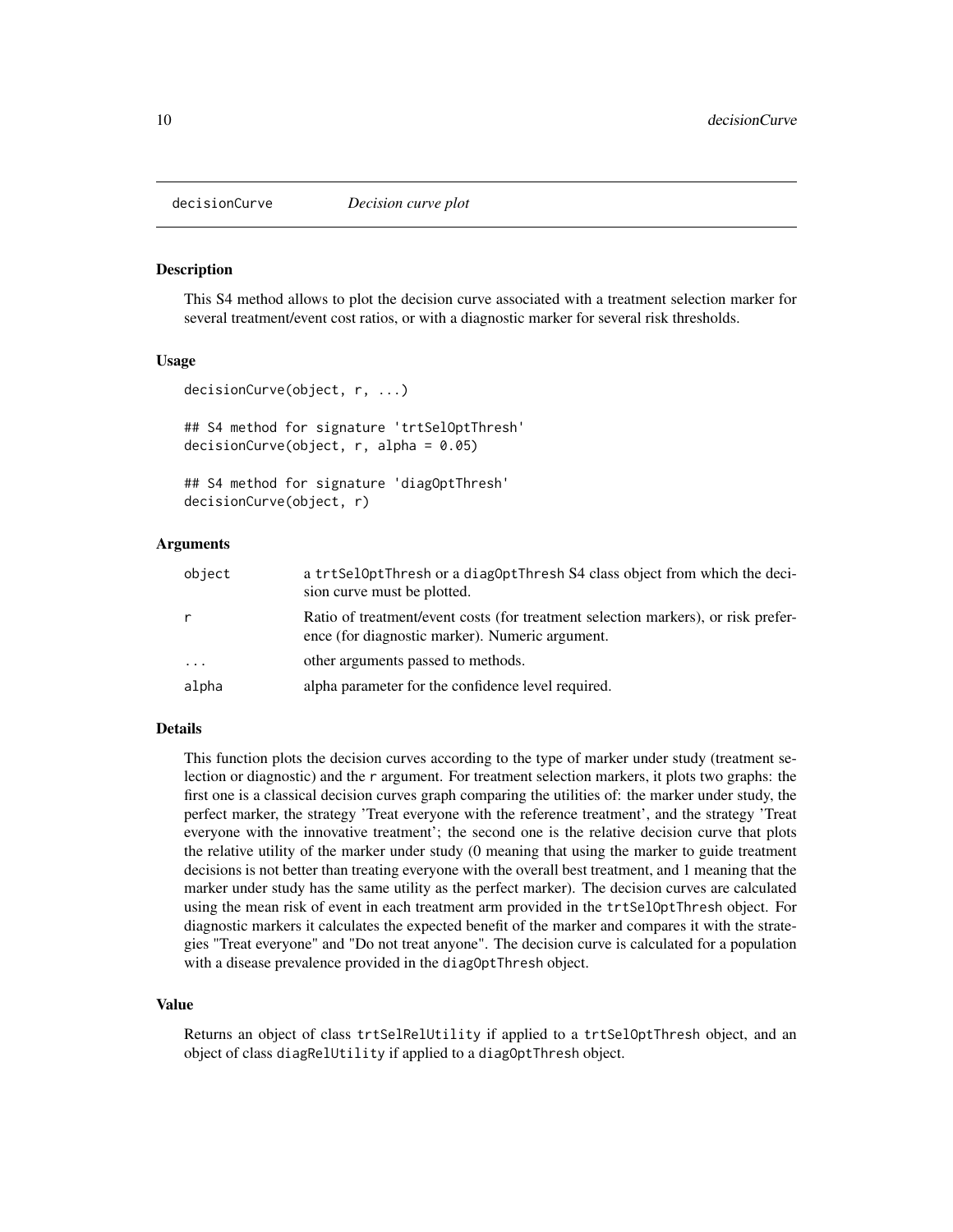#### <span id="page-10-0"></span>densCurves 11

#### References

Blangero, Y, Rabilloud, M, Ecochard, R, and Subtil, F. A Bayesian method to estimate the optimal threshold of a marker used to select patients' treatment. *Statistical Methods in Medical Research*. 2019. Huang, Y, Laber, EB, and Janes H. Characterizing expected benefits of biomarkers in treatment selection. *Biostatistics*. 2015; 16(2): 383-399. Vickers, AJ, and Elkin, EB. Decision curve analysis: a novel method for evaluating prediction models. *Medical Decision Making*. 2006; 26(6): 565-574.

## See Also

[trtSelThresh](#page-41-1) and [diagThresh](#page-13-1) for some examples on how to use this function.

densCurves *Density curves plot*

## Description

This function plots the density curves of the marker values in each treatment arm (treatment selection marker), or for diseased and non-diseased patients (diagnostic marker).

#### Usage

```
densCurves(x0, x1, type, ylab = "Density", xlab = "Marker values",
  main = "Density curves", \text{col0} = \text{"blue"}, \text{col1} = \text{"green"}, \text{lty0} = 1,
  lty1 = 1, pos. legend = "topright", ...)
```

| x0   | a numeric vector containing the marker values of patients in the reference arm<br>(treatment selection marker), or non-diseased patients (diagnostic marker). |
|------|---------------------------------------------------------------------------------------------------------------------------------------------------------------|
| x1   | a numeric vector containing the marker values of patients in the innovative arm<br>(treatment selection marker), or diseased patients (diagnostic marker).    |
| type | a character argument that specifies the type of the marker ("treatment selection"<br>for treatment selection marker or "diagnostic" for diagnostic marker).   |
| ylab | label of the Y-axis.                                                                                                                                          |
| xlab | label of the X-axis.                                                                                                                                          |
| main | title of the graph.                                                                                                                                           |
| col0 | color of the density curve in the reference arm (treatment selection marker), or<br>for non-diseased patients (diagnostic marker).                            |
| col1 | color of the density curve in the innovative arm (treatment selection marker), or<br>for diseased patients (diagnostic marker).                               |
| lty0 | type of the line for the density curve in the reference arm (treatment selection<br>marker), or for non-diseased patients (diagnostic marker).                |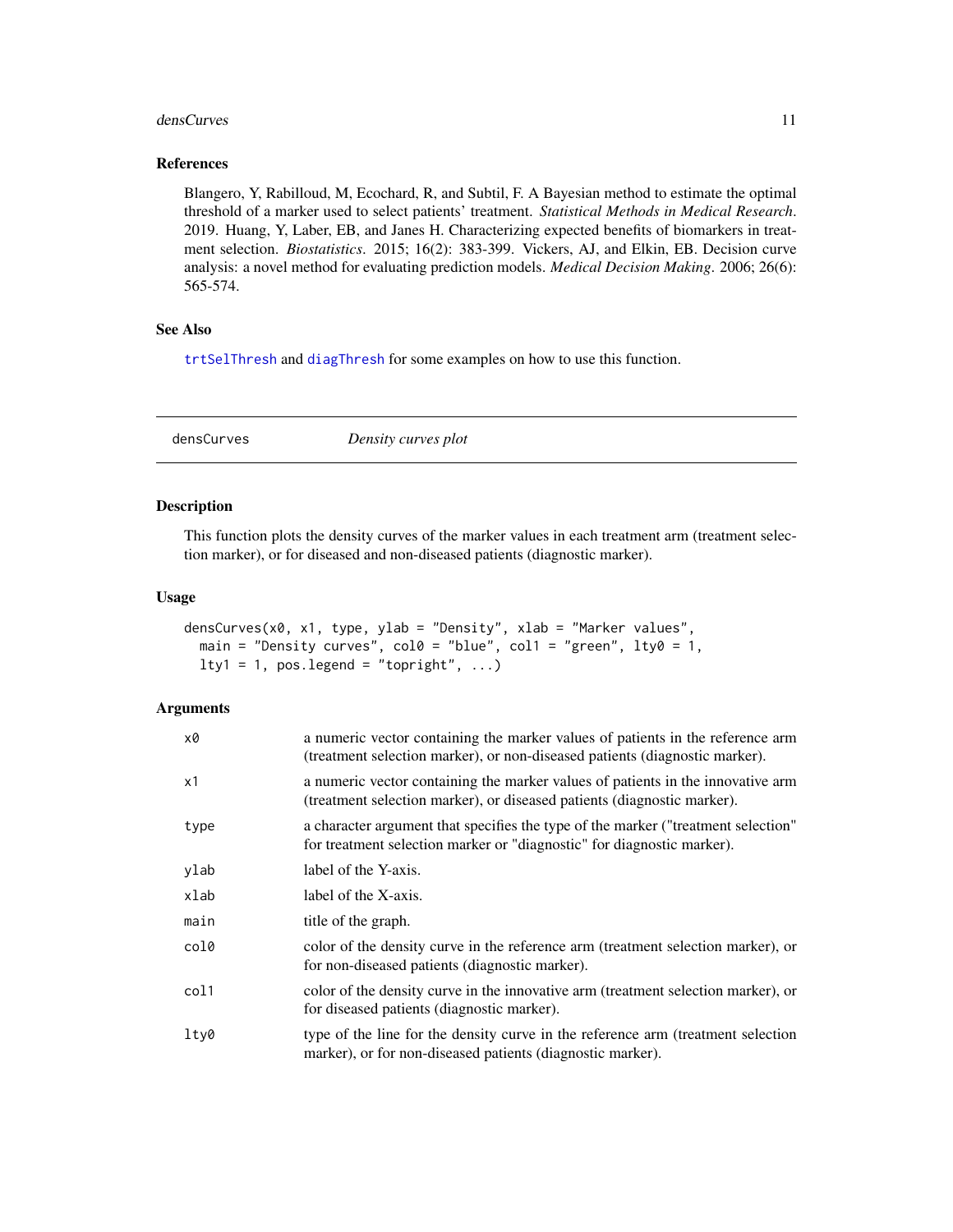<span id="page-11-0"></span>

| ltv1       | type of the line for the density curve in the innovative arm (treatment selection<br>marker), or for diseased patients (diagnostic marker).   |
|------------|-----------------------------------------------------------------------------------------------------------------------------------------------|
| pos.legend | the x and y co-ordinates to be used to position the legend. They can be specified<br>by keyword or in any way which is accepted by xy.coords. |
| .          | other arguments to be passed to the plot function.                                                                                            |

## Details

When assessing treatment selection markers and estimating their optimal threshold, it is necessary that the randomization constraint be respected. If the density curves of the marker are different when comparing the two treatment arms, then it is likely that the trtSelThresh function will provide a threshold that do not correspond to the true optimal threshold. When assessing diagnostic markers, it is necessary to define the decision rule (classically high values of the marker are associated with a worst outcome). This decision rule may be checked with the density curves of the marker for diseased and non-diseased patients.

#### Value

None

#### Examples

```
### Plotting density curves for a treatment selection marker
# Data generation
x0E <- rnorm(100, 2, 1)
x0Eb <- rnorm(200, 4, 1)
x1E <- rnorm(100, 4, 1)
x1Eb <- rnorm(200, 2, 1)
densCurves(x0 = c(x0E, x0Eb), x1 = c(x1E, x1Eb), type = "treatment selection")
### Plotting density curves for a diagnostic marker
# Data generation
xE < - rnorm(30, 3, 1)
xEb <- rnorm(90, 1, 1)
densCurves(x0 = xEb, x1 = xE, type = "diagnostic")
```
diagOptThresh-class *An S4 class to describe the optimal threshold of a diagnostic marker.*

#### Description

An S4 class to describe the optimal threshold of a diagnostic marker.

#### Details

You never have to create this class manually. This class is created internally when the diagThresh function is used.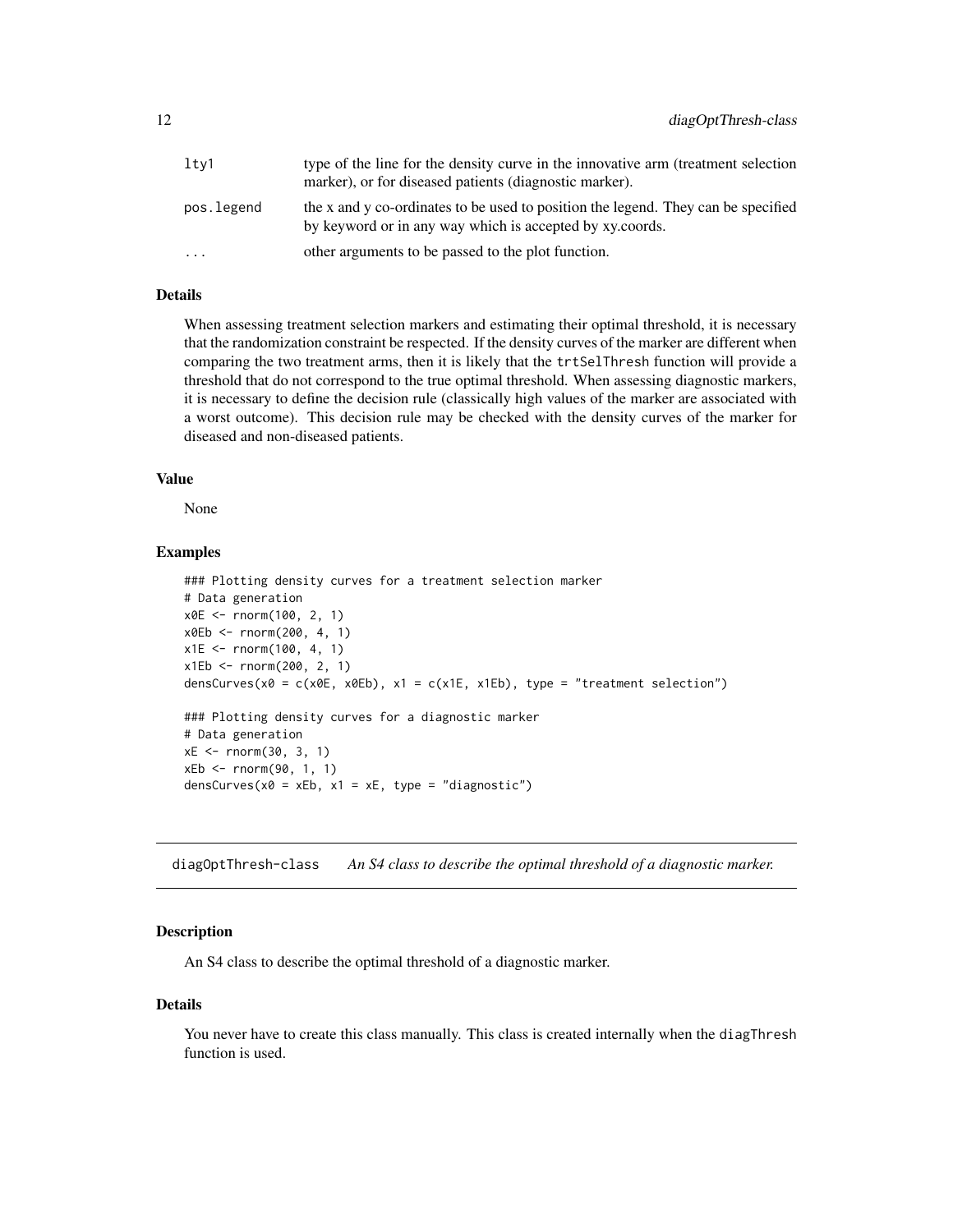#### <span id="page-12-0"></span>**Slots**

- optThresh This slot is an object that takes in argument the sampled optimal threshold values. Numeric argument.
- p Prevalence specified by the user. Numeric argument.
- r Risk threshold preference. Numeric argument.
- N Sample size.
- xEvt This slot is an object that takes in argument the marker values in the subgroup of patients that developed the event. Numeric argument.
- xNoEvt This slot is an object that takes in argument the marker values in the subgroup of patients that did not develop the event. Numeric argument.
- lowEvt This slot is a logical argument that specifies whether the low values of the marker are associated with the presence of the disease or not.
- mcmcChainEvt This slot is an object that takes in argument the sampled distribution objects in the subgroup of patients that developed the event. list argument.
- mcmcChainNoEvt This slot is an object that takes in argument the sampled distribution objects in the subgroup of patients that did not develop the event. list argument.
- tabMCMCChain This slot is an object that takes in argument all the distribution parameters that were sampled using the MCMC algorithm. mcmc.listOrNull argument.
- paraNamesUserDefined This slot is an object that takes in argument the list of the distribution parameter names defined by the user in a 'fitUserDefinedDist' object. list argument.
- cdfUserDefined This slot is an object that takes in argument the list of cumulative distribution functions defined by the user in 'fitUserDefinedDist' objects. list argument.
- gradientUserDefined This slot is an object that takes in argument the list of gradient functions defined by the user in 'fitUserDefinedDist' objects. list argument.
- hessianUserDefined This slot is an object that takes in argument the list of hessian functions defined by the user in 'fitUserDefinedDist' objects. list argument.
- percentNA This slot is a numeric object that indicates the percentage of NA values contained in the 'optThresh' slot.

#### See Also

[diagThresh](#page-13-1) for more details on how to estimate the optimal threshold of a diagnostic marker.

diagRelUtility-class *An S4 class to sum up the results from the decisionCurve methods.*

#### Description

An S4 class to sum up the results from the decisionCurve methods.

#### Details

You never have to create this class manually. This class is created internally when the decisionCurve method is applied to a 'diagOptThresh' object.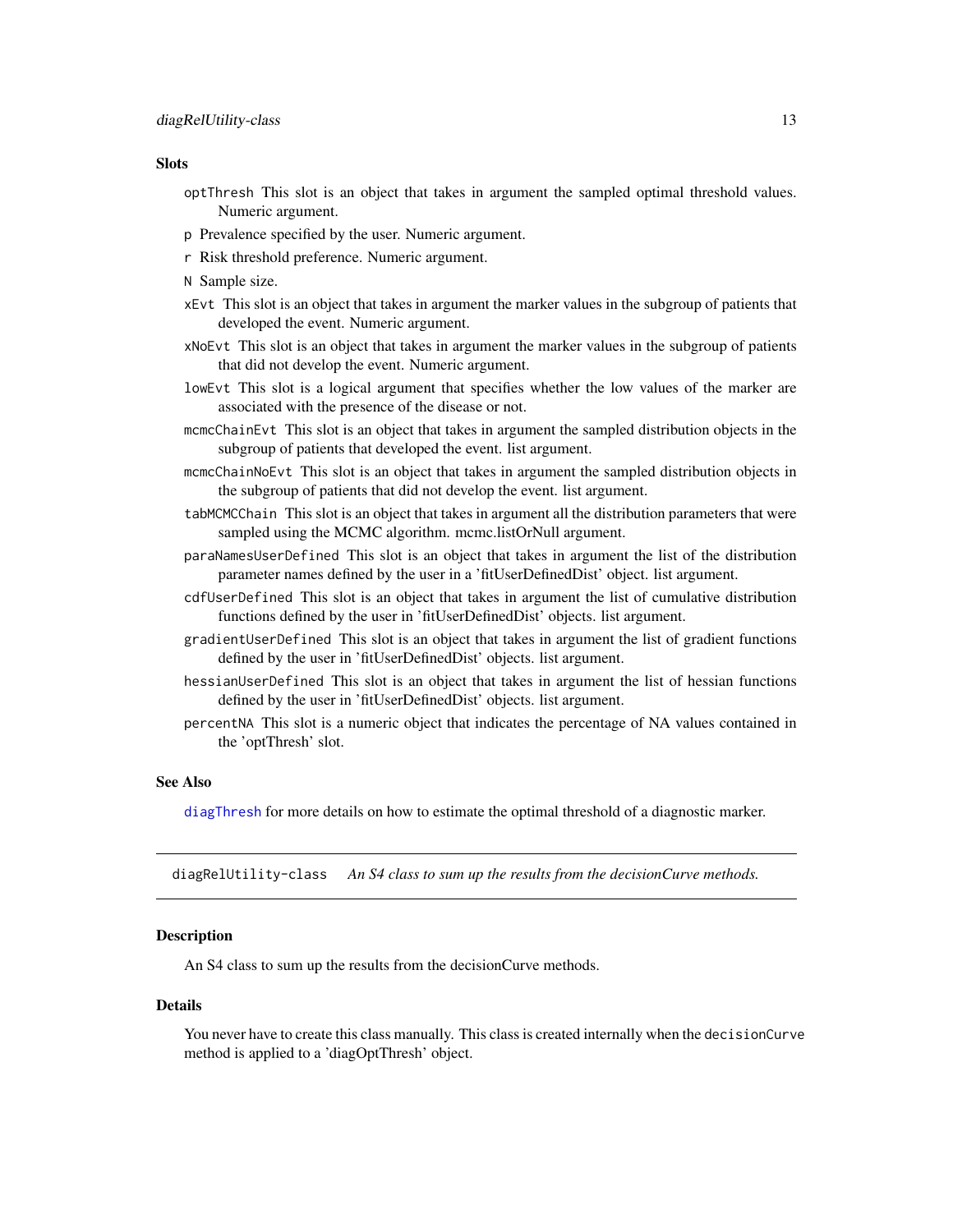## <span id="page-13-0"></span>**Slots**

U This slot is a matrix of the marker-based utility according to r.

UNoTreat This slot is a matrix of the utility of the 'No Treat' strategy according to r.

UTreatAll This slot is a matrix of the utility of the 'Treat All' strategy according to r.

r Risk threshold preference. Numeric argument.

## See Also

[decisionCurve](#page-9-1) for more details on how to plot the decision curves.

<span id="page-13-1"></span>diagThresh *Estimation of the optimal threshold of a diagnostic marker*

### **Description**

This function produces a sample of the posterior distribution of the optimal threshold of a diagnostic marker. The optimal threshold is defined as the marker value that maximized the utility of using the marker to make the diagnosis and treat the patient (treat or not the patient). The utility function takes into account the proportions of patients well classified and miss-classified (through the sensitivity and specificity), the prevalence of the disease in the target population, and the cost and benefits of treating wrongly or rightly the subject. To calculate the utility function, the user needs to specify:

- the distribution of the marker in the subject with and without the disease (see the [fit](#page-16-1) function)
- the prevalence of the disease in the target population
- the cost of treating subject without the disease and the benefit of treating a patient with the disease (see Details).

The optimal threshold and its credible interval are calculated using a Monte Carlo approach.

## Usage

```
diagThresh(EvtDist = NULL, NoEvtDist = NULL, p, r, lowEvt = FALSE,
  le.MCMC = 1000, hesTol = 10^(-6), plot = FALSE,
 progress.bar = NULL, seed = NULL)
```

| EvtDist   | an object of class allowed FitDist that summarizes the distribution fitted to the<br>marker values of patients with the disease of interest. This class of objects is<br>obtained using the fit function.    |
|-----------|--------------------------------------------------------------------------------------------------------------------------------------------------------------------------------------------------------------|
| NoEvtDist | an object of class allowed FitDist that summarizes the distribution fitted to the<br>marker values of patients without the disease of interest. This class of objects is<br>obtained using the fit function. |
| p         | the prevalence of the disease in the target population.                                                                                                                                                      |
|           | the risk threshold preference (see Details).                                                                                                                                                                 |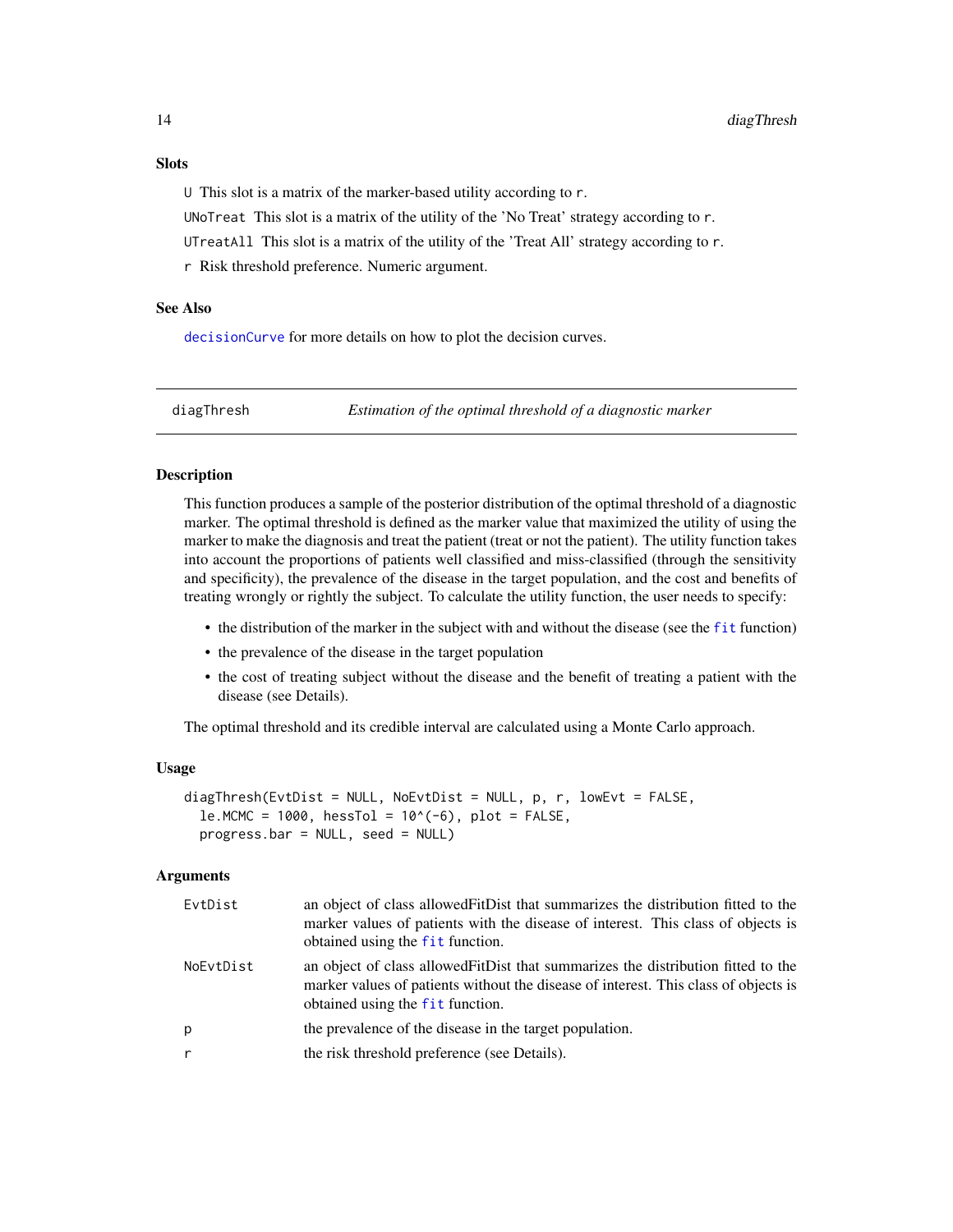## diagThresh 15

| lowEvt       | logical argument that specifies whether low values of the marker are associated<br>with the presence of the disease or not.                      |
|--------------|--------------------------------------------------------------------------------------------------------------------------------------------------|
| le.MCMC      | length of the desired MCMC chain.                                                                                                                |
| hessTol      | a numeric value used in the optimization algorithm to control the tolerance<br>threshold of the hessian value at the optimal threshold estimate. |
| plot         | a logical value indicating whether routine graphics must be produced.                                                                            |
| progress.bar | a character string indicating whether the user wishes to print a progress bar<br>during the function process.                                    |
| seed         | a numerical value used to fix the random seed.                                                                                                   |

#### Details

The r value can be defined as the probability of disease above which a patient or a physician would accept the treatment. The value  $(1-r)/r$  can be interpreted as the NB/NC ratio, i.e. the number of subjects without the disease a physician would accept to treat wrongly to be able to detect and treat one diseased patient.

#### Value

Returns an object of class diagOptThresh.

#### References

Subtil, F, and Rabilloud. A Bayesian method to estimate the optimal threshold of a longitudinal marker. *Biometrical Journal*. 2010; 52(3): 333-347.

#### Examples

```
#Simulating data from two gaussian distributions:
xE < - rnorm(100) # distribution of the marker in diseased patients
xEb <- rnorm(400, 2) # distribution of the marker in the subjects without the disease
```

```
#When working with real data. You can check the decision rule (whether low or high
#value of the marker are associated with the disease) using the densCurves function:
densCurves(x0 = xEb, x1 = xE, type = "diagnostic")
```

```
#Fit normal distributions on the two groups:
fitE <- fit(xE, "norm")
fitEb <- fit(xEb, "norm")
```
#Apply the main function to estimate the optimal threshold:

```
res \le diagThresh(fitE, fitEb, p = 0.2, r = 0.3, lowEvt = TRUE, le.MCMC = 5000,
                  plot = TRUE, progress.bar = "text")
```
#You can summarize the results using the summary() function: summary(res,method = "median")

```
#You can extract the estimates and CI bounds of each indicator presented in the summary:
estimates(res, method = "median")
```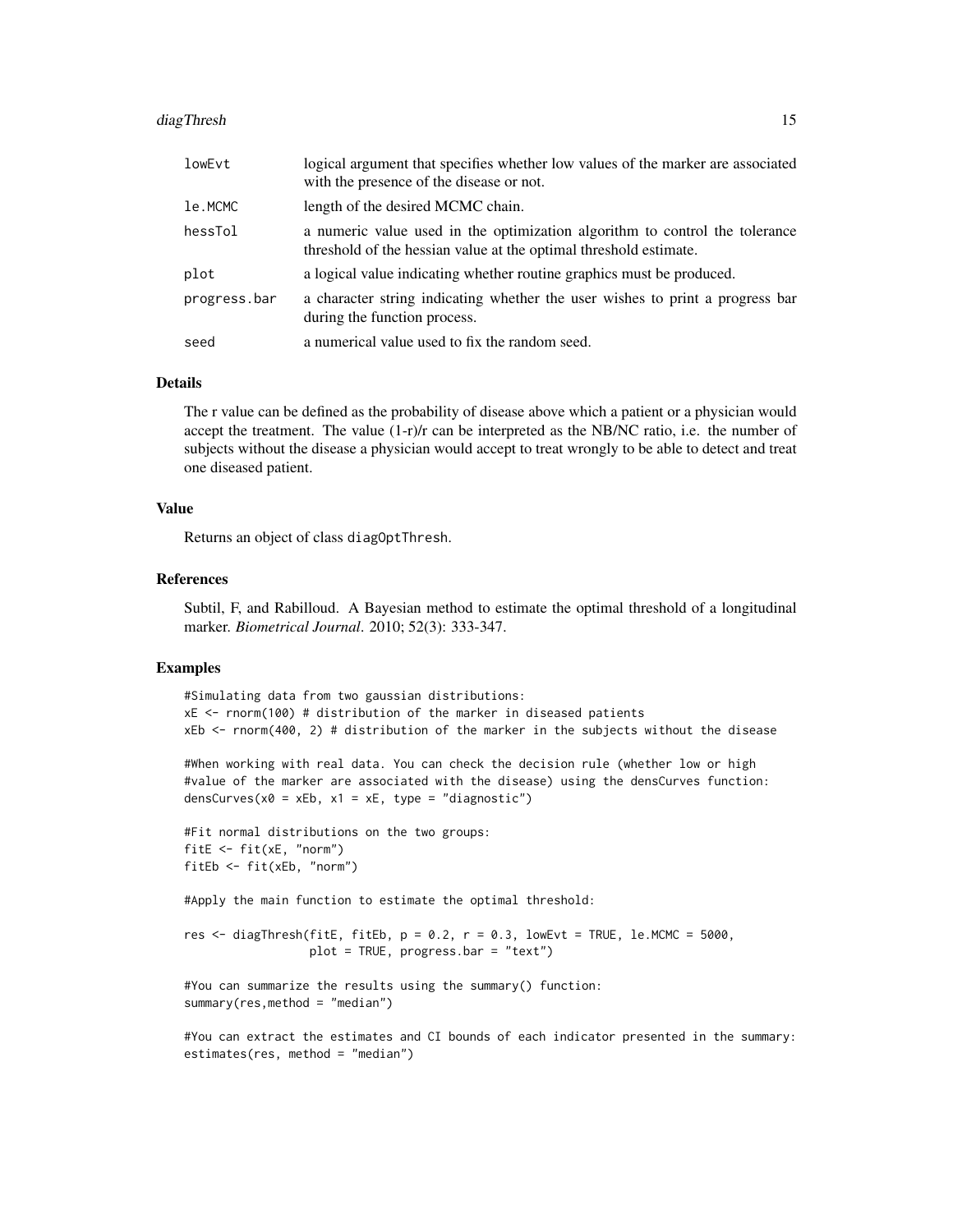```
credibleIntervals(res)
#Plot the decision curves (this function is time-consuming):
dCres \leq decisionCurve(res, r = \text{seq}(0, 0.5, \text{length.out} = 10))
#You can plot again the decision curves by applying the plot method to dCres,
#this function is a lot faster than the previous one. It also has more options
#to customize the plot:
plot(dCres)
```
#### estimates *Indicator estimates*

#### Description

This function calculates the punctual estimates of several indicators.

#### Usage

```
estimates(object, ...)
## S4 method for signature 'trtSelOptThresh'
estimates(object, method = "median")
## S4 method for signature 'diagOptThresh'
estimates(object, method = "median")
```
## Arguments

| object   | a trtSelOptThresh S4 class object from which the decision curve must be<br>plotted. |
|----------|-------------------------------------------------------------------------------------|
| $\cdots$ | other arguments to pass to estimates method.                                        |
| method   | which method to use: median, mean or mode (median is the default).                  |

#### Details

This function calculates the punctual estimates of several indicators (median, mean, or mode) depending on the type of marker under study (treatment selection or diagnostic marker).

## Value

Returns a list of several indicator estimates.

Returns the estimates of several indicators.

<span id="page-15-0"></span>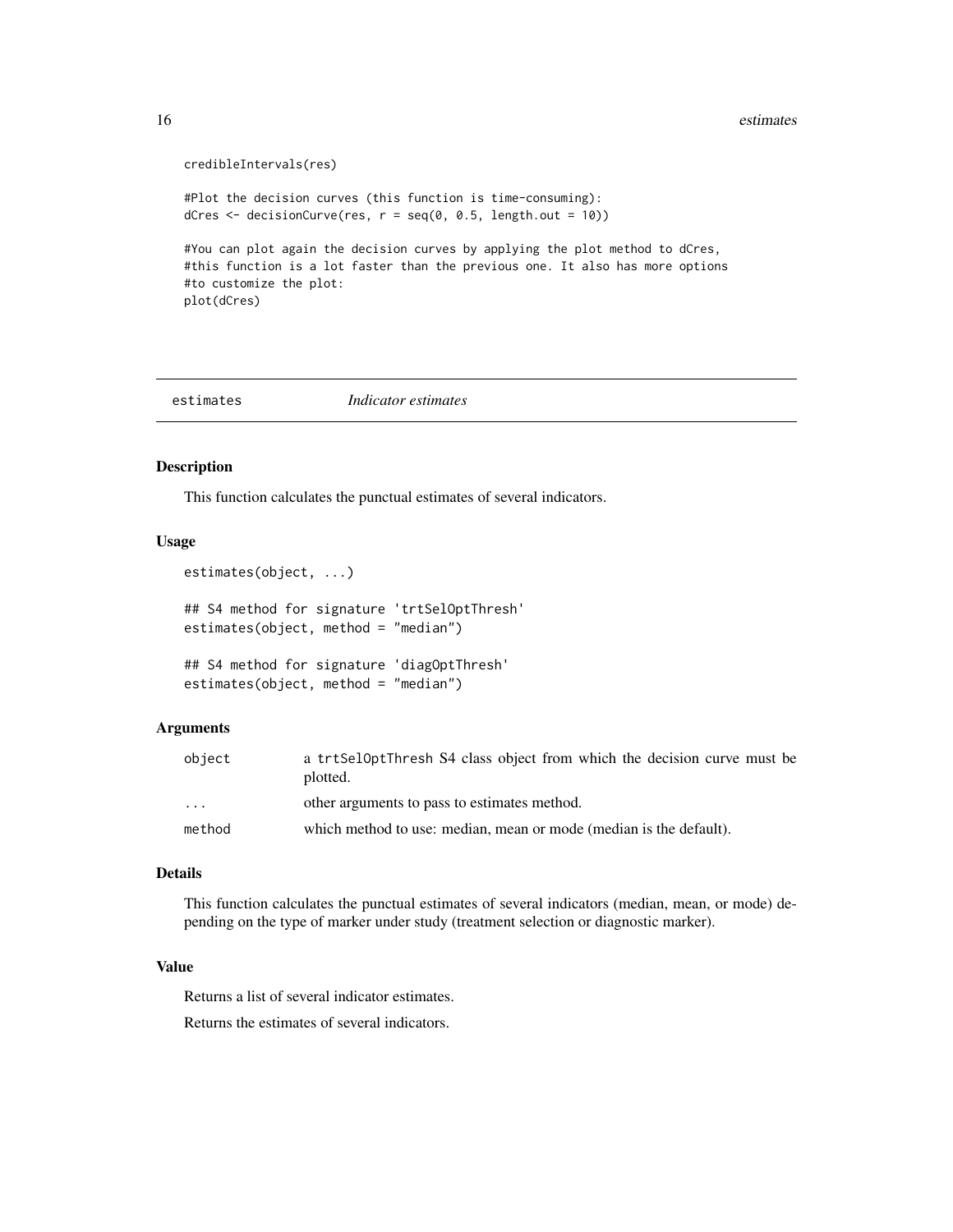## Description

This function is a wrapper to create an S4 object to specify a distribution to fit the marker values.

### Usage

```
fit(x, distr, ini = NULL, thin = NULL, burnin = NULL, model = NULL,paraNames = NULL, mcmcList = NULL, cdf = NULL, gradient = NULL,
 hessian = NULL)
```

| X         | a vector of marker values (NA values allowed, see Details).                                                                                                                                                     |
|-----------|-----------------------------------------------------------------------------------------------------------------------------------------------------------------------------------------------------------------|
| distr     | a character that specifies the distribution to fit (normal, log-normal, scaled t,<br>gamma, logistic, user-defined or undefined, see Details).                                                                  |
| ini       | specification of initial values for the parameters of the marker distribution in the<br>form of a list. Each list must be named. A list should be provided for each<br>MCMC chain. NULL for "norm" and "lnorm". |
| thin      | the thinning interval between consecutive observations. NULL for "norm" and<br>"lnorm".                                                                                                                         |
| burnin    | a positive integer that defines the length of the burn-in iterations when perform-<br>ing the MCMC algorithm. NULL for "norm" and "lnorm".                                                                      |
| model     | a character string used to define the model. Must match with the definition of a<br>model compatible with JAGS. Necessary only for the t and logistic distributions<br>(see Details).                           |
| paraNames | a string vector containing the names of the parameters of the submitted distribu-<br>tion. Should be provided only for "user" defined distribution.                                                             |
| mcmcList  | an object of class mcmc.list where each list contains an MCMC chain. To be<br>provided only for "user" defined distribution.                                                                                    |
| cdf       | a function that characterizes the cumulative distribution. To be provided only<br>for "user" defined distribution (see Details).                                                                                |
| gradient  | a function that characterizes the density distribution. To be provided only for<br>"user" defined distribution (see Details).                                                                                   |
| hessian   | a function that characterizes the first derivative of the probability density func-<br>tion. To be provided only for "user" defined distribution (see Details).                                                 |

<span id="page-16-1"></span><span id="page-16-0"></span>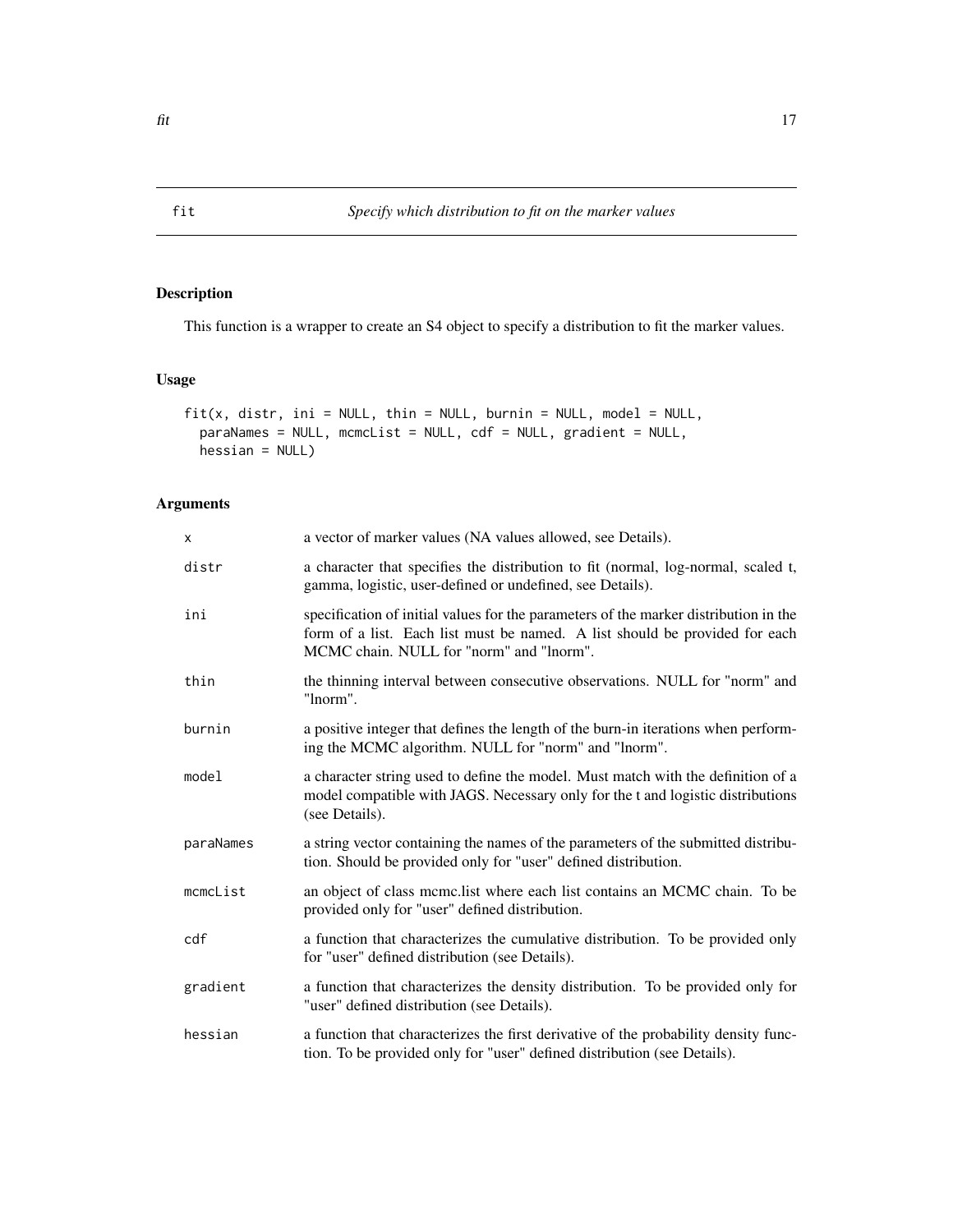#### Details

This function allows the user to specify which distribution should be fitted to the marker values. If NA values are present in the x argument passed to the function, a warning is produced. However, the user should not discard the NA values from the original data because the length of the x argument is calculated internally to to estimate the mean risk of event occurrence in each treatment arm. So NA values are managed internally by the function. Five theoretical distributions are implemented by the package: normal, log-normal, gamma, scaled t, and logistic. This is here that the user must specify which of the four distributions must be of type 'undefined' (or in other words which distribution must be expressed as a function of the three other distributions and mean risks of event). The user may also define its own theoretical distribution. The details for each theoretical distribution are provided hereafter:

- Fit a normal distribution: when specifying distr="norm" you fit a normal distribution to the marker values passed to the x argument of the function. Non-informative priors are used  $(p(\mu, \sigma^2) \propto (\sigma^2)^{-1})$ ). Posterior values of the normal distribution parameters are sampled directly from the exact posterior distributions. If you don't want to use non-informative priors, see the explanation on how to fit a user-defined distribution.
- Fit a log-normal distribution: when specifying distr="lnorm" you fit a log-normal distribution to the marker values passed to the x argument of the function. Non-informative priors are used  $(p(\mu, \sigma^2) \propto (\sigma^2)^{-1})$ . Posterior values of the log-normal distribution parameters are sampled directly from the exact posterior distributions. If you don't want to use non-informative priors, see the explanation on how to fit a user-defined distribution.
- Fit a gamma distribution: when specifying distr="gamma" you fit a gamma distribution to the marker values passed to the x argument of the function. Non-informative priors are used  $(p(shape, scale) \propto 1/scale)$ . Posterior values of the gamma distribution parameters are sampled using the ARS method. This method requires that the user specifies a list of initial values passed to the ini argument of the function. Each element of this list must be a list with one element named 'shape'. It also requires the thin of the MCMC chain, and the length of the burnin phase passed to the burnin argument. If you don't want to use non-informative priors, see the explanation on how to fit a user-defined distribution.
- Fit a scaled t distribution: when specifying distr="t" you fit a scaled t distribution to the marker values passed to the x argument of the function. Posterior values of the scaled t distribution parameters are sampled using an MCMC algorithm through the JAGS software, so the function requires the user to provide the JAGS model as a character string through the model argument of the function. If NULL, a model with vague priors is provided to the function automatically:

$$
mu U(min(x), max(x))
$$

$$
log(sd) U(-10, 10)
$$

$$
1/df U(0, 1)
$$

This method requires that the user specifies a list of initial values passed to the ini argument of the function. Each element of this list must be a list with three elements named 'mu', 'sd', and 'df'. It also requires the thin of the MCMC chain, and the length of the burnin phase passed to the burnin argument.

• Fit a logistic distribution: when specifying distr="logis" you fit a logistic distribution to the marker values passed to the x argument of the function. Posterior values of the logistic distribution parameters are sampled using a MCMC algorithm through the JAGS software,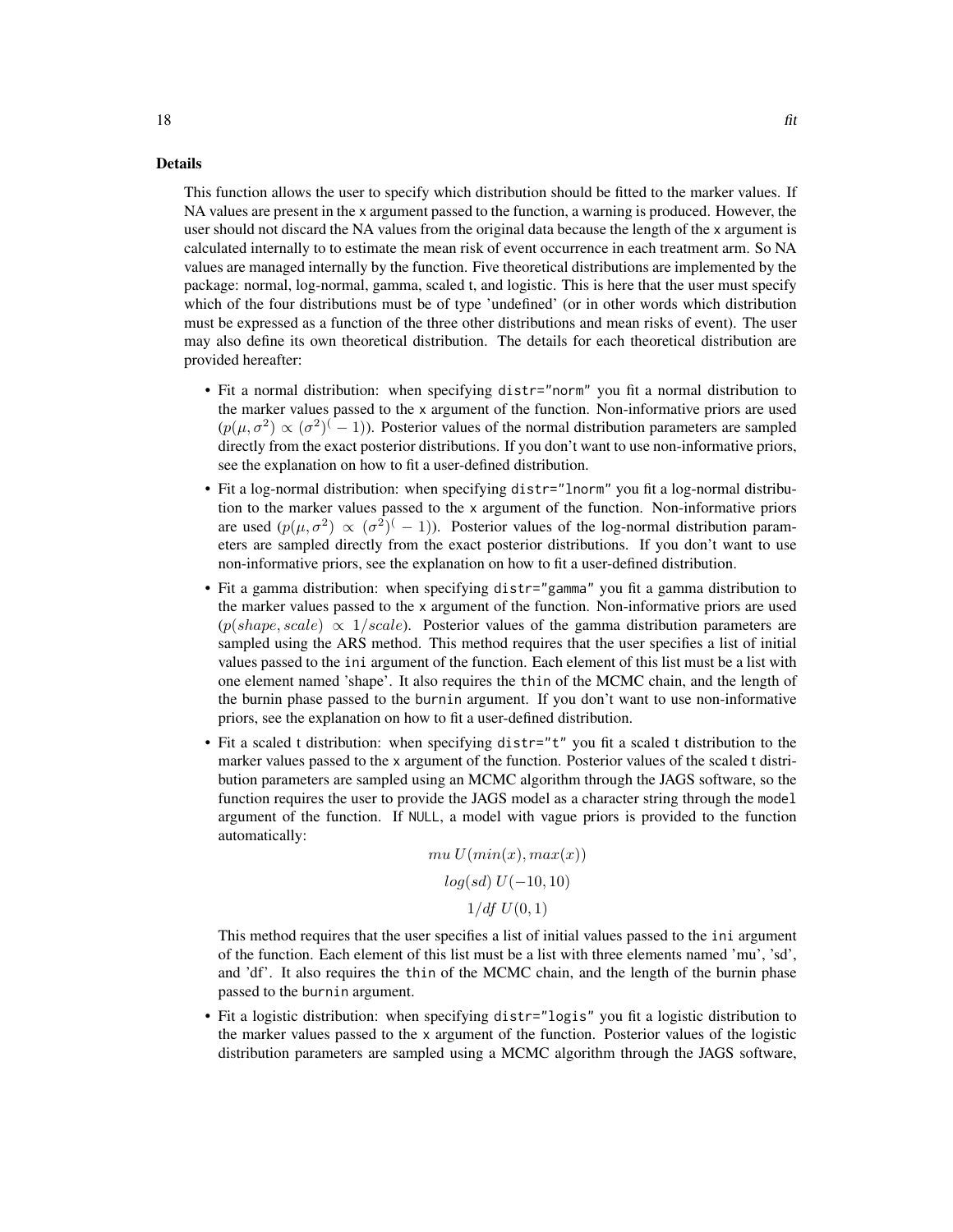<span id="page-18-0"></span>so the function requires the user to provide the JAGS model as a character string through the model argument of the function. If NULL, a model with vague priors is provided to the function automatically:

 $location U(min(x), max(x))$ 

 $log(scale) U(-10, 10)$ 

This method requires that the user specifies a list of initial values passed to the ini argument of the function. Each element of this list must be a list with two elements named 'location', and 'scale'. It also requires the thin of the MCMC chain, and the length of the burnin phase passed to the burnin argument.

- Fit a user-defined distribution: when specifying distr="user" you fit a user-defined distribution to the marker values passed to the x argument of the function. First of all, the user must give the parameters name in the argument paraNames of the function using a character vector. Then, the user provides a posterior sample of the parameters of the distribution obtained using JAGS or another software through an object of class mcmc.list to the argument mcmcList of the function (this implies that the user performed the Bayesian inference himself). Note that the names passed to the mcmc.list object must match with the names given in the paraNames argument. Then, the user must specify the cdf, gradient, and hessian functions associated with the fitted distribution. The cdf function is the cumulative distribution function that is fitted to the marker values, the gradient function is its first derivative which corresponds to the probability density function fitted to the marker values, and the hessian function is the second derivative of cdf. When the fitted distribution is a supported distribution (e.g. a normal distribution with informative priors), the user may use the getMethod(cdf, "normalDist") function to use the standard method for normal distribution used in the package. When the fitted distribution is not supported, the user must specify directly the cdf as function( $x, mu, sd$ ) pnorm( $x,$ mu, sd) (if we keep the example of the normal distribution). The same idea may be used for the gradient and hessian functions (see the examples to have more details).
- Specify which marker distribution is expressed as a function of the three others and the mean risks of event using distr="undefined".

#### Value

Returns an object to be passed to the trtSelThresh and diagThresh functions.

#### See Also

[trtSelThresh](#page-41-1) and [diagThresh](#page-13-1).

## Examples

```
#Fit a normal distribution
x < - rnorm(250)fitX <- fit(x, "norm")
#Fit a log-normal distribution
x < - rlnorm(250)
fitX \le fit(x, "lnorm")
#Fit a gamma distribution
```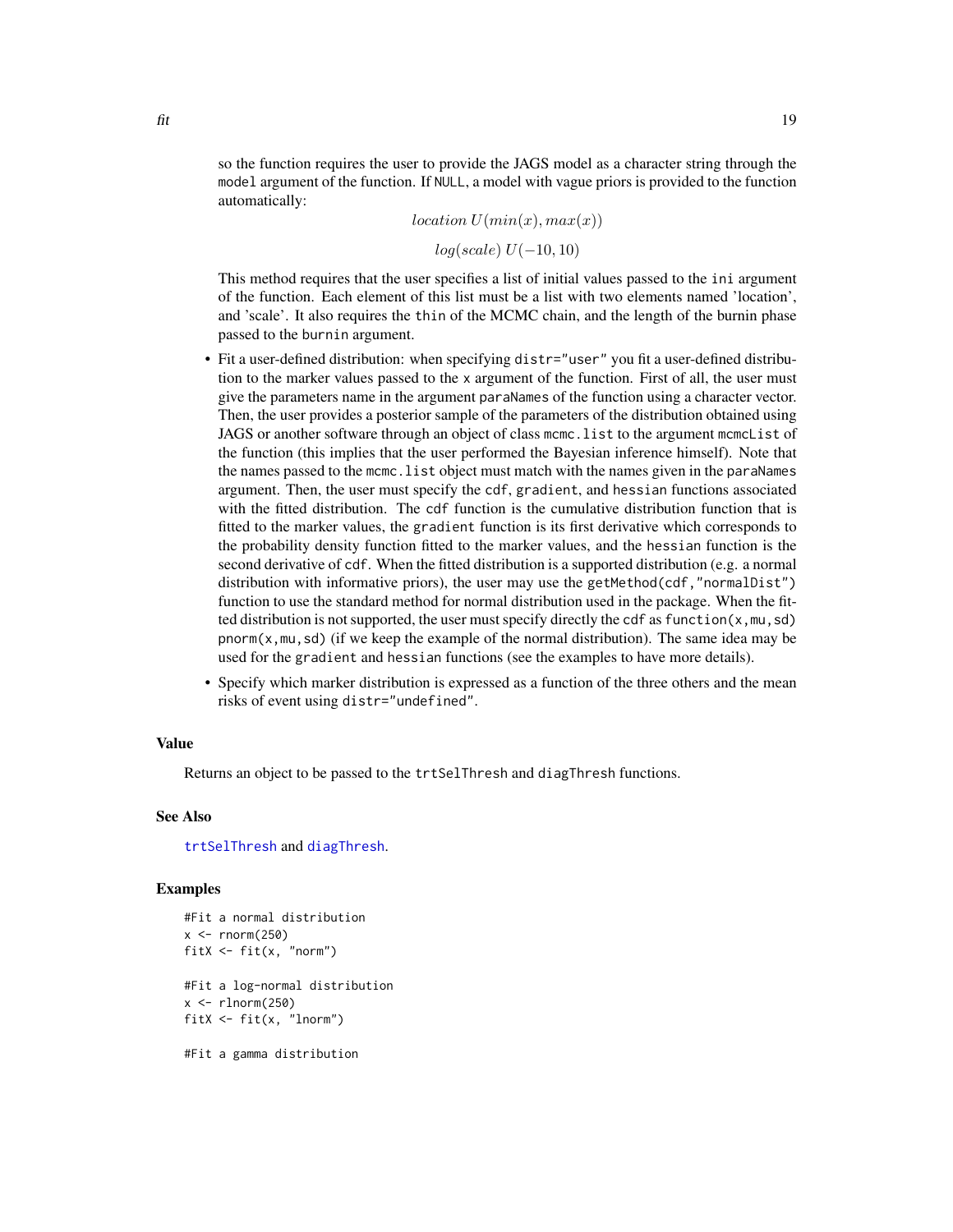```
x \leq - \text{rgamma}(250, \text{ shape} = 2, \text{ scale} = 1.2)fitX <- fit(x, "gamma",
            ini = list(list(shape = 1),list(shape = 2),
                       list(shape = 3),
            thin = 1, burnin = 1000)
#Fit a scaled t distribution
x \le- optimalThreshold:::rt.scaled(250, df = 4, mean = 2.5, sd = 2)
fitX \leq fit(x, "t",
            ini = list(list(mu = 1, sd = 1, df = 2),list(mu = 2, sd = 2, df = 4),list(mu = 3, sd = 3, df = 6)),thin = 1, burnin = 1000, model = NULL)
#Fit a logistic distribution
x <- rlogis(250)
fitX <- fit(x, "logis",
            ini = list(list(location = 0.3, scale = 0.5),
                       list(location = 1, scale = 1),list(location = 2, scale = 2)),thin = 1, burnin = 1000, model = NULL)
#Specify which distribution is 'undefined'
x < - rnorm(250)fitX <- fit(x, "undefined")
#Fit a user-defined normal distribution with informative priors
library(rjags)
x \le - rnorm(250, mean = 2, sd = 1)
model <- "model
{
mu ~ dunif(0, 4)log_s d \sim dunif(-1, 1)
sd \leftarrow exp(log_s d)tau <-1 / (sd^2)
for (i in 1:N)
{
x[i] ~ dnorm(mu, tau)
}
}
"
modelJAGS <- jags.model(file = textConnection(model), data = list(x = x, N = length(x)),
                    inits = list(list(mu = 1, log_s d = -0.5), list(mu = 3.5, log_s d = 0.5)),n.chains = 2, quiet = TRUE)
update(modelJAGS, 1000, progress.bar = "text")
mcmcpara <- coda.samples(modelJAGS, c("mu", "log_sd"), n.iter = 2000, thin = 1)
varnames(mcmcpara) <- c("mu", "sd")
mcmcpara[[1]][, "sd"] <- exp(mcmcpara[[1]][, "sd"])
mcmcpara[[2]][, "sd"] <- exp(mcmcpara[[2]][, "sd"])
fitX <- fit(x, "user", paraNames = varnames(mcmcpara), mcmcList = mcmcpara,
            cdf = function(x, mu, sd) pnorm(x, mu, sd),
            gradient = getMethod(gradient, "normalDist"),
```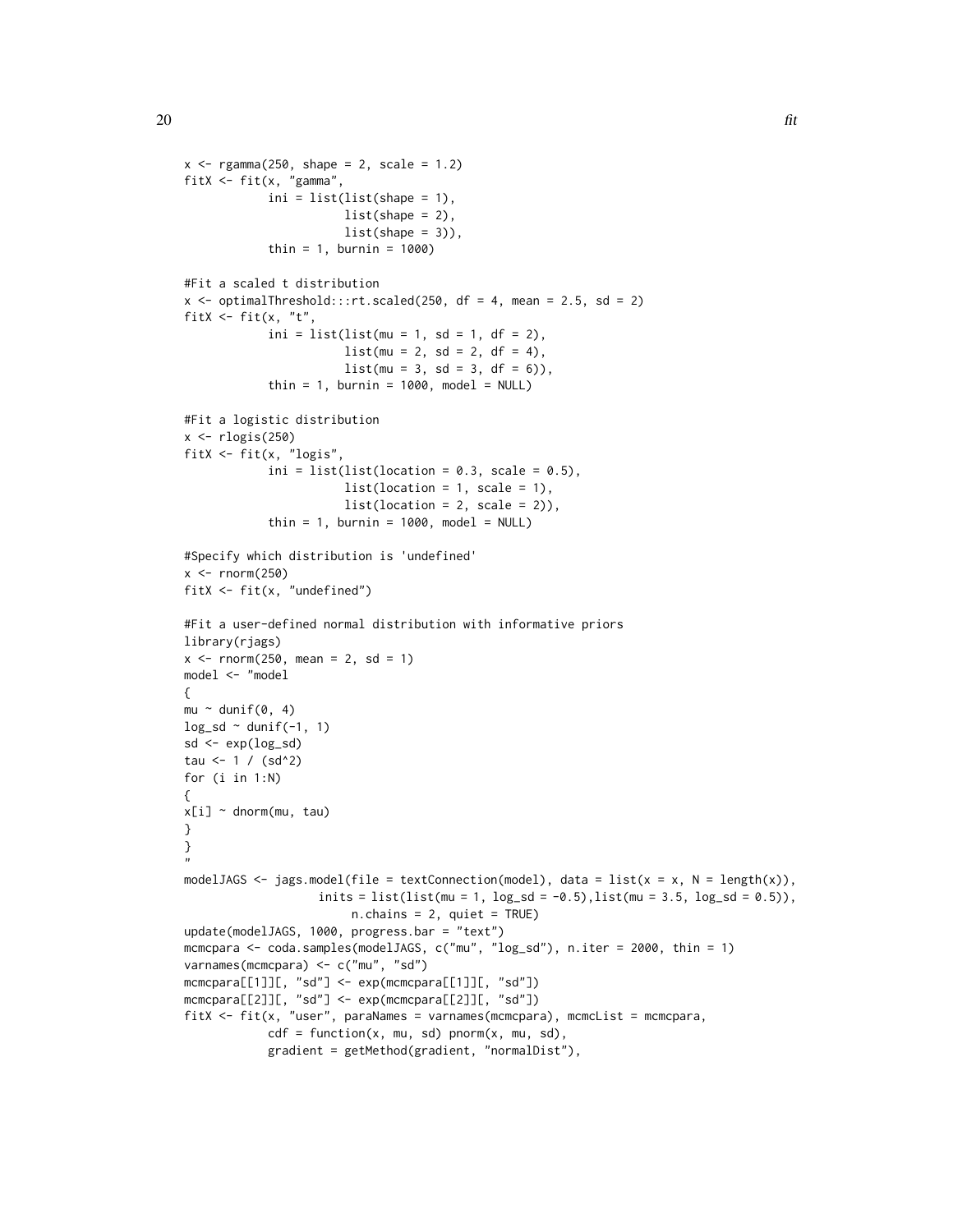```
hessian = function(x, mu, sd) ((mu - x) / sd^2) * dnorm(x, mu, sd))
```
fitGammaDist-class *An S4 class to fit a gamma distribution on a vector of marker values.*

#### Description

This class allows to fit a gamma distribution on the marker values x.

## Details

This class is automatically created when the user applies the fit function with the argument distr="gamma". You never have to create manually this class, it is created internally.

### Slots

- x This slot takes in argument the marker values. Numeric argument.
- n Length of x vector (including NA values). Numeric argument.
- ini This slot is a list of initial values passed to the MCMC algorithm. List argument.
- thin This slot is a strictly positive integer value that specifies the 'thin' applied to the MCMC algorithm.
- burnin This slot is a positive integer value that specifies the length of the burnin period in the MCMC algorithm.
- mcmc This slot allows the main function to k,now whether an MCMC algorithm must be performed to sample the distribution parameters from their posterior distribution.

## See Also

[fit](#page-16-1) for more details on how to fit a gamma distribution.

fitLogisticDist-class *An S4 class to fit a logistic distribution on a vector of marker values.*

#### Description

This class allows to fit a logistic distribution on the marker values x.

#### Details

This class is automatically created when the user applies the fit function with the argument distr="logis". You never have to create manually this class, it is created internally.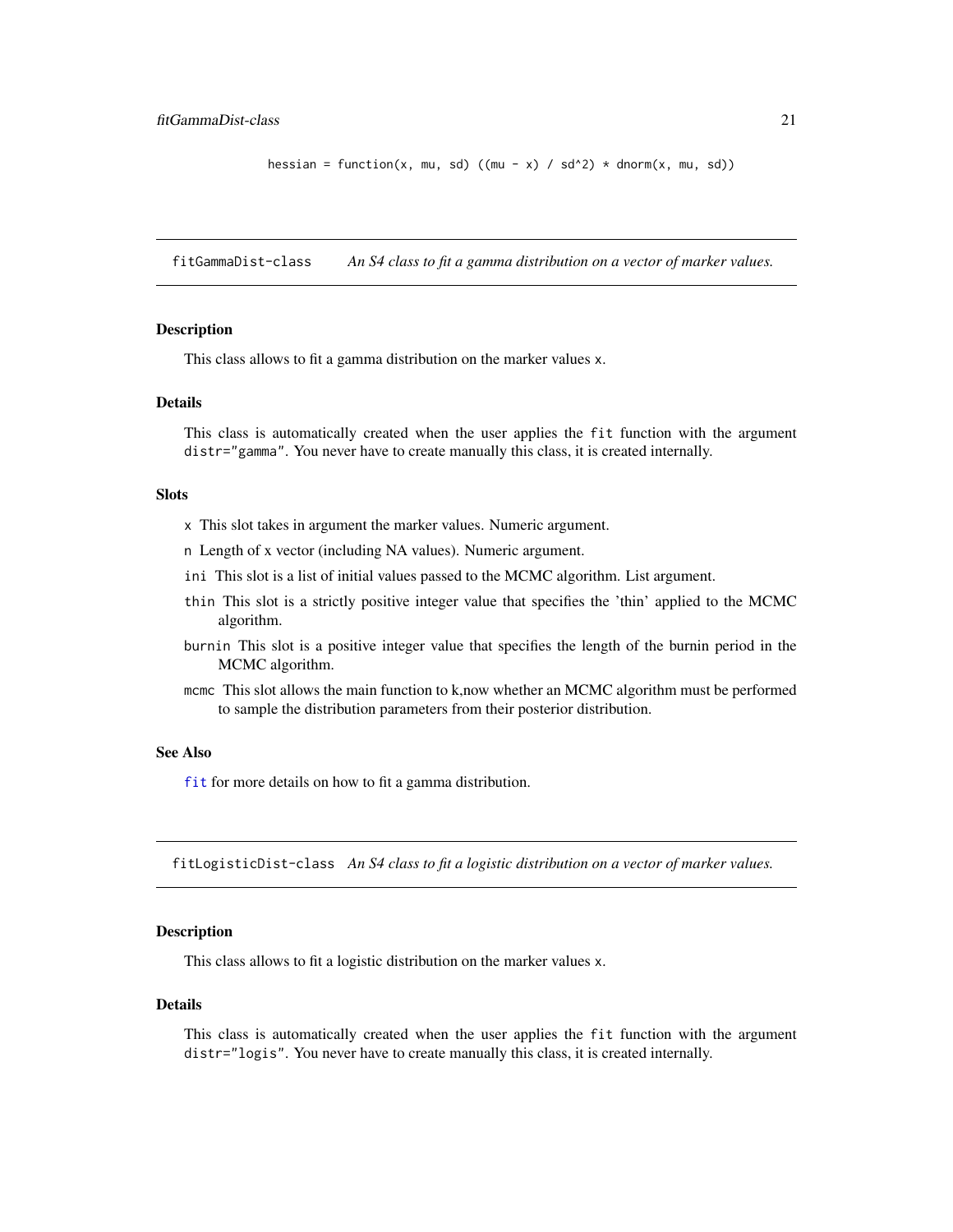## <span id="page-21-0"></span>Slots

- x This slot takes in argument the marker values. Numeric argument.
- n Length of x vector (including NA values). Numeric argument.
- ini This slot is a list of initial values passed to the MCMC algorithm. List argument.
- thin This slot is a strictly positive integer value that specifies the 'thin' applied to the MCMC algorithm.
- burnin This slot is a positive integer value that specifies the length of the burnin period in the MCMC algorithm.
- model This slot is a character string that specifies the model passed to the JAGS software to perform the MCMC algorithm.
- mcmc This slot allows the main function to k,now whether an MCMC algorithm must be performed to sample the distribution parameters from their posterior distribution.

### See Also

[fit](#page-16-1) for more details on how to fit a logistic distribution.

fitLogNormalDist-class

*An S4 class to fit a log-normal distribution on a vector of marker values.*

#### Description

This class allows to fit a log-normal distribution on the marker values x.

#### Details

This class is automatically created when the user applies the fit function with the argument distr="lnorm". You never have to create manually this class, it is created internally.

## **Slots**

- x This slot takes in argument the marker values. Numeric argument.
- n Length of x vector (including NA values). Numeric argument.
- mcmc This slot allows the main function to k,now whether an MCMC algorithm must be performed to sample the distribution parameters from their posterior distribution.

#### See Also

[fit](#page-16-1) for more details on how to fit a log-normal distribution.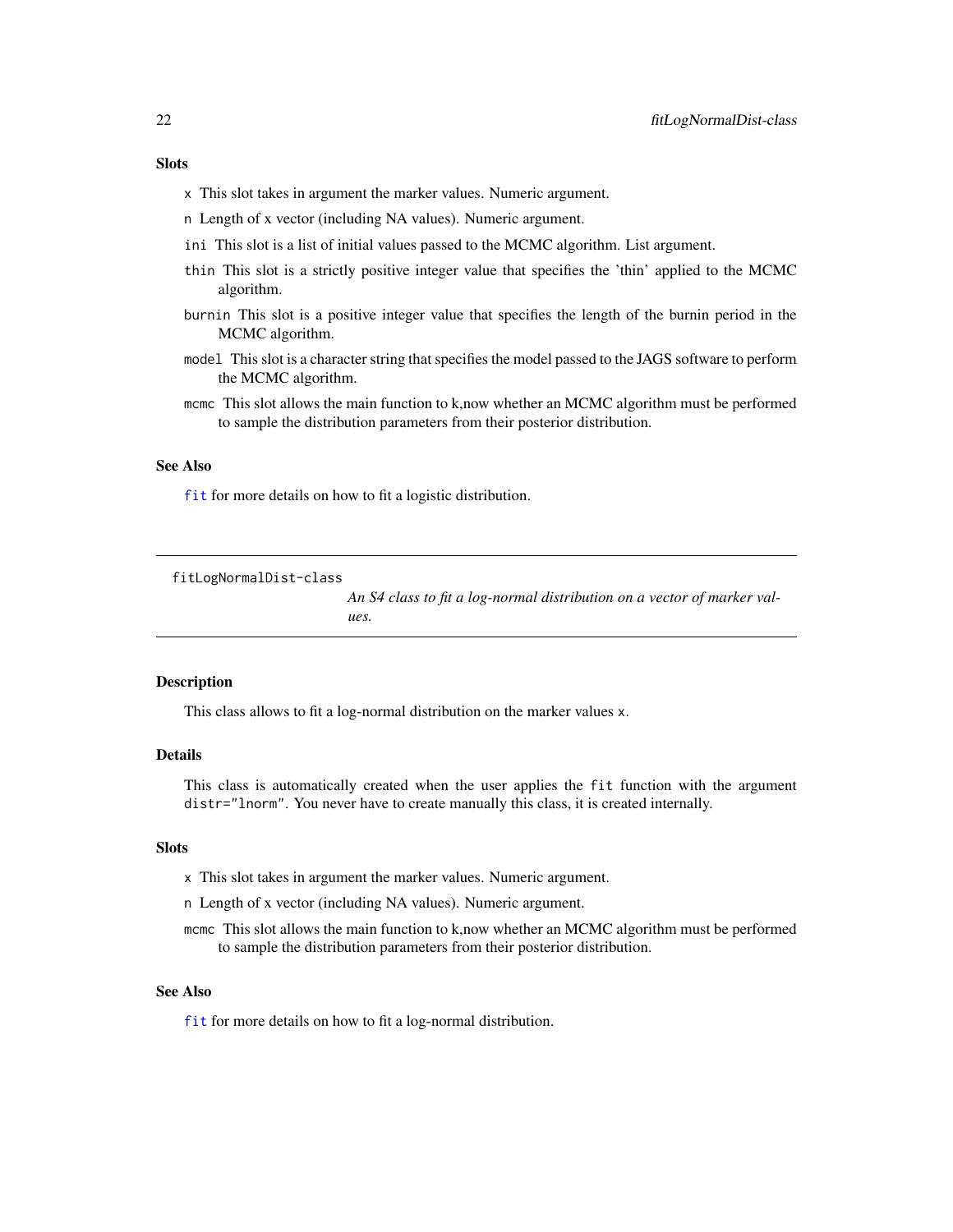<span id="page-22-0"></span>fitNormalDist-class *An S4 class to fit a normal distribution on a vector of marker values.*

#### **Description**

This class allows to fit a normal distribution on the marker values x.

#### Details

This class is automatically created when the user applies the fit function with the argument distr="norm". You never have to create manually this class, it is created internally.

#### **Slots**

x This slot takes in argument the marker values. Numeric argument.

n Length of x vector (including NA values). Numeric argument.

mcmc This slot allows the main function to k,now whether an MCMC algorithm must be performed to sample the distribution parameters from their posterior distribution.

## See Also

[fit](#page-16-1) for more details on how to fit a normal distribution.

fitStudentDist-class *An S4 class to fit a Student distribution on a vector of marker values.*

## Description

This class allows to fit a t distribution on the marker values x.

#### Details

This class is automatically created when the user applies the fit function with the argument distr="t". You never have to create manually this class, it is created internally.

#### **Slots**

- x This slot takes in argument the marker values. Numeric argument.
- n Length of x vector (including NA values). Numeric argument.
- ini This slot is a list of initial values passed to the MCMC algorithm. List argument.
- thin This slot is a strictly positive integer value that specifies the 'thin' applied to the MCMC algorithm.
- burnin This slot is a positive integer value that specifies the length of the burnin period in the MCMC algorithm.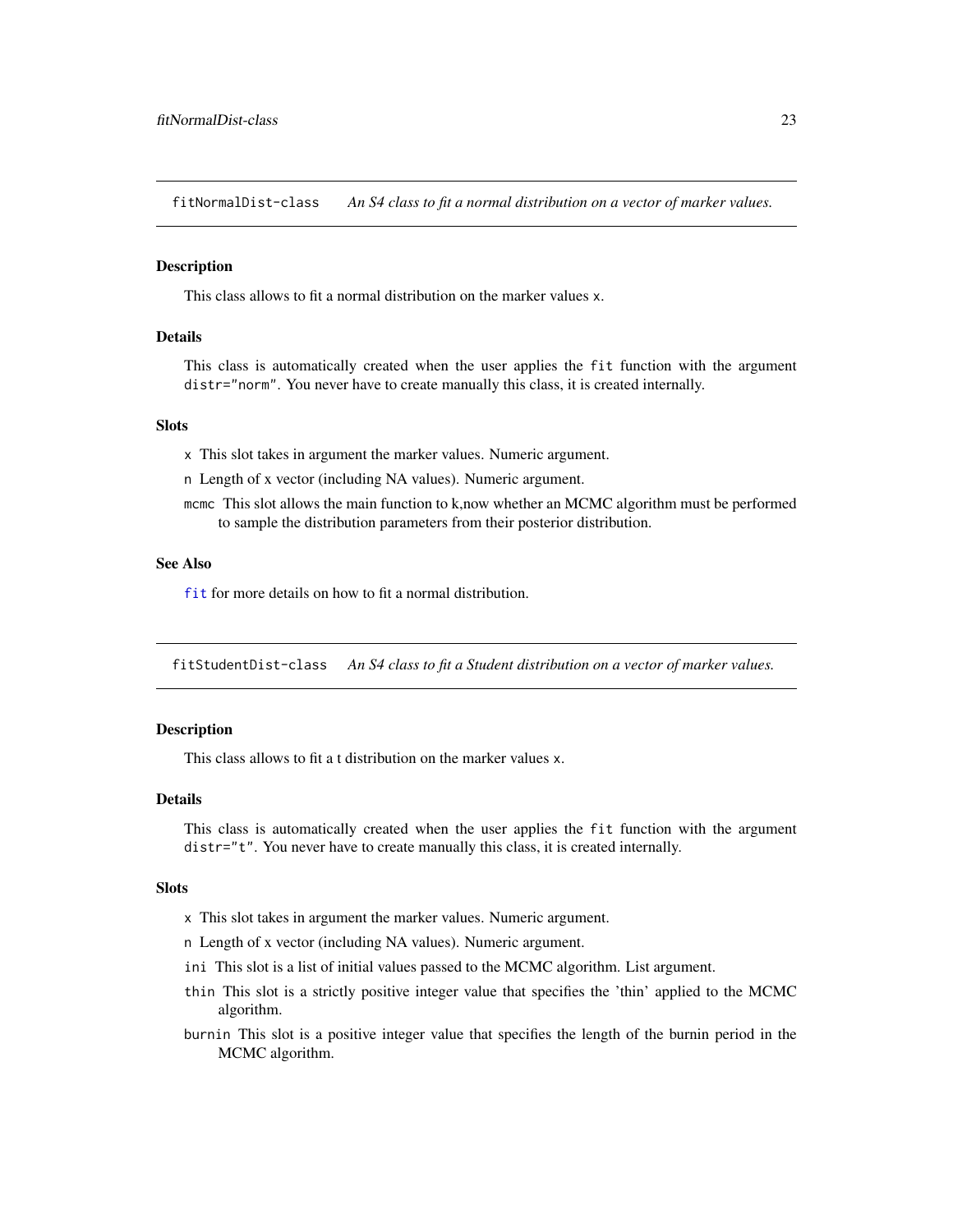- <span id="page-23-0"></span>model This slot is a character string that specifies the model passed to the JAGS software to perform the MCMC algorithm.
- mcmc This slot allows the main function to know whether an MCMC algorithm must be performed to sample the distribution parameters from their posterior distribution.

#### See Also

[fit](#page-16-1) for more details on how to fit a t distribution.

fitUserDefinedDist-class

*An S4 class to fit a user-defined distribution on a vector of marker values.*

#### **Description**

This class allows to fit a user-defined distribution on the marker values x.

## Details

This class is automatically created when the user applies the fit function with the argument distr="user". You never have to create manually this class, it is created internally.

### **Slots**

- x This slot takes in argument the marker values. Numeric argument.
- n Length of x vector (including NA values). Numeric argument.
- paraNames This slot is a character vector of distribution parameter names.
- mcmcList This slot is an mcmc.list object summing up all the sampled parameters of the userdefined distribution.
- cdf This slot is a function that describes the cumulative distribution function of the user-defined distribution.
- gradient This slot is a function that describes the probability density function of the user-defined distribution.
- hessian This slot is a function that describes the fisrt derivative of the probability density function of the user-defined distribution.
- mcmc This slot allows the main function to k,now whether an MCMC algorithm must be performed to sample the distribution parameters from their posterior distribution.

## See Also

[fit](#page-16-1) for more details on how to fit a user-defined distribution.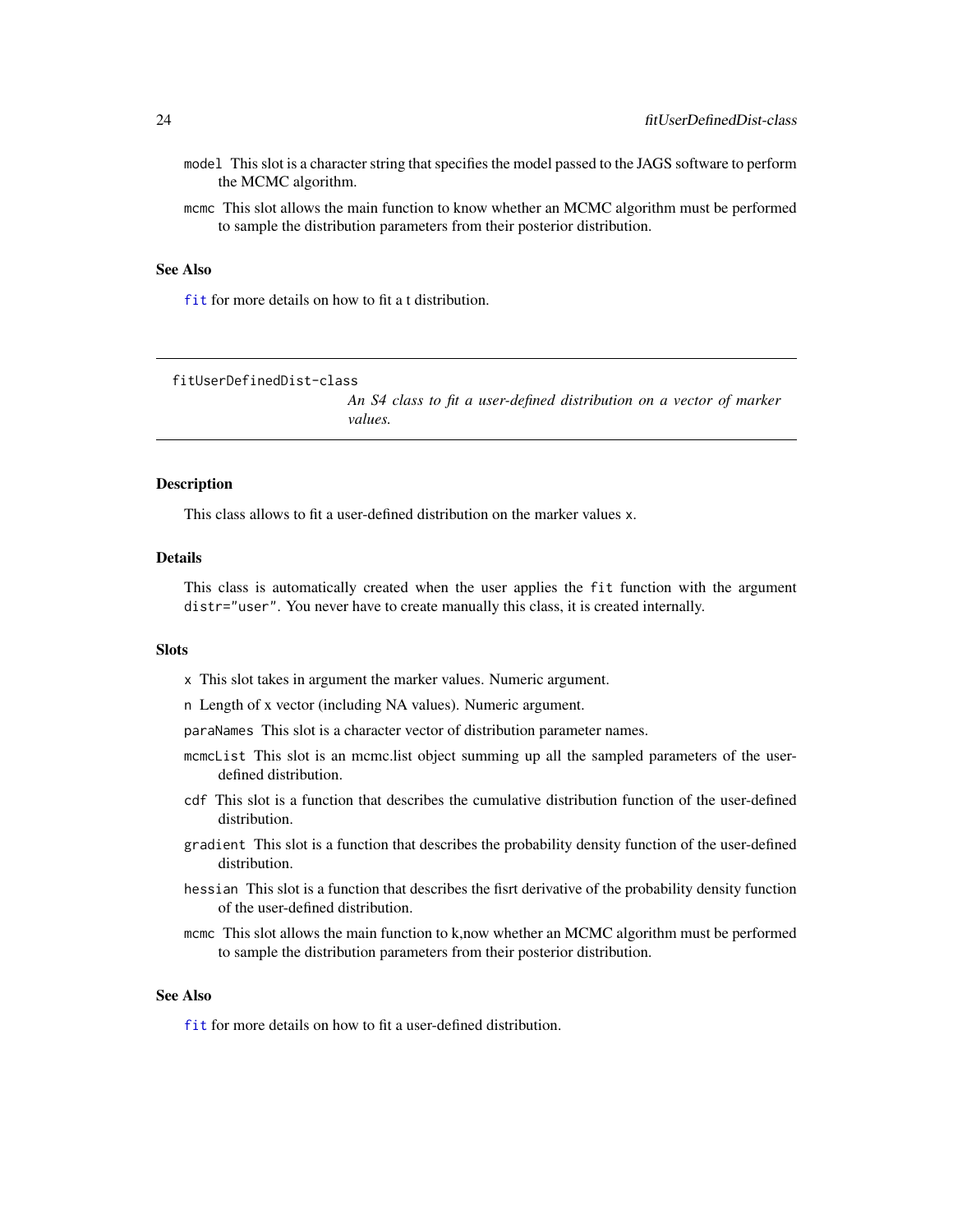<span id="page-24-0"></span>gammaDist-class *An S4 class to represent a gamma distribution.*

#### Description

This S4 class describes the gamma distribution that is fitted to the marker values. The gamma distribution is characterized by the shape and the scale parameters.

## Details

You never have to create this class manually. This class is created internally when a gamma distribution is fitted on the marker values.

## Slots

shape shape parameter. Must be positive.

scale scale parameter. Must be strictly positive.

#### See Also

[fit](#page-16-1) for more details on how to fit a gamma distribution.

gradient *Probability density function of a specified distribution*

## Description

The gradient function returns the probability density function relative to the S4 object passed in its argument. See details to know on what kind of S4 objects this function could be applied.

#### Usage

```
gradient(object)
```
## S4 method for signature 'normalDist' gradient(object)

## S4 method for signature 'logNormalDist' gradient(object)

## S4 method for signature 'gammaDist' gradient(object)

## S4 method for signature 'studentDist' gradient(object)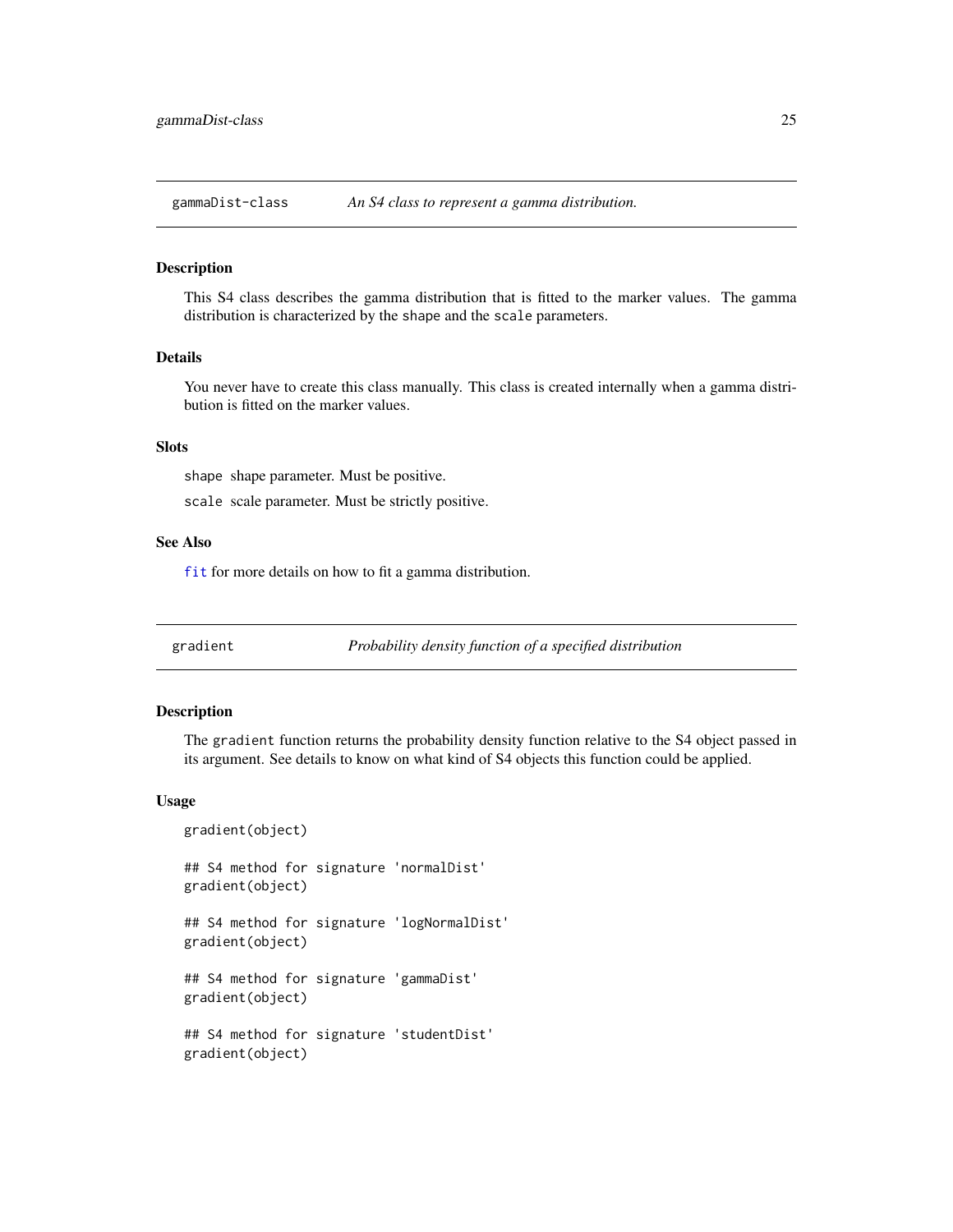#### 26 gradient word in the second control of the second control of the second control of the second control of the second control of the second control of the second control of the second control of the second control of the

```
## S4 method for signature 'logisticDist'
gradient(object)
## S4 method for signature 'compoundEvtRefDist'
gradient(object)
## S4 method for signature 'compoundNoEvtRefDist'
gradient(object)
## S4 method for signature 'compoundEvtInnovDist'
gradient(object)
## S4 method for signature 'compoundNoEvtInnovDist'
gradient(object)
```
#### Arguments

object Any S4 object for which a gradient method is defined. Should match with the definition of an S4 distribution object as defined in the optimalThreshold package.

#### Details

This method can be applied to the S4 distribution objects that are supported in the optimalThreshold package: normalDist, logNormalDist, gammaDist, studentDist, logisticDist, and userDefinedDist. These methods are applied internally, and you have no need to use it outside of the main functions trtSelThresh and diagThresh.

- Normal distribution: the gradient method applied to a normalDist object is simply the dnorm function (see help on this function to have more details).
- Log-normal distribution: the gradient method applied to a logNormalDist object is simply the dlnorm function (see help on this function to have more details).
- Gamma distribution: the gradient method applied to a gammaDist object is simply the dgamma function (see help on this function to have more details).
- Scaled t distribution: the scaled t distribution with df = n, mu =  $\mu$ , and sd =  $\sigma$  has density:

 $f(x) = \frac{\Gamma((n+1)/2)}{\sqrt{n\pi}\Gamma(n/2)}(1 + \frac{(x-\mu)}{\sigma})^2/n^{-1}((n+1)/2)}$ 

- Logistic distribution: the gradient method applied to a logisticDist object is simply the dlogis function (see help on this function to have more details).
- User-defined distribution: the gradient method applied to a userDefinedDist object is simply the gradient function provided by the user when fitting a user-defined distribution with the fit function.

The S4 objects compoundEvtRefDist, compoundNoEvtRefDist, compoundEvtInnovDist, and compoundNoEvtInnovDist are created internally. The gradient function applied to these objects is defined dynamically depending on what types of distribution are fitted. The definition of the gradient function relies on the expression of the randomization constraint of a clinical trial that enforces the distribution of the marker in each treatment arm to be identical (see References for more details).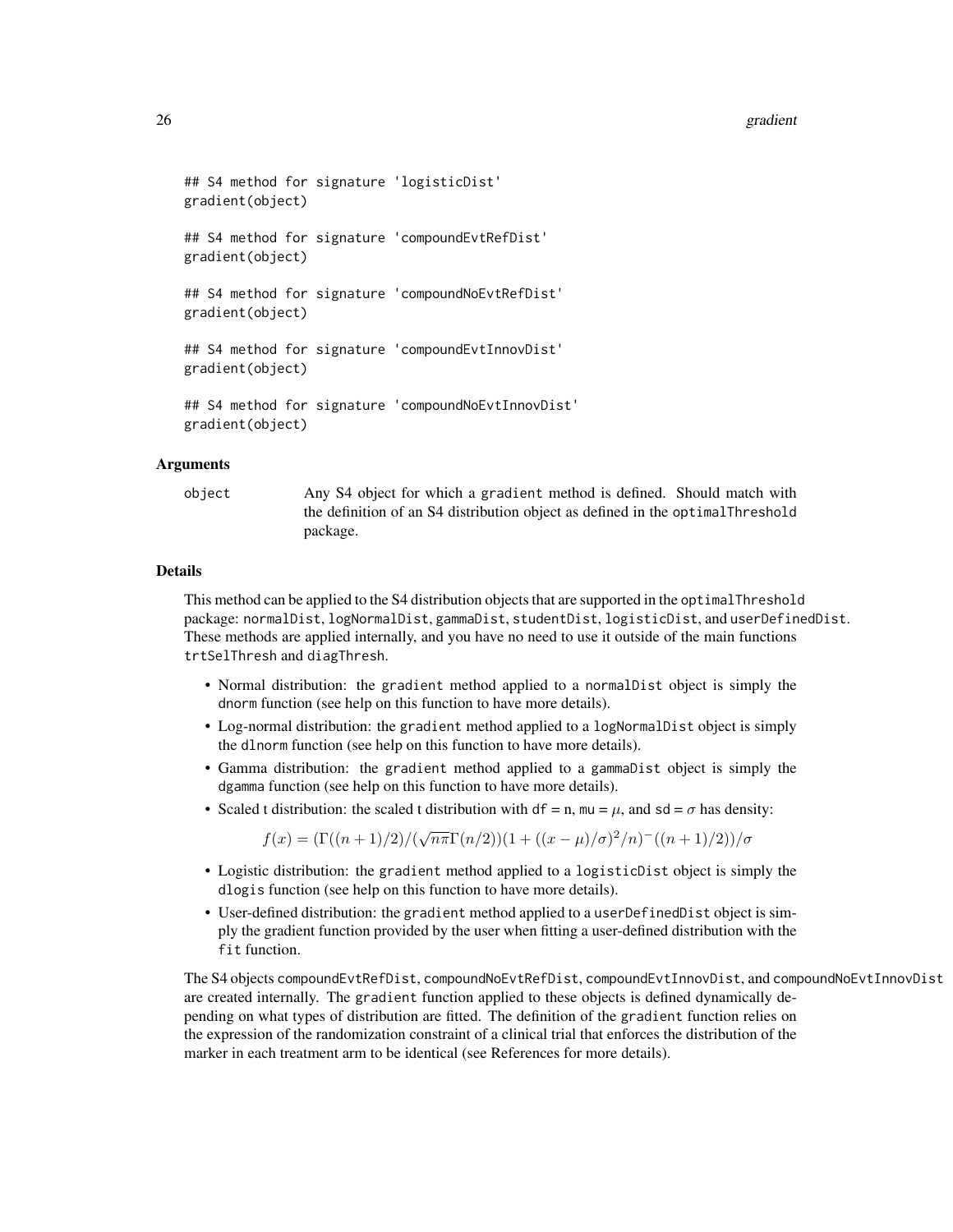#### <span id="page-26-0"></span>hessian 27 and 27 and 27 and 27 and 27 and 27 and 27 and 27 and 27 and 27 and 27 and 27 and 27 and 27 and 27 and 27 and 27 and 27 and 27 and 27 and 27 and 27 and 27 and 27 and 27 and 27 and 27 and 27 and 27 and 27 and 27 a

## Value

Returns the probability density function of the specified distribution.

#### References

Blangero, Y, Rabilloud, M, Ecochard, R, and Subtil, F. A Bayesian method to estimate the optimal threshold of a marker used to select patients' treatment. *Statistical Methods in Medical Research*. 2019.

## See Also

[trtSelThresh](#page-41-1), [dnorm](#page-0-0), [dlnorm](#page-0-0), [dgamma](#page-0-0), [dlogis](#page-0-0), [fit](#page-16-1)

| hessian | Second derivative of the cumulative distribution function of a specified |
|---------|--------------------------------------------------------------------------|
|         | distribution                                                             |

#### Description

The hessian function returns the second derivative of the cumulative distribution function relative to the S4 object passed in its argument. See details to know on what kind of S4 objects this function could be applied.

#### Usage

```
hessian(object)
## S4 method for signature 'normalDist'
hessian(object)
## S4 method for signature 'logNormalDist'
hessian(object)
## S4 method for signature 'gammaDist'
hessian(object)
## S4 method for signature 'studentDist'
hessian(object)
## S4 method for signature 'logisticDist'
hessian(object)
## S4 method for signature 'compoundEvtRefDist'
hessian(object)
## S4 method for signature 'compoundNoEvtRefDist'
hessian(object)
```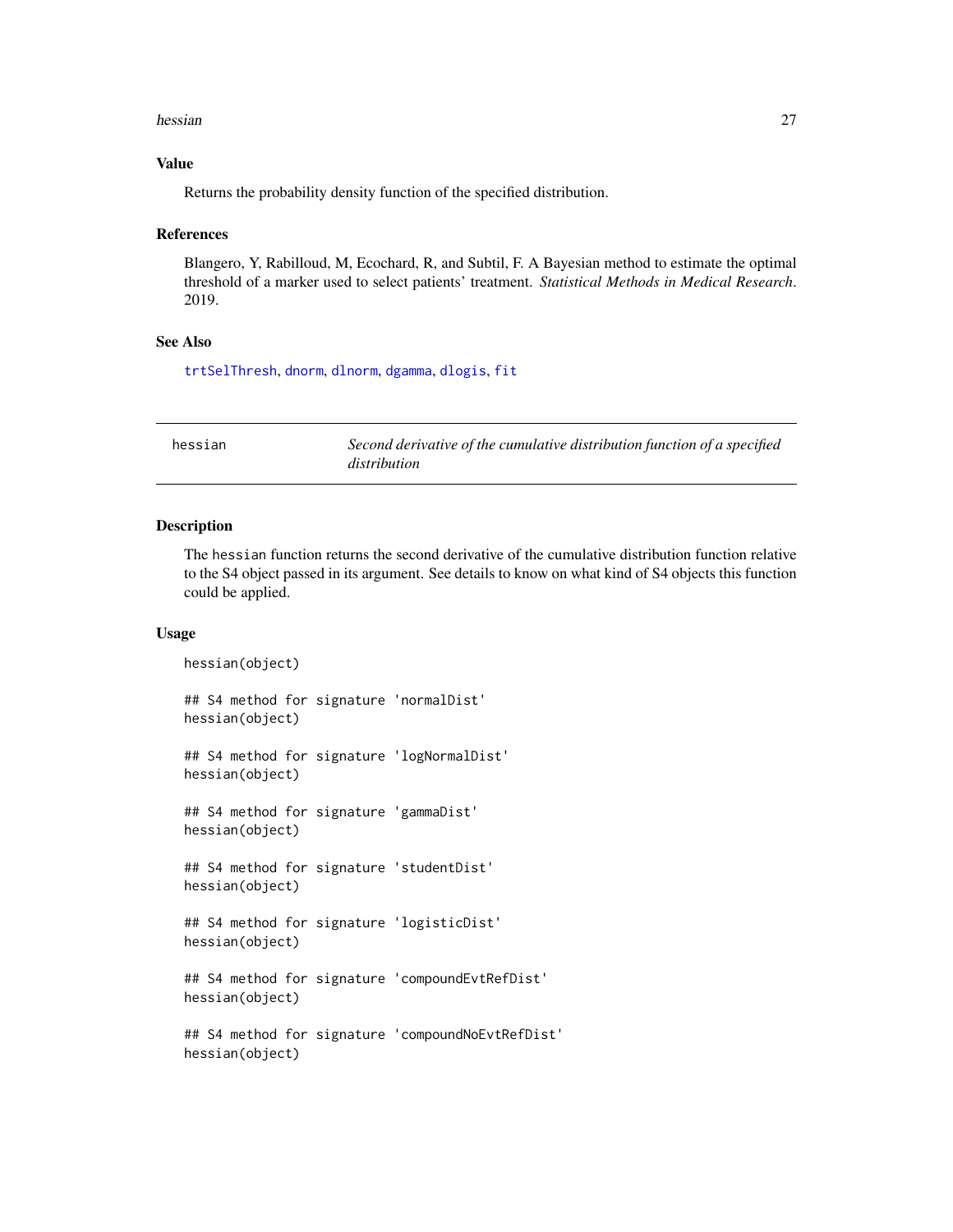#### 28 hessian and the state of the state of the state of the state of the state of the state of the state of the state of the state of the state of the state of the state of the state of the state of the state of the state of

```
## S4 method for signature 'compoundEvtInnovDist'
hessian(object)
## S4 method for signature 'compoundNoEvtInnovDist'
hessian(object)
```
#### Arguments

object A distribution object.

## Details

This method can be applied to the S4 distribution objects that are supported in the optimalThreshold package: normalDist, logNormalDist, gammaDist, studentDist, logisticDist, and userDefinedDist. These methods are applied internally, and you have no need to use it outside of the main functions trtSelThresh and diagThresh.

• Normal distribution: the hessian method applied to a normalDist object is simply the second derivative of the cumulative distribution function of a normal distribution, with  $mu=\mu$  and sd= $\sigma$ , and expressed as:

$$
f'(x) = ((\mu - x)/\sigma^2) * f(x)
$$

• Log-normal distribution: the hessian method applied to a logNormalDist object is simply the second derivative of the cumulative distribution function of a log-normal distribution, with  $mu=\mu$  and sd= $\sigma$ , and expressed as:

$$
f'(x) = (((\mu - \log(x))/(x * \sigma^2)) - 1/x) * f(x)
$$

• Gamma distribution: the hessian method applied to a gammaDist object is simply the second derivative of the cumulative distribution function of a gamma distribution, with shape= $\alpha$  and scale= $\beta$ , and expressed as:

$$
f'(x) = ((\alpha - 1)/x - 1/\beta) * f(x)
$$

• Scaled t distribution: the hessian method applied to a studentDist object is simply the second derivative of the cumulative distribution function of a t scaled distribution, with df=n, mu= $\mu$  and sd= $\sigma$ , and expressed as:

$$
f'(x) = (-(n+1)) * ((x - \mu)/(\sigma^2 * (n + ((x - \mu)/\sigma)^2))) * f(x)
$$

• Logistic distribution: the hessian method applied to a logisticDist object is simply the second derivative of the cumulative distribution function of a logistic distribution, with location= $\mu$ , and scale= $\sigma$ , and expressed as:

$$
f'(x) = ((\exp(-(x-\mu)/\sigma)^2 - 1)/(\sigma * (1 + \exp(-(x-\mu)/\sigma))^2)) * f(x)
$$

• User-defined distribution: the hessin method applied to a userDefinedDist object is simply the hessian function provided by the user when fitting a user-defined distribution with the fit function.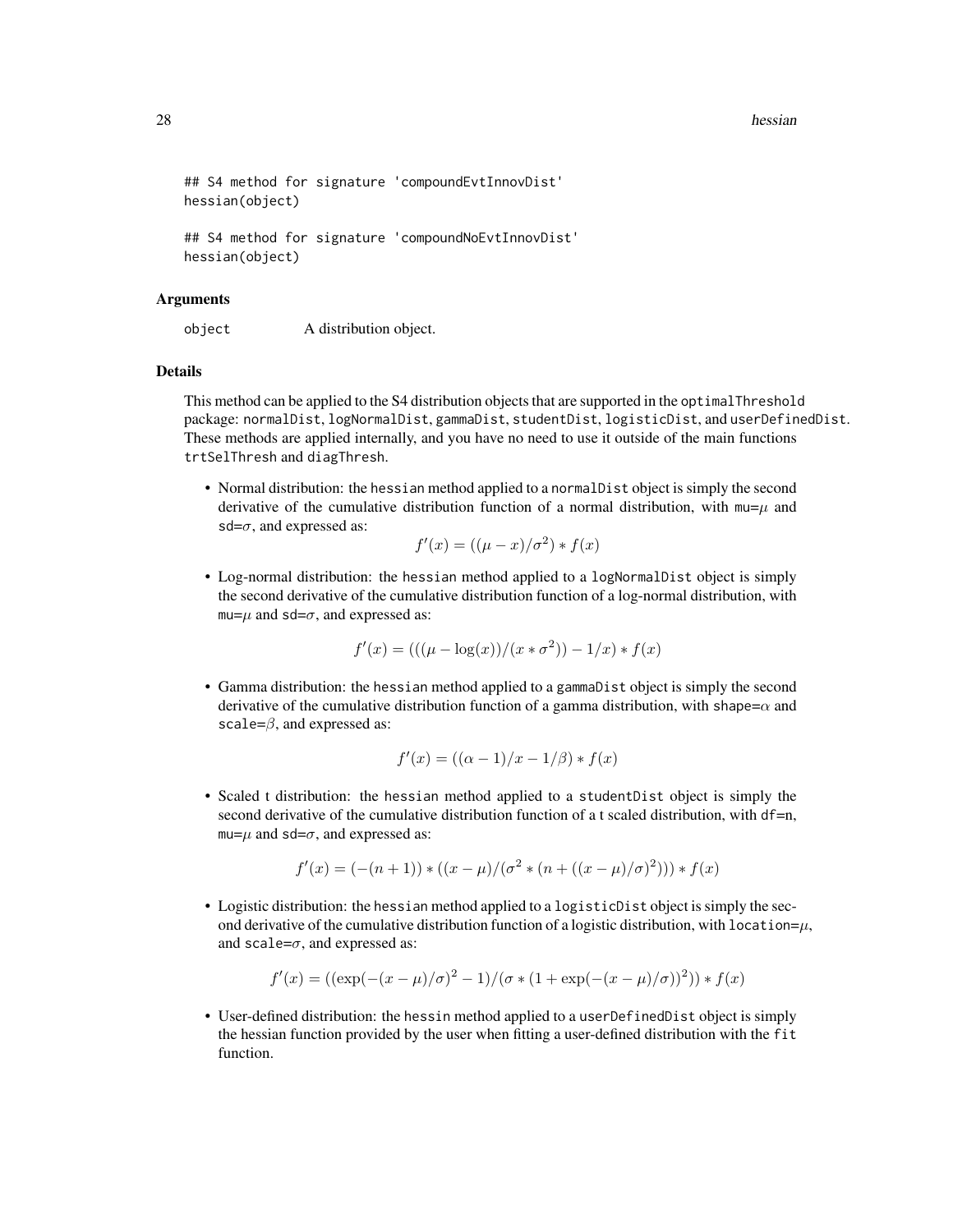## <span id="page-28-0"></span>logisticDist-class 29

The S4 objects compoundEvtRefDist, compoundNoEvtRefDist, compoundEvtInnovDist, and compoundNoEvtInnovDist are created internally. The hessian function applied to these objects is defined dynamically depending on what types of distribution are fitted. The definition of the hessian function relies on the expression of the randomization constraint of a clinical trial that enforces the distribution of the marker in each treatment arm to be identical (see References for more details).

## Value

Returns the second derivative of the cumulative distribution function of the specified distribution.

#### References

Blangero, Y, Rabilloud, M, Ecochard, R, and Subtil, F. A Bayesian method to estimate the optimal threshold of a marker used to select patients' treatment. *Statistical Methods in Medical Research*. 2019.

#### See Also

[trtSelThresh](#page-41-1), [fit](#page-16-1)

logisticDist-class *An S4 class to represent a logistic distribution.*

#### Description

This S4 class describes the logistic distribution that is fitted to the marker values. The logistic distribution is characterized by the location and the scale parameters.

#### Details

You never have to create this class manually. This class is created internally when a logistic distribution is fitted on the marker values.

#### Slots

location location parameter.

scale scale parameter. Must be strictly positive.

#### See Also

[fit](#page-16-1) for more details on how to fit a logistic distribution.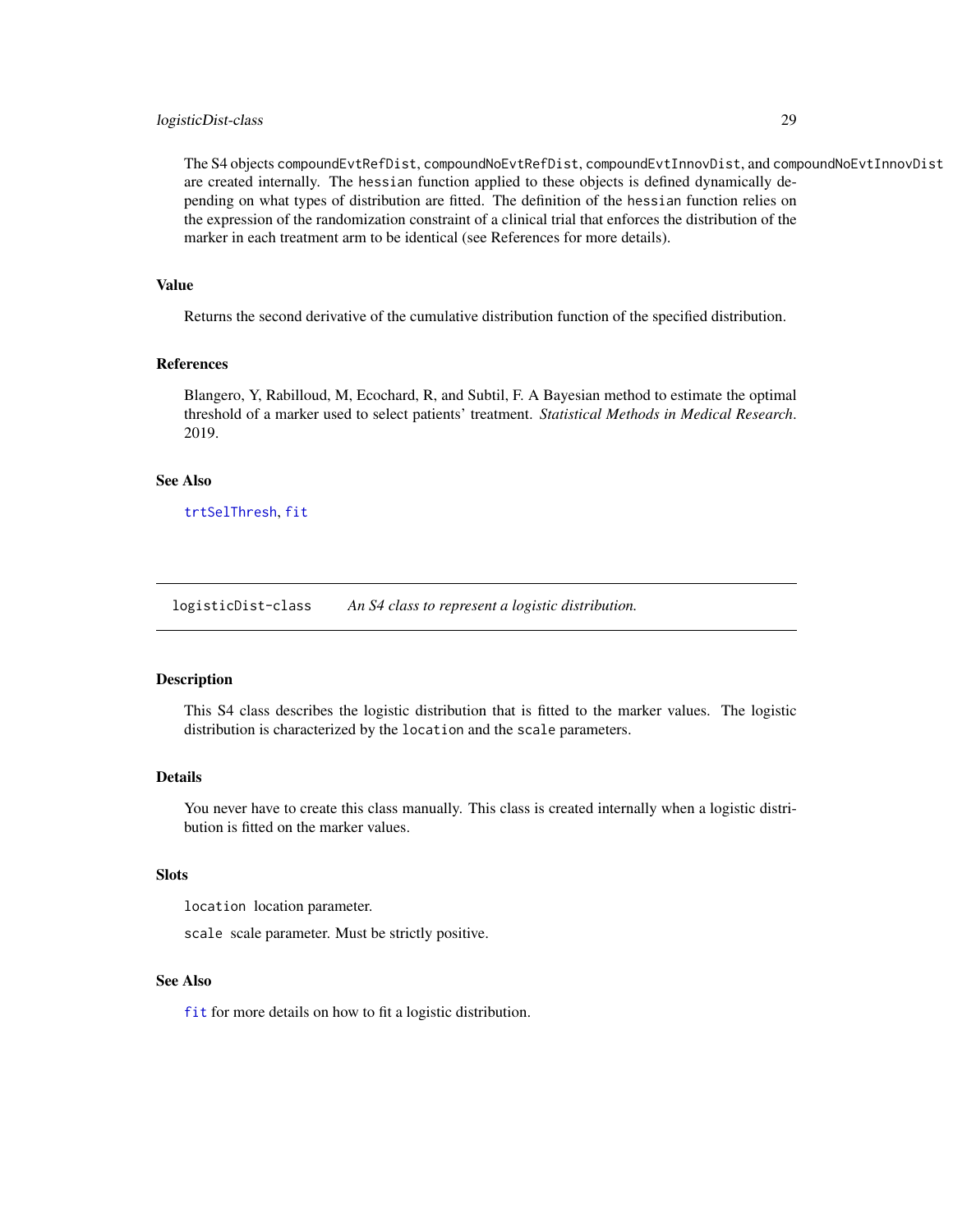<span id="page-29-0"></span>logNormalDist-class *An S4 class to represent a log-normal distribution.*

## Description

This S4 class describes the log-normal distribution that is fitted to the marker values. The lognormal distribution is characterized by the mu and the sd parameters.

#### Details

You never have to create this class manually. This class is created internally when a log-normal distribution is fitted on the marker values.

## **Slots**

mu mu parameter.

sd standard deviation parameter. Must be strictly positive.

## See Also

[fit](#page-16-1) for more details on how to fit a log-normal distribution.

mcmc.listOrNull-class *An S4 union class to merge mcmc.list and NULL types of object.*

## Description

An S4 union class to merge mcmc.list and NULL types of object.

normalDist-class *An S4 class to represent a normal distribution.*

#### Description

This S4 class describes the normal distribution that is fitted to the marker values. The normal distribution is characterized by the mu and the sd parameters.

#### Details

You never have to create this class manually. This class is created internally when a normal distribution is fitted on the marker values.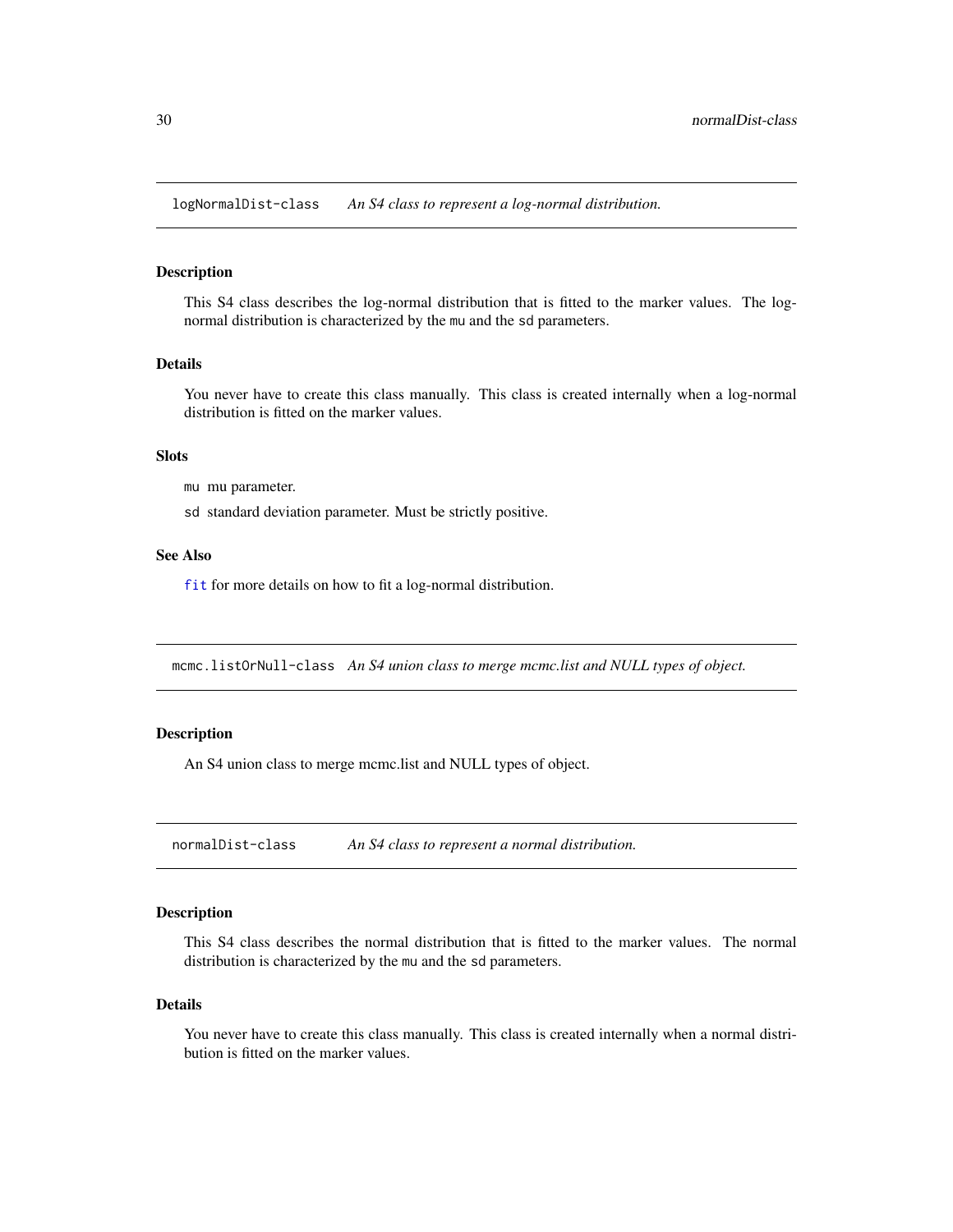## <span id="page-30-0"></span>plot-methods 31

## Slots

mu mu parameter.

sd standard deviation parameter. Must be strictly positive.

#### See Also

[fit](#page-16-1) for more details on how to fit a normal distribution.

plot-methods *Plot method*

## Description

Plot method

## Usage

```
## S4 method for signature 'trtSelOptThresh'
plot(x, y,
 main = "MCMC sample distribution of optimal threshold",
 col = "gray85", border.col = "darkgrey",xlab = "Optimal threshold estimate", yaxs = "i", freq = FALSE,
 breaks = seq(min(x@optThresh, na.rm = TRUE), max(x@optThresh, na.rm =
 TRUE), length.out = 20), ...)
## S4 method for signature 'diagOptThresh'
```

```
plot(x, y,
 main = "MCMC sample distribution of optimal threshold",
 col = "gray85", border.col = "darkgrey",xlab = "Optimal threshold estimate", yaxs = "i", freq = FALSE,
 breaks = seq(min(x@optThresh, na.rm = TRUE), max(x@optThresh, na.rm =
 TRUE), length.out = 20), ...)
```

| $\mathsf{x}$ | a trtSelOptThresh or a diagOptThresh object.                                                                                                                                   |
|--------------|--------------------------------------------------------------------------------------------------------------------------------------------------------------------------------|
| y            | unused parameter.                                                                                                                                                              |
| main         | an overall title for the plot.                                                                                                                                                 |
| col          | the color of the histogram.                                                                                                                                                    |
| border.col   | the color of the histogram border.                                                                                                                                             |
| xlab         | a label for the x axis of the plot.                                                                                                                                            |
| yaxs         | The style of axis interval calculation to be used for the y-axis.                                                                                                              |
| freg         | logical; if TRUE, the histogram graphic is a representation of frequencies; if<br>FALSE, probability densities are plotted (so that the histogram has a total area<br>of one). |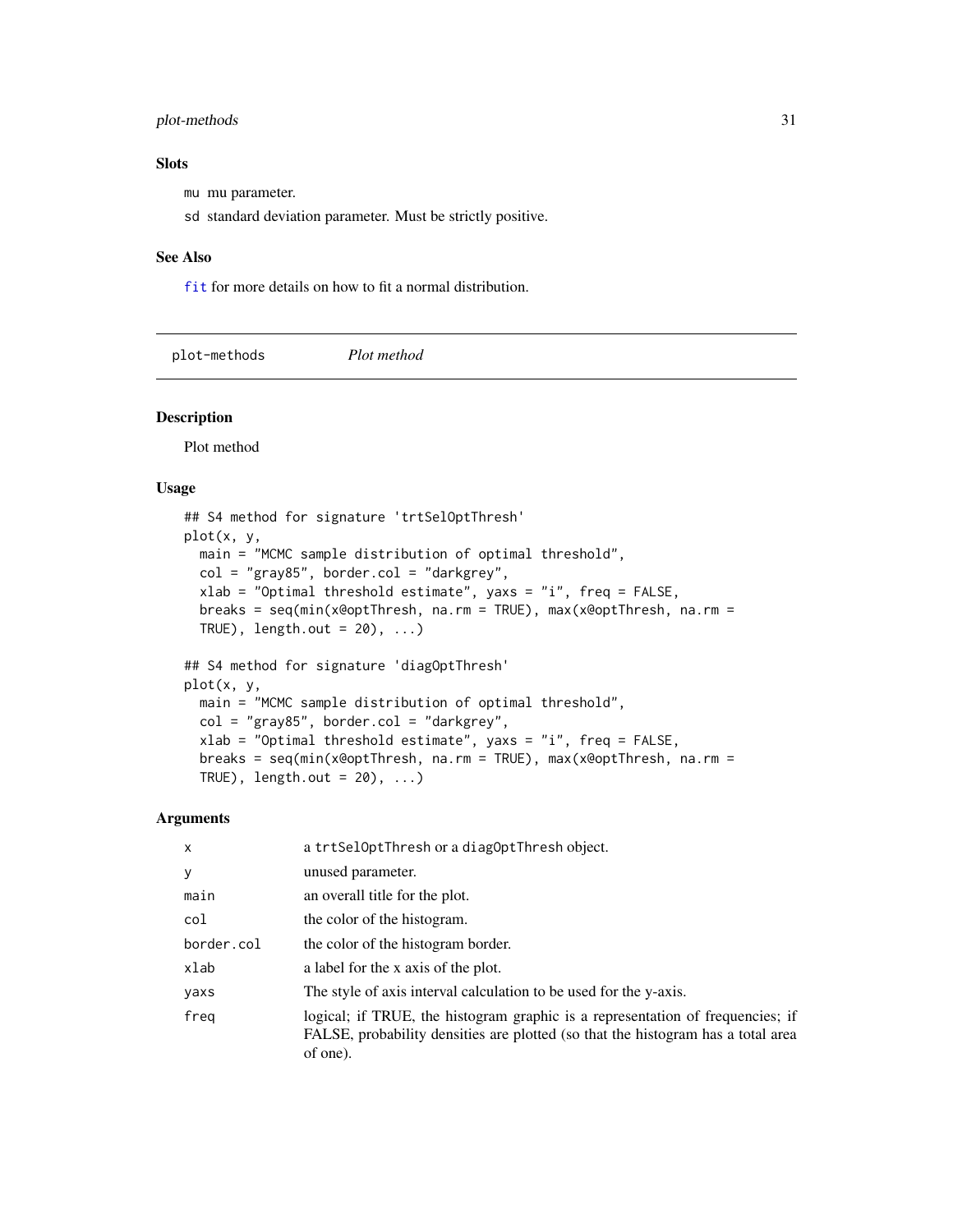<span id="page-31-0"></span>

| breaks       | one of:                                                                                                                                                                                                                                                                                                                                       |
|--------------|-----------------------------------------------------------------------------------------------------------------------------------------------------------------------------------------------------------------------------------------------------------------------------------------------------------------------------------------------|
|              | • a vector giving the breakpoints between histogram cells,                                                                                                                                                                                                                                                                                    |
|              | • a function to compute the vector of breakpoints,                                                                                                                                                                                                                                                                                            |
|              | • a single number giving the number of cells for the histogram,                                                                                                                                                                                                                                                                               |
|              | • a character string naming an algorithm to compute the number of cells,                                                                                                                                                                                                                                                                      |
|              | • a function to compute the number of cells.                                                                                                                                                                                                                                                                                                  |
|              | In the last three cases the number is a suggestion only; as the breakpoints will<br>be set to pretty values, the number is limited to 1e6 (with a warning if it was<br>larger). If breaks is a function, the x vector is supplied to it as the only argument<br>(and the number of breaks is only limited by the amount of available memory). |
| .            | other graphical parameters.                                                                                                                                                                                                                                                                                                                   |
| <b>Value</b> |                                                                                                                                                                                                                                                                                                                                               |
| None         |                                                                                                                                                                                                                                                                                                                                               |

plot.diagRelUtility *Plot the decision curves of a diagnostic marker*

#### Description

Plot the decision curves of a diagnostic marker

## Usage

```
## S4 method for signature 'diagRelUtility'
plot(x, y, main = "Decision curves",
  lty = 1, lwd = 1, xlim = range(x@r), ylim = c(min(x@U,x@UNoTreat, x@UTreatAll), max(x@U, x@UNoTreat, x@UTreatAll)),
 ylab = "Expected benefit", xlab = "r", col.U = "black",
  col.UNoTreat = "blue", col.UTreatAll = "green", ...)
```

| x      | a diagRelUtility object.                                                                                                                                                                                                                                                                                                                      |
|--------|-----------------------------------------------------------------------------------------------------------------------------------------------------------------------------------------------------------------------------------------------------------------------------------------------------------------------------------------------|
| y      | unused parameter.                                                                                                                                                                                                                                                                                                                             |
| main   | an overall title for the plot.                                                                                                                                                                                                                                                                                                                |
| $1$ ty | the line type. Line types can either be specified as an integer $(0=blank, 1=solid)$<br>(default), 2=dashed, 3=dotted, 4=dotdash, 5=longdash, 6=twodash) or as one of<br>the character strings "blank", "solid", "dashed", "dotted", "dotdash", "longdash",<br>or "twodash", where "blank" uses 'invisible lines' (i.e., does not draw them). |
| lwd    | the line width, a <i>positive</i> number, defaulting to 1. The interpretation is device-<br>specific, and some devices do not implement line widths less than one. (See the<br>help on the device for details of the interpretation).                                                                                                         |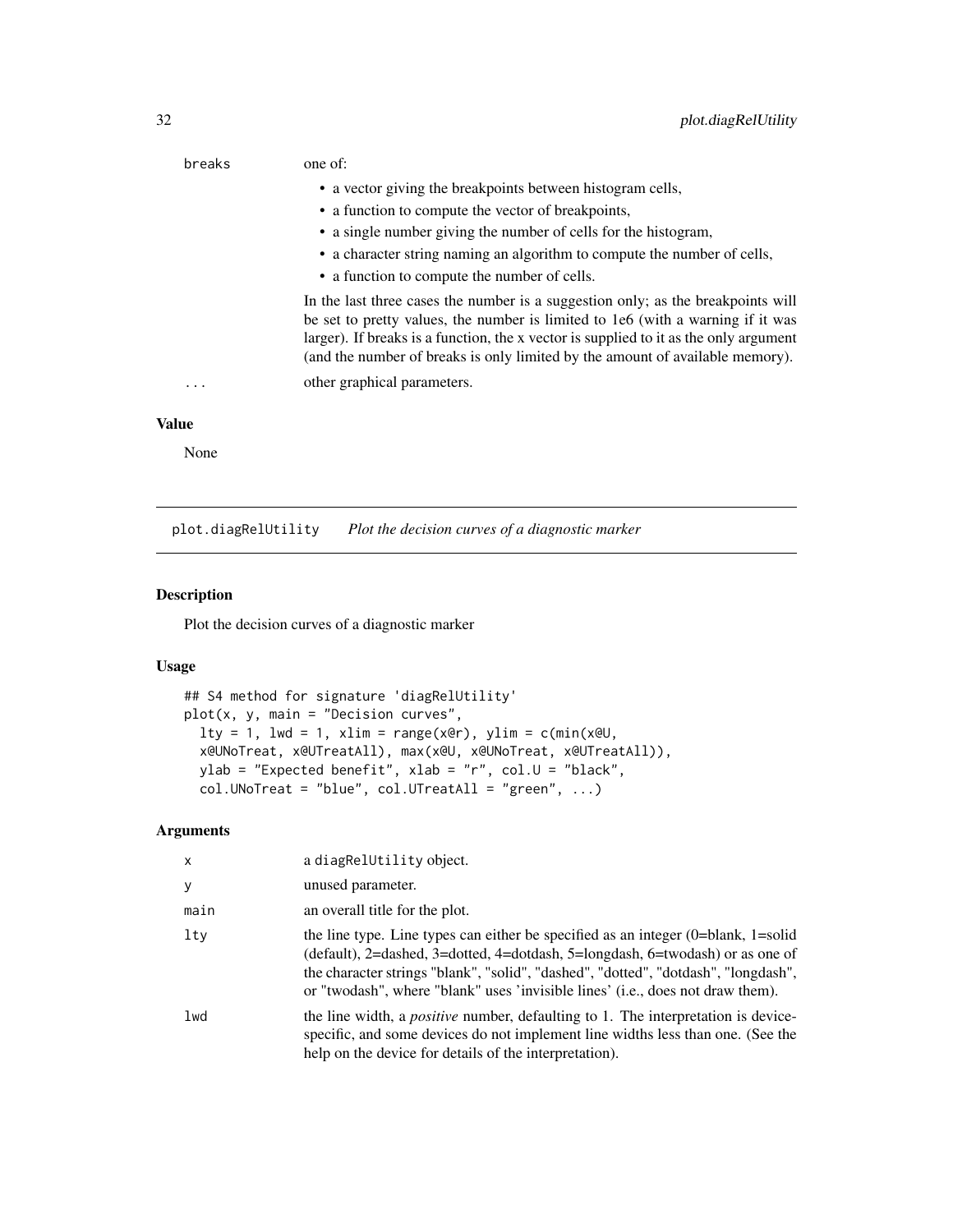<span id="page-32-0"></span>

| xlim          | the x limits of the plot.                                 |
|---------------|-----------------------------------------------------------|
| ylim          | the x limits of the plot.                                 |
| ylab          | a label for the y axis.                                   |
| xlab          | a label for the x axis                                    |
| col.U         | color of the utility curve for the marker-based strategy. |
| col.UNoTreat  | color of the utility curve for the "No Treat" strategy.   |
| col.UTreatAll | color of the utility curve for the "Treat All" strategy.  |
|               | other graphical parameters.                               |

## Value

None

plot.trtSelRelUtility *Plot the decision curves of a treatment selection marker*

## Description

Plot the decision curves of a treatment selection marker

## Usage

```
## S4 method for signature 'trtSelRelUtility'
plot(x, y, which = c(1, 2), alpha = 0.05,conf.int = TRUE, main1 = "Decision curves (unscaled)",
 main2 = "Decision curve (scaled)", lty = 1, lwd = 1,
 xlim = range(x@r), ylim1 = c(min(x@U, x@UT0, x@UT1, x@Up), max(x@U,
 x@UT0, x@UT1, x@Up)), ylim2 = c(0, 1), ylab1 = "Utility",
 ylab2 = "Relative utility", xlab = "r ratio", col.U = "black",
 col.Up = "red", col.UTo = "blue", col.UT1 = "green",col.RU = "black", col.conf.int = "black", add = FALSE,
  legend1 = TRUE, ...
```

| $\times$ | a trtSelRelUtility object.                                                                                       |
|----------|------------------------------------------------------------------------------------------------------------------|
| У        | unused parameter.                                                                                                |
| which    | indicates which graph should be plotted. Default is both graphs.                                                 |
| alpha    | alpha risk for the confidence intervals.                                                                         |
| conf.int | a logical value indicating whether the confidence intervals should be plotted for<br>the relative utility curve. |
| main1    | an overall title for the first plot.                                                                             |
| main2    | an overall title for the second plot.                                                                            |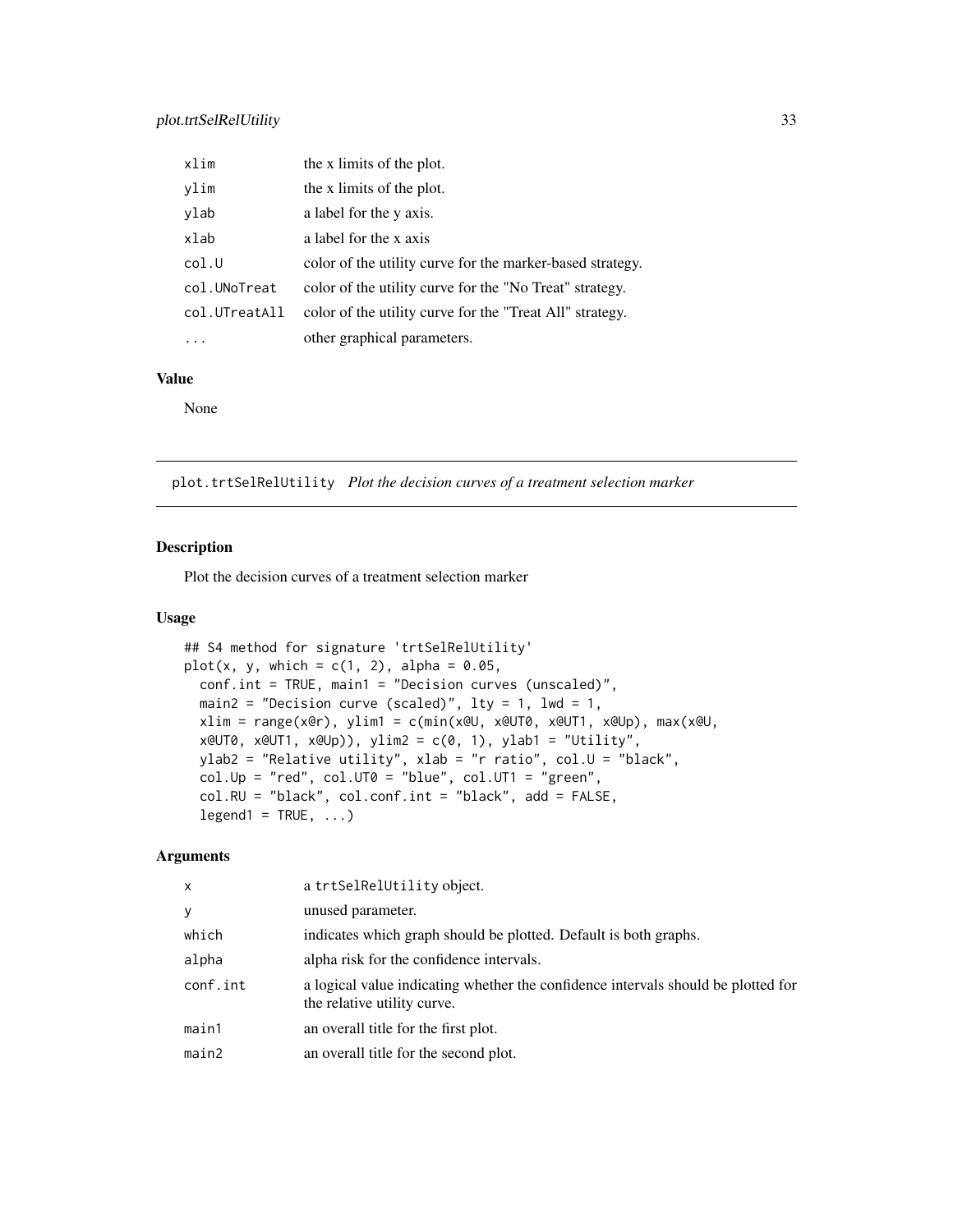<span id="page-33-0"></span>

| lty          | the line type. Line types can either be specified as an integer $(0=blank, 1=solid)$<br>(default), 2=dashed, 3=dotted, 4=dotdash, 5=longdash, 6=twodash) or as one of<br>the character strings "blank", "solid", "dashed", "dotted", "dotdash", "longdash",<br>or "twodash", where "blank" uses 'invisible lines' (i.e., does not draw them). |
|--------------|-----------------------------------------------------------------------------------------------------------------------------------------------------------------------------------------------------------------------------------------------------------------------------------------------------------------------------------------------|
| lwd          | the line width, a <i>positive</i> number, defaulting to 1. The interpretation is device-<br>specific, and some devices do not implement line widths less than one. (See the<br>help on the device for details of the interpretation).                                                                                                         |
| xlim         | the x limits of the plots.                                                                                                                                                                                                                                                                                                                    |
| ylim1        | the y limits of the first plot.                                                                                                                                                                                                                                                                                                               |
| ylim2        | the y limits of the second plot.                                                                                                                                                                                                                                                                                                              |
| ylab1        | a label for the y axis of the first plot.                                                                                                                                                                                                                                                                                                     |
| ylab2        | a label for the y axis of the second plot.                                                                                                                                                                                                                                                                                                    |
| $x$ lab      | a label for the x axis of the plots.                                                                                                                                                                                                                                                                                                          |
| col.U        | color of the utility curve for the marker-based strategy.                                                                                                                                                                                                                                                                                     |
| col.Up       | color of the utility curve for the perfect marker-based strategy.                                                                                                                                                                                                                                                                             |
| col.UT0      | color of the utility curve for the "Treat All with the reference treatment" strategy.                                                                                                                                                                                                                                                         |
| col.UT1      | color of the utility curve for the "Treat All with the innovative treatment" strat-<br>egy.                                                                                                                                                                                                                                                   |
| col.RU       | color of the relative utility curve.                                                                                                                                                                                                                                                                                                          |
| col.conf.int | color of the confidence intervals.                                                                                                                                                                                                                                                                                                            |
| add          | a logical value indicating whether the relative utility curve should superimpose<br>with an existing graph. Only works when which $= 2$ .                                                                                                                                                                                                     |
| legend1      | a logical value indicating whether a legend should be added to the first plot.                                                                                                                                                                                                                                                                |
| .            | other graphical parameters.                                                                                                                                                                                                                                                                                                                   |
|              |                                                                                                                                                                                                                                                                                                                                               |

## Value

None

riskCurves *Marker-by-treatment predictiveness curves plot*

## Description

This function plots the marker-by-treatment predictiveness curves for treatment selection markers, corresponding to the risk of event in each treatment arm in function of the cumulative distribution of the marker.

## Usage

```
riskCurves(x0E, x0Eb, x1E, x1Eb, ylab = "Predicted risk of event",
 xlab = "Empirical cumulative distribution function of the marker",
 main = "Marker-by-treatment predictiveness curves")
```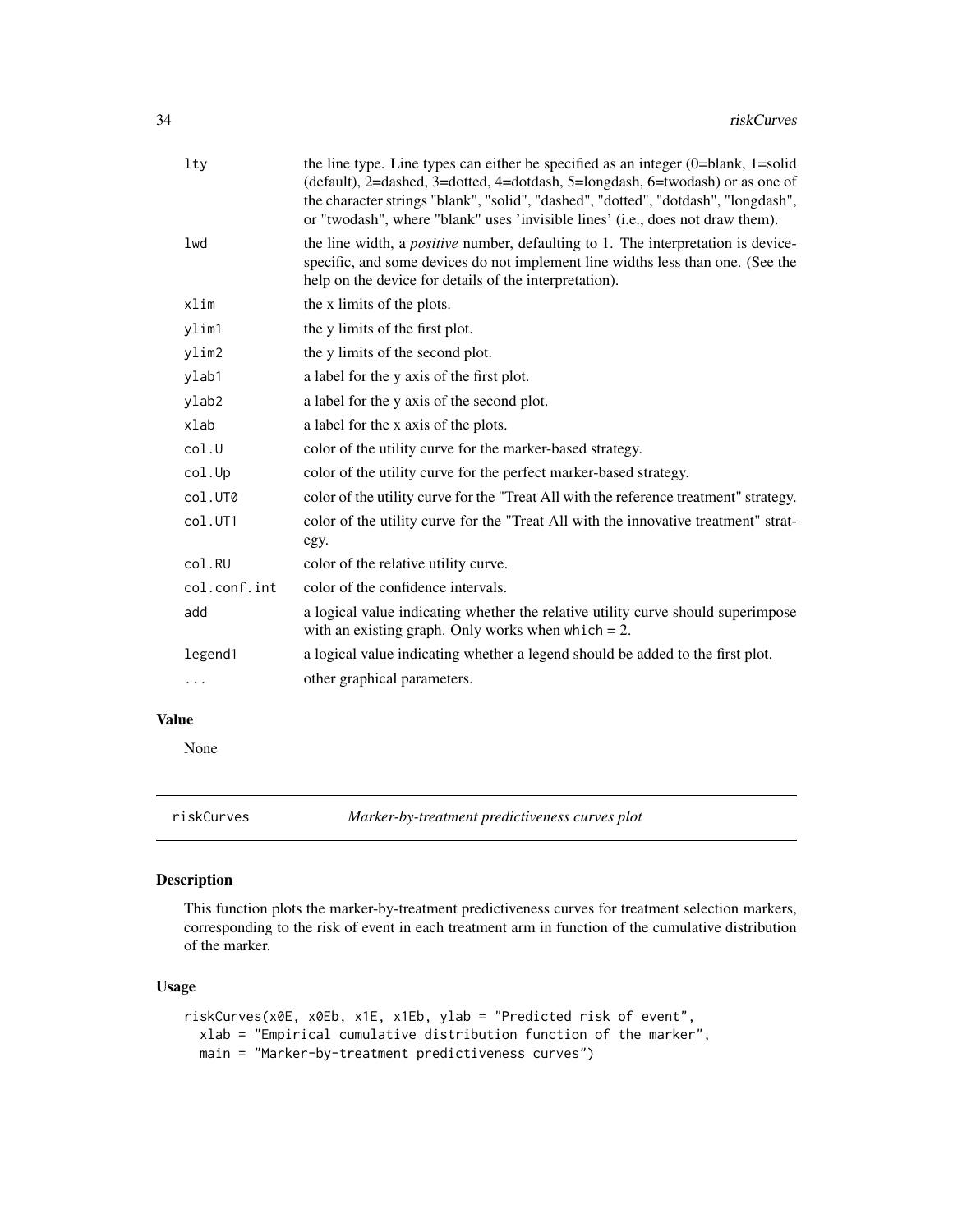#### <span id="page-34-0"></span>riskCurves 35

## Arguments

| x0E  | a numeric vector of the marker values for patients in the reference arm that<br>developed the event.        |
|------|-------------------------------------------------------------------------------------------------------------|
| x0Eb | a numeric vector of the marker values for patients in the reference arm that did<br>not develop the event.  |
| x1E  | a numeric vector of the marker values for patients in the innovative arm that<br>developed the event.       |
| x1Eb | a numeric vector of the marker values for patients in the innovative arm that did<br>not develop the event. |
| ylab | label of the Y-axis.                                                                                        |
| xlab | label of the X-axis.                                                                                        |
| main | title of the graph.                                                                                         |

## Details

The function uses regression splines to plot the marker-by-treatment predictiveness curves. This graph may be used to check graphically the strength of the marker-by-treatment interaction, and to know whether low values of the marker are associated with a better response of the reference treatment (this information is needed in the trtSelThresh function).

## Value

None

## References

Janes, H, Pepe, MS, Bossuyt, PM, and Barlow, WE. Measuring the performance of markers for guiding treatment decisions. *Annals of Internal Medicine*. 2011; 154(4): 253-259.

#### See Also

[gam](#page-0-0) for more details about regression splines.

#### Examples

```
x0E <- rnorm(100, 2, 1)
x0Eb <- rnorm(100, 4, 1)
x1E <- rnorm(100, 4, 1)
x1Eb <- rnorm(100, 2, 1)
riskCurves(x0E, x0Eb, x1E, x1Eb)
```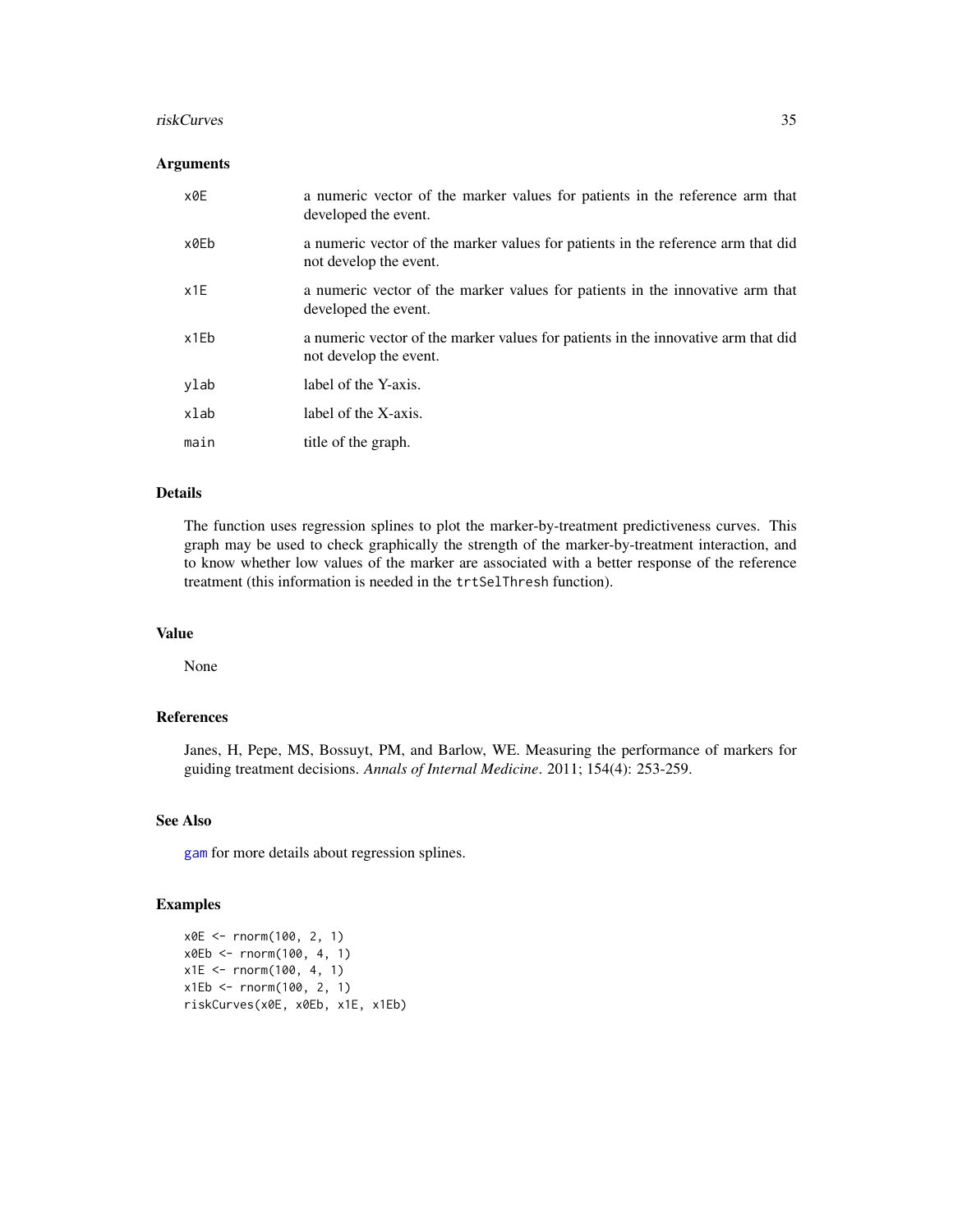<span id="page-35-0"></span>samplePosteriorDist *Sample in the posterior distribution of the parameters of a given theoretical distribution.*

## **Description**

The samplePosteriorDist function samples the parameters of a given theoretical distribution using explicit posterior distribution (if it exists), or a Markov Chain Monte Carlo (MCMC) algorithm when the posterior distribution is unknown. See details to know on what kind of S4 objects this function could be applied.

#### Usage

```
samplePosteriorDist(object, K, ...)
## S4 method for signature 'fitNormalDist'
samplePosteriorDist(object, K, n)
## S4 method for signature 'fitLogNormalDist'
samplePosteriorDist(object, K, n)
## S4 method for signature 'fitGammaDist'
samplePosteriorDist(object, K, do.pb, seed)
## S4 method for signature 'fitStudentDist'
samplePosteriorDist(object, K, do.pb, seed)
## S4 method for signature 'fitLogisticDist'
samplePosteriorDist(object, K, do.pb, seed)
```
#### Arguments

| object | A distribution object.                                 |
|--------|--------------------------------------------------------|
| К      | A numerical value indicating the length of the sample. |
|        | other parameters passed to methods.                    |
|        | number of MCMC chains.                                 |
| do.pb  | Indicates whther progressing bar or not                |
| seed   | seed for the random number generator. Integer.         |

## Details

This method can be applied to the S4 distribution objects that are supported in the optimalThreshold package: fitNormalDist, fitLogNormalDist, fitGammaDist, fitStudentDist, and fitLogisticDist. These methods are applied internally, and you have no need to use it outside of the main function optThresEst. See below to have details on the expression of the samplePosteriorDist function according to the type of distribution.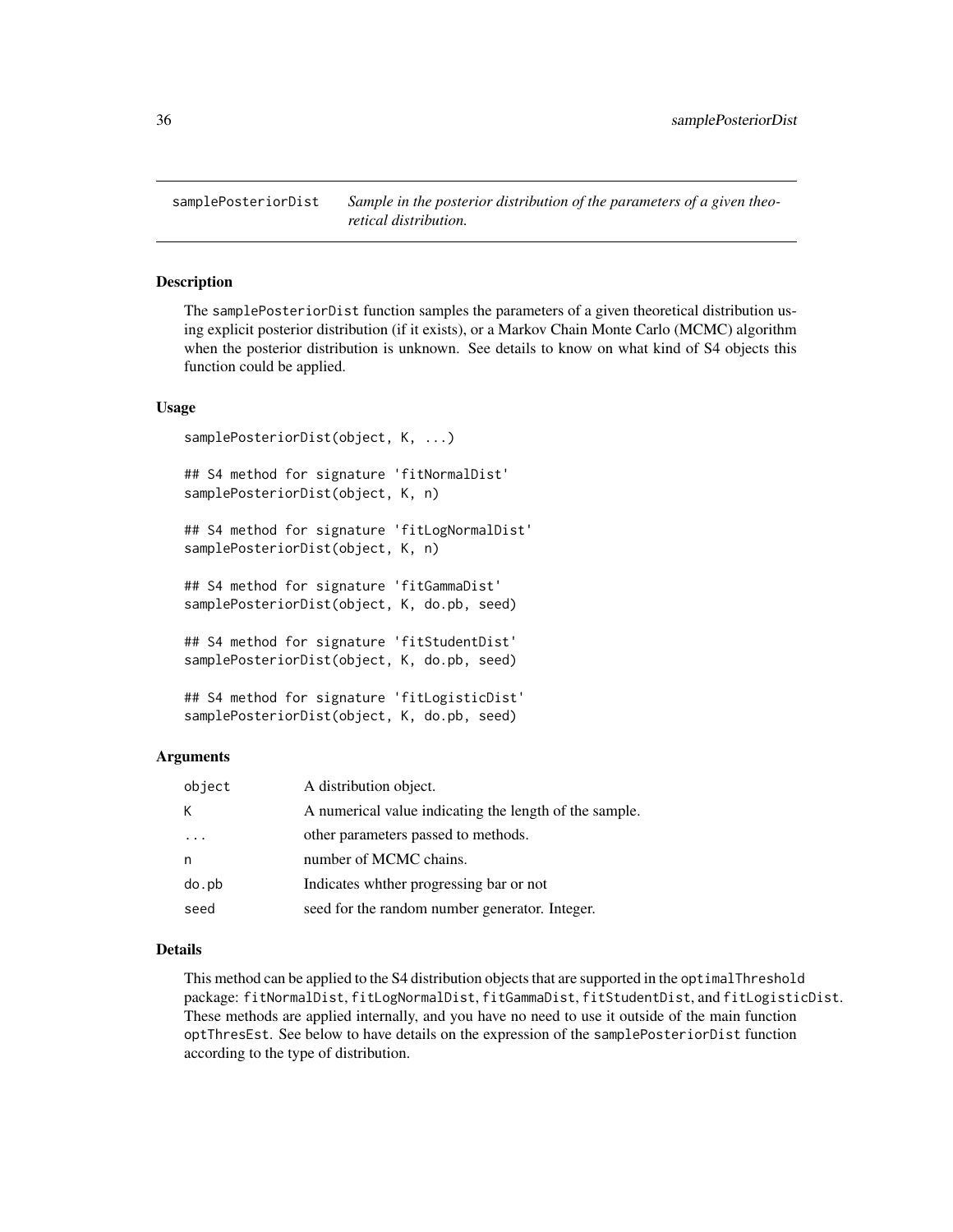#### <span id="page-36-0"></span>show-methods 37

- Normal distribution: a noninformative prior is used for the parameters of the normal distribution (mu= $\mu$ , and sd= $\sigma$ ). The  $\sigma^2$  parameter is sampled from an inverse Chi-squared distribution, and the  $\mu$  parameter is sampled from a normal distribution with known variance. So, sampling in the posterior distribution of  $\mu$  and  $\sigma$  does not involve an MCMC algorithm (see References for more details and justification).
- Log-normal distribution: a noninformative prior is used for the parameters of the log-normal distribution (mu= $\mu$ , and sd= $\sigma$ ). The  $\sigma^2$  parameter is sampled from an inverse Chi-squared distribution, and the  $\mu$  parameter is sampled from a normal distribution with known variance. So, sampling in the posterior distribution of  $\mu$  and  $\sigma$  does not involve an MCMC algorithm (see References for more details and justification).
- Gamma distribution: a noninformative prior is used for the parameters of the gamma distribution (shape= $\alpha$ , and scale= $\beta$ ). The parameters are sampled using an adaptive rejection sampling (ARS) algorithm. The  $\beta$  parameter is sampled at the first iteration from an inverse gamma distribution using the initial value of the  $\alpha$  parameter provided by the user. Then the ARS algorithm is performed to sample  $\alpha$  from its posterior distribution (see References for more details and justification).
- Scaled t distribution: a vague prior is used for the parameters of the scaled t distribution as a default. However, the user can write its own JAGS model to use different priors (see the fit function for more details). Sampling from the posterior distribution of the parameters of a scaled t distribution requires JAGS to be installed.
- Logistic distribution: a vague prior is used for the parameters of the logistic distribution as a default. However, the user can write its own JAGS model to use different priors (see the fit function for more details). Sampling from the posterior distribution of the parameters of a logistic distribution requires JAGS to be installed.

#### Value

Returns an object of class list.

#### References

Gelman, A, et al. 2014. *Bayesian Data Analysis*. 3rd edition, CRC Press, Boca Raton, section 2.8. Sook, Y, and Oh, M. Bayesian estimation of the two-parameter Gamma distribution. *Communications in Statistics - Simulation and Computation*. 2006; 35: 285-293.

#### See Also

[trtSelThresh](#page-41-1)

show-methods *Show method*

#### Description

Show some of the slots of a trtSelOptThresh or a diagOptThresh objects.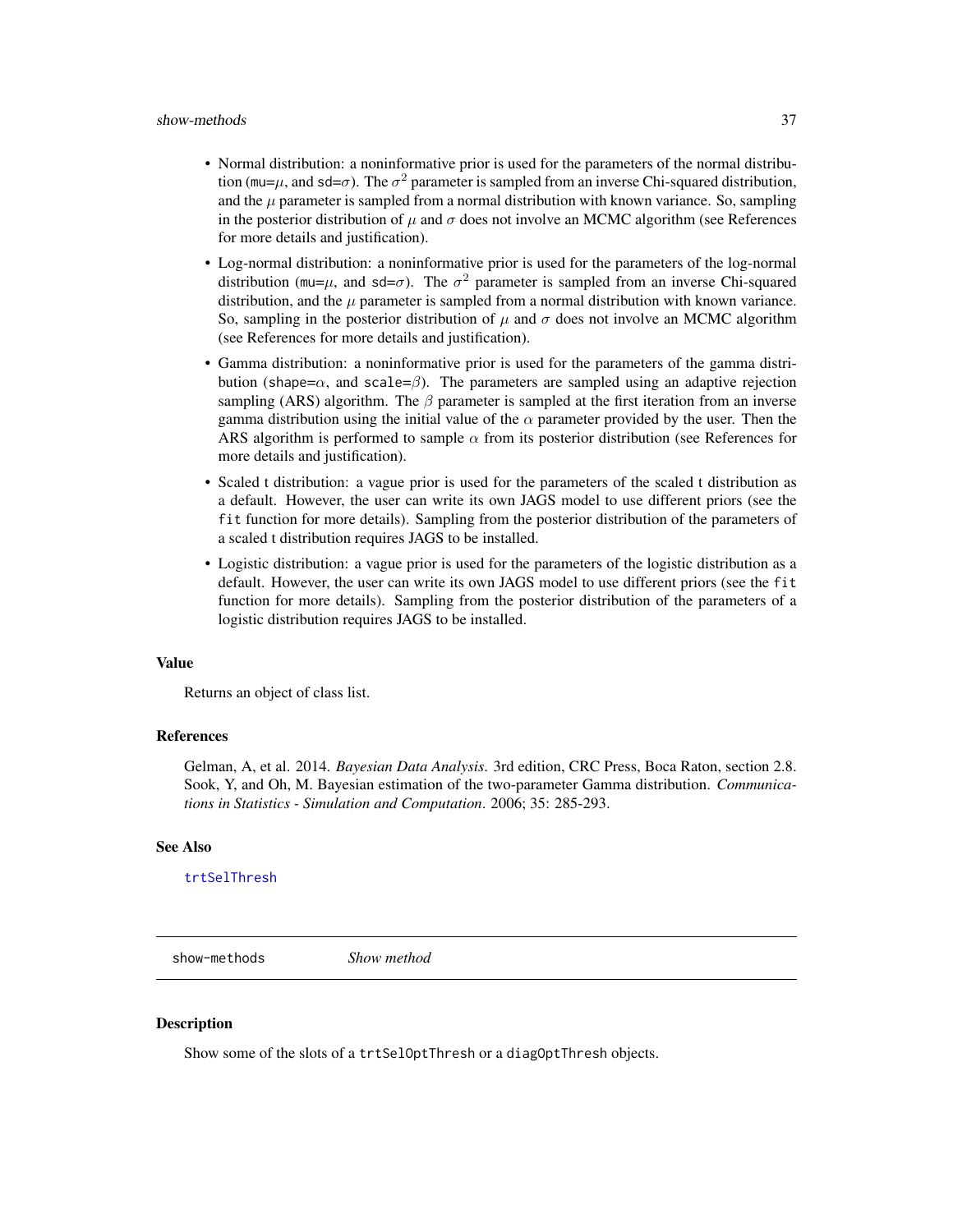#### Usage

```
## S4 method for signature 'trtSelOptThresh'
show(object)
## S4 method for signature 'diagOptThresh'
show(object)
```
#### Arguments

object a trtSelOptThresh or a diagOptThresh S4 object.

## Value

None

studentDist-class *An S4 class to represent a scaled Student distribution.*

## Description

This S4 class describes the scaled t distribution that is fitted to the marker values. The scaled t distribution is characterized by the df (degrees of freedom), the mu, and the sd parameters.

## Details

You never have to create this class manually. This class is created internally when a scaled t distribution is fitted on the marker values.

## Slots

- df degrees of freedom  $(> 0$ , maybe non-integer).
- mu mu parameter.
- sd standard deviation parameter. Must be strictly positive.

## See Also

[fit](#page-16-1) for more details on how to fit a t distribution.

<span id="page-37-0"></span>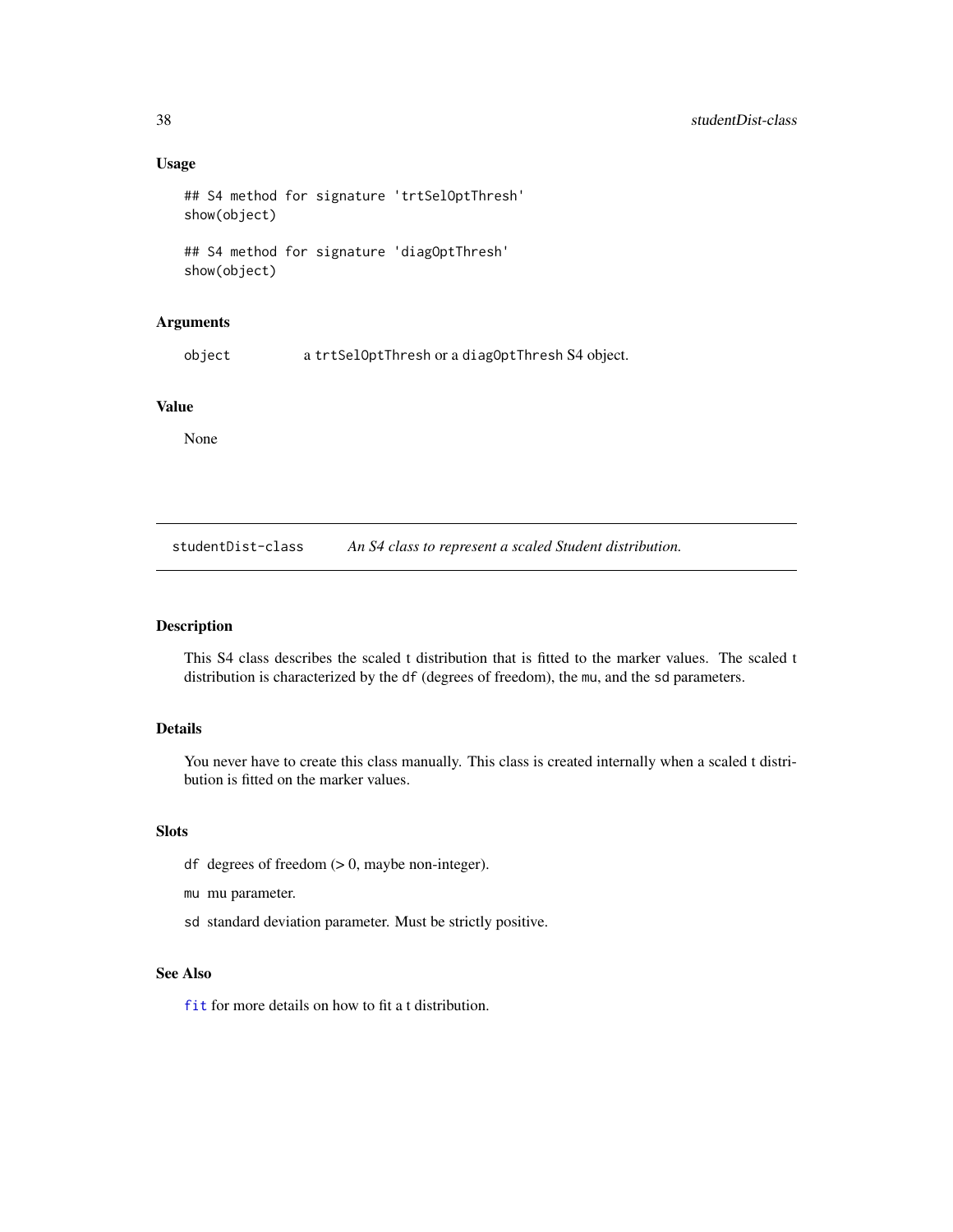<span id="page-38-0"></span>summary-methods *An S4 method that summarizes the results of a* trtSelOpthThresh *or a* diagOpthThresh *object.*

#### Description

An S4 method that summarizes the results of a trtSelOpthThresh or a diagOpthThresh object.

#### Usage

```
## S4 method for signature 'trtSelOptThresh'
summary(object, alpha = 0.05,
 method = "median")## S4 method for signature 'diagOptThresh'
summary(object, alpha = 0.05,
```

```
method = "median")
```
## Arguments

| obiect | a trtSelOptThresh S4 class object for which a summary is desired.  |
|--------|--------------------------------------------------------------------|
| alpha  | alpha parameter for the confidence level required.                 |
| method | which method to use: median, mean or mode (median is the default). |

#### Details

This function presents the results stocked in a trtSelOpthThresh object, or in a diagOpthThresh object. For a trtSelOpthThresh object it prints:

- The decision rule: is the reference treatment recommended for low values of the marker?
- The median (default), mean, or mode risk of event occurrence in each treatment arm, and their credible interval.
- Some summary statistics of the marker under study (min, max, quartiles and mean)
- The optimal threshold estimate and its credible interval (percentile and highest posterior density).
- The median (default), mean, or mode risk in each arm under the marker-based strategy.
- The median (default), mean, or mode benefit estimate under each treatment arm.
- The percentage of NA values returned during the optimal threshold estimation process.

For a diagOpthThresh object, it prints:

- The decision rule: is the reference treatment recommended for low values of the marker?
- The median (default), mean, or mode risk of event occurrence in each treatment arm, and their credible interval.
- Some summary statistics of the marker under study (min, max, quartiles and mean)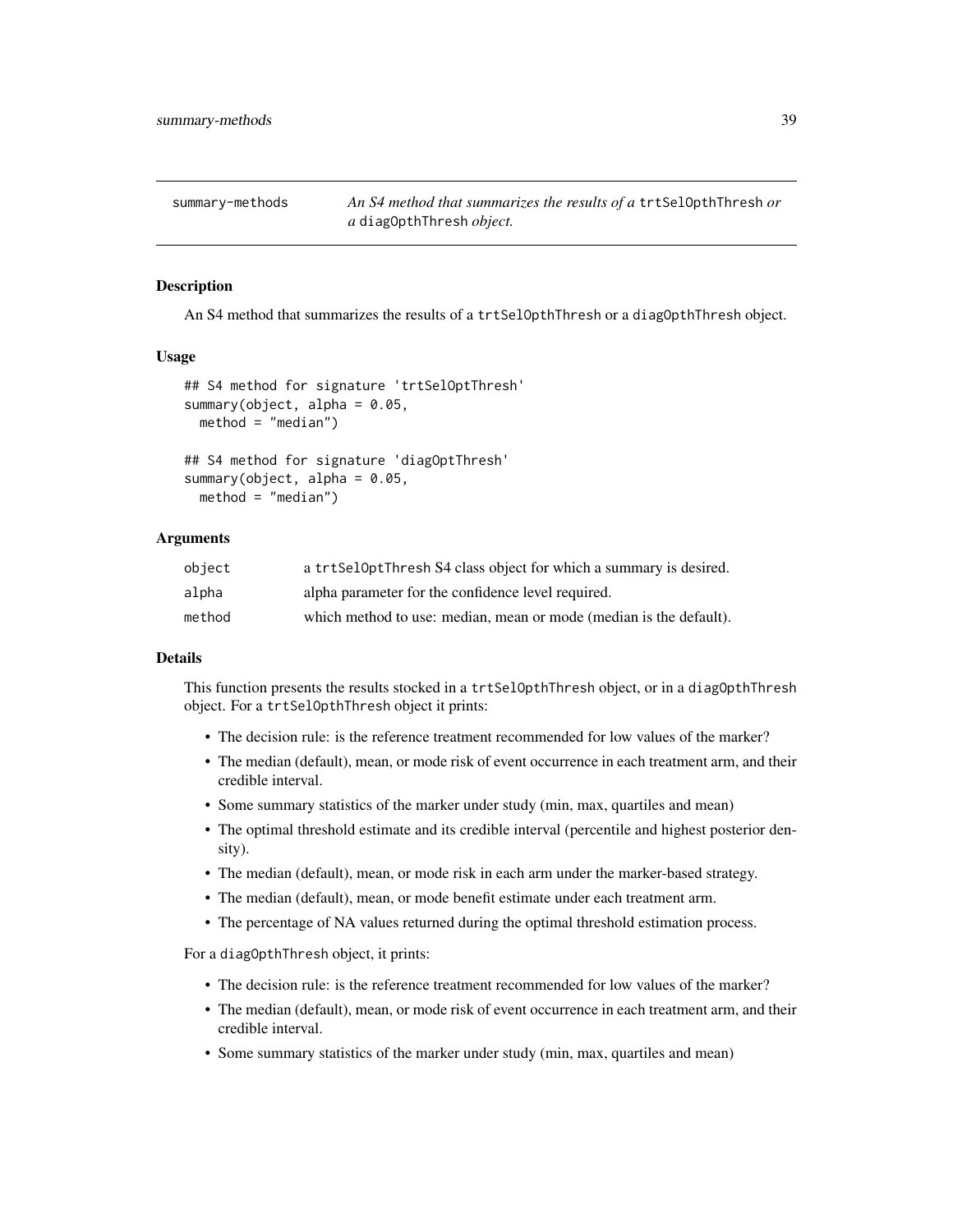- <span id="page-39-0"></span>• The optimal threshold estimate and its credible interval (percentile and highest posterior density).
- The median (default), mean, or mode risk in each arm under the marker-based strategy.
- The median (default), mean, or mode benefit estimate under each treatment arm.
- The percentage of NA values returned during the optimal threshold estimation process.

#### Value

This function returns an object of class 'summaryTrtSelOptThresh'.

This function returns an object of class 'summaryDiagOptThresh'.

#### References

Blangero, Y, Rabilloud, M, Ecochard, R, and Subtil, F. A Bayesian method to estimate the optimal threshold of a marker used to select patients' treatment. *Statistical Methods in Medical Research*. 2019.

Subtil, F, and Rabilloud. A Bayesian method to estimate the optimal threshold of a longitudinal biomarker. *Biometrical Journal*. 2010.

## See Also

[trtSelThresh](#page-41-1) for more details on how to estimate the optimal threshold of a treatment selection marker.

[diagThresh](#page-13-1) for more details on how to estimate the optimal threshold of a diagnostic marker.

trtSelOptThresh-class *An S4 class to describe the optimal threshold of a treatment selection marker.*

## **Description**

An S4 class to describe the optimal threshold of a treatment selection marker.

## Details

You never have to create this class manually. This class is created internally when the trtSelThresh function is used.

#### **Slots**

- optThresh This slot is an object that takes in argument the sampled optimal threshold values. Numeric argument.
- r0 This slot is an object that takes in argument the sampled mean risks of event occurrence in the reference arm. Numeric argument.
- r1 This slot is an object that takes in argument the sampled mean risks of event occurrence in the innovative arm. Numeric argument.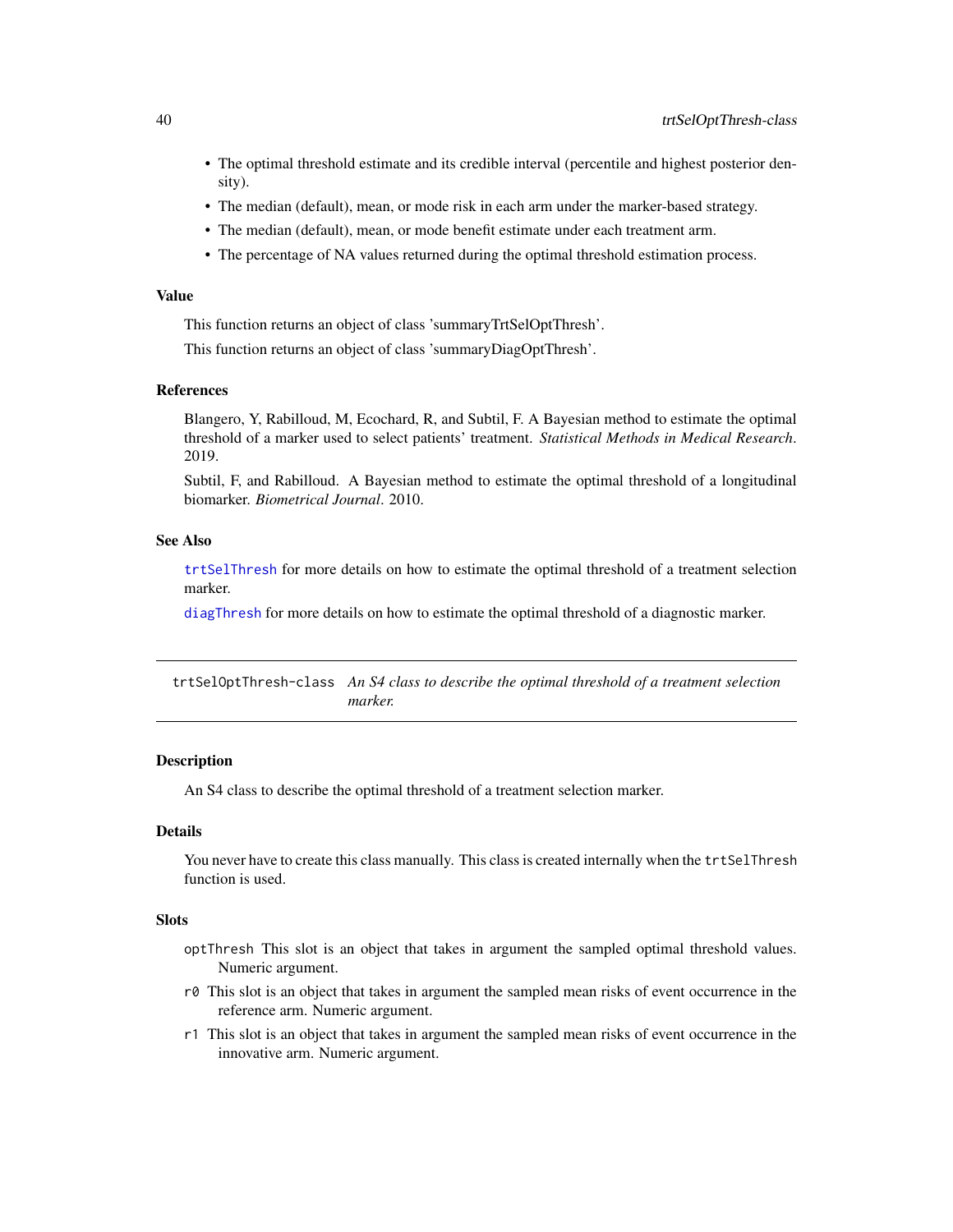- <span id="page-40-0"></span>xEvtRef This slot is an object that takes in argument the marker values in the subgroup of patients that developed the event in the reference arm. Numeric argument.
- xNoEvtRef This slot is an object that takes in argument the marker values in the subgroup of patients that did not develop the event in the reference arm. Numeric argument.
- xEvtInnov This slot is an object that takes in argument the marker values in the subgroup of patients that developed the event in the innovative arm. Numeric argument.
- xNoEvtInnov This slot is an object that takes in argument the marker values in the subgroup of patients that did not develop the event in the innovative arm. Numeric argument.
- lowRef This slot is a logical argument that specifies whether the reference treatment is recommended for low values of the marker.
- toxRef This slot is a logical argument that specifies whether the reference treatment is the most toxic treatment option at equal efficacy with the innovative treatment.
- markerBasedRiskRef This slot is an object that takes in argument the sampled mean risks of event occurrence in the reference treatment under the marker-based allocation rule. Numeric argument.
- markerBasedRiskInnov This slot is an object that takes in argument the sampled mean risks of event occurrence in the innovative treatment under the marker-based allocation rule. Numeric argument.
- mcmcChainEvtRef This slot is an object that takes in argument the sampled distribution objects in the subgroup of patients that developed the event in the reference arm. list argument.
- mcmcChainNoEvtRef This slot is an object that takes in argument the sampled distribution objects in the subgroup of patients that did not develop the event in the reference arm. list argument.
- mcmcChainEvtInnov This slot is an object that takes in argument the sampled distribution objects in the subgroup of patients that developed the event in the innovative arm. list argument.
- mcmcChainNoEvtInnov This slot is an object that takes in argument the sampled distribution objects in the subgroup of patients that did not develop the event in the innovative arm. list argument.
- tabMCMCChain This slot is an object that takes in argument all the distribution parameters that were sampled using the MCMC algorithm. mcmc.listOrNull argument.
- paraNamesUserDefined This slot is an object that takes in argument the list of the distribution parameter names defined by the user in a 'fitUserDefinedDist' object. list argument.
- cdfUserDefined This slot is an object that takes in argument the list of cumulative distribution functions defined by the user in 'fitUserDefinedDist' objects. list argument.
- gradientUserDefined This slot is an object that takes in argument the list of gradient functions defined by the user in 'fitUserDefinedDist' objects. list argument.
- hessianUserDefined This slot is an object that takes in argument the list of hessian functions defined by the user in 'fitUserDefinedDist' objects. list argument.
- percentNA This slot is a numeric object that indicates the percentage of NA values contained in the 'optThresh' slot.

#### See Also

[trtSelThresh](#page-41-1) for more details on how to estimate the optimal threshold of a treatment selection marker.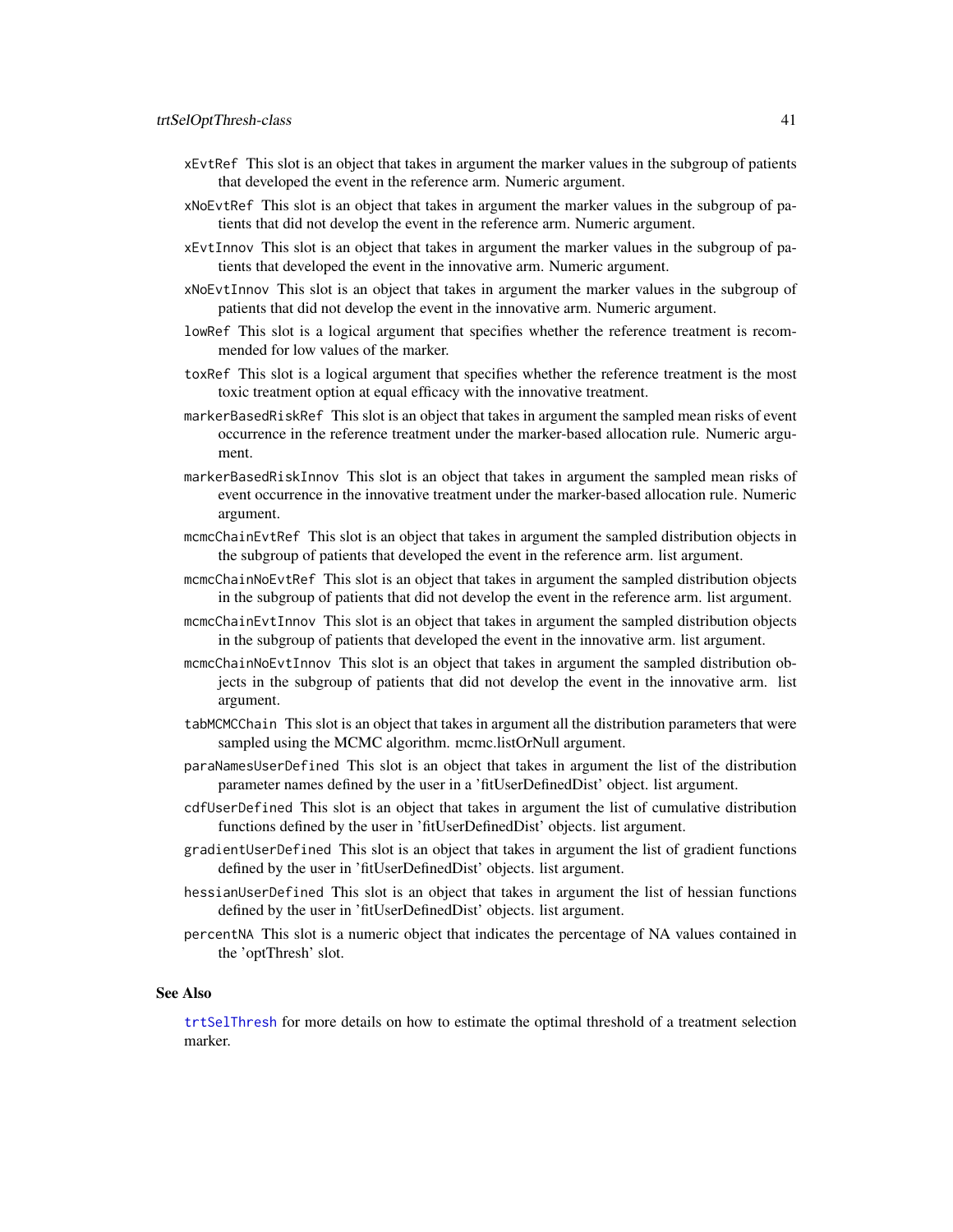#### <span id="page-41-0"></span>trtSelRelUtility-class

*An S4 class to the results from the decisionCurve methods.*

#### Description

An S4 class to the results from the decisionCurve methods.

#### Details

You never have to create this class manually. This class is created internally when the decisionCurve method is applied to an 'optThresh' object.

## **Slots**

RU This slot is a matrix of the relative utility according to the r ratios.

U This slot is a matrix of the marker-based utility according to the r ratios.

UT0 This slot is a matrix of the reference treatment utility according to the r ratios.

UT1 This slot is a matrix of the innovative treatment utility according to the r ratios.

Up This slot is a matrix of perfect marker utility according to the r ratios.

r Ratio of treatment/event costs. Numeric argument.

#### See Also

[decisionCurve](#page-9-1) for more details on how to plot the decision curves.

<span id="page-41-1"></span>trtSelThresh *Estimation of the optimal threshold of a treatment selection marker*

#### **Description**

This function produces a sample of the posterior distribution of the optimal threshold of a treatment selection marker. The optimal threshold is defined as the marker value that maximized the utility of using the marker to decide between two treatment options (innovative and reference one). The utility function takes into account the efficacy of the treatment options as well as treatment induced toxicities. The estimation of the utility function needs data from a clinical trial about the two treatment options, in which the success of a treatment is defined by the absence of an event of interest in a given post-treatment interval (binary data). For the time being, the package cannot estimate the optimal threshold in case of censored data about the occurrence of the event in the given post-treatment interval. To calculate the utility function, the user needs to specify:

• the distribution of the marker in the four groups defined by the treatment option and the outcome; in fact only three distributions need to be specified, the fourth one being derived from the three others and the mean risks of event in the two treatment arms through the randomization constraint (the distribution of the marker being the same in both treatment arms; see the [fit](#page-16-1) function for more details),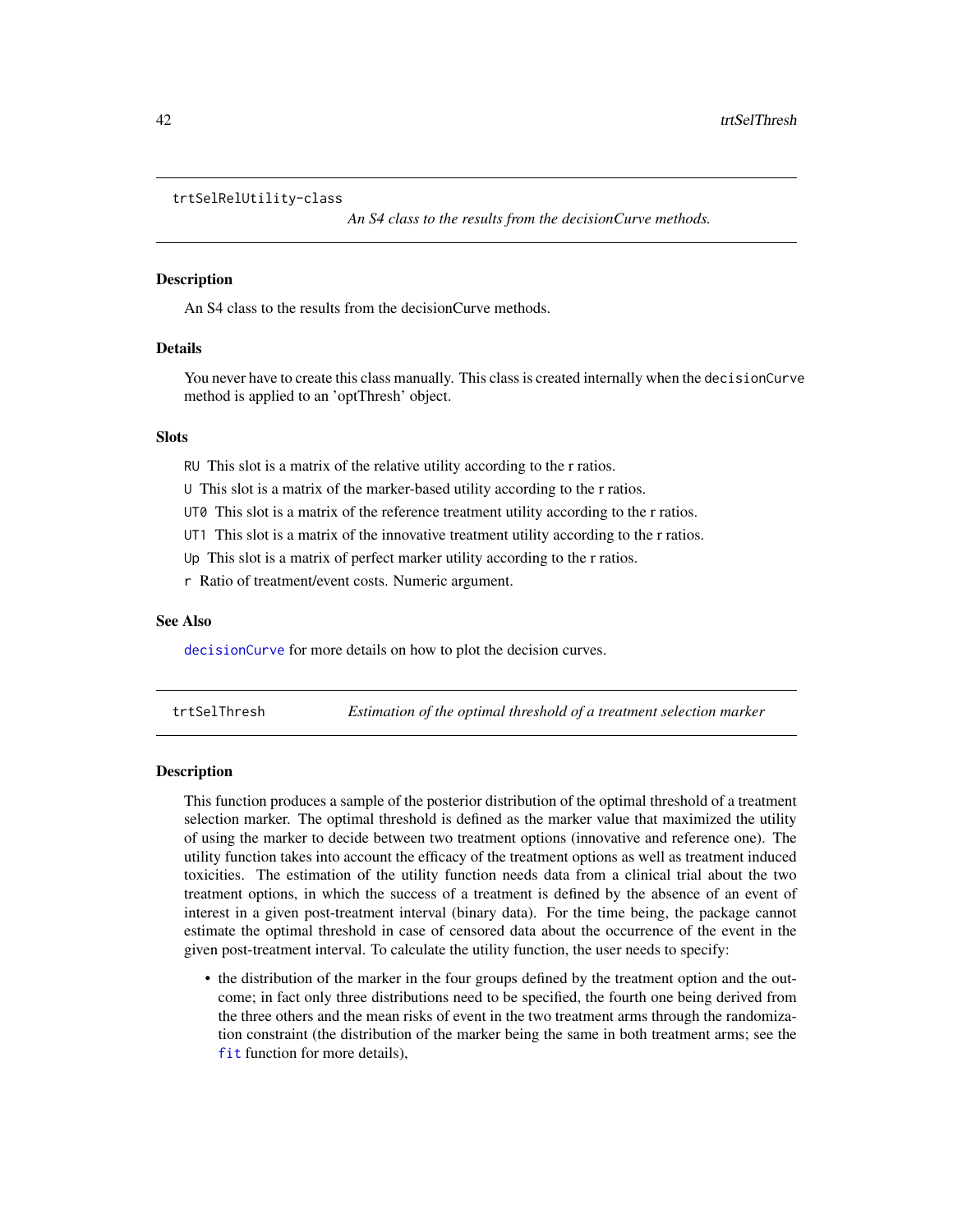#### <span id="page-42-0"></span>trtSelThresh 43

• and the mean risks of the event in the two treatment arms. The user must also specify: the cost of the innovative treatment relative to the cost of the event (see Details).

The optimal threshold and its credible interval are calculated using a Monte Carlo approach.

## Usage

```
trtSelThresh(EvtRefDist = NULL, NoEvtRefDist = NULL,
 EvtInnovDist = NULL, NoEvtInnovDist = NULL, mRiskRef = NULL,
 mRiskInnov = NULL, lowRef = TRUE, toxRef = TRUE, r = 0,
 le.MCMC = 1000, hesTol = 10^(-6), plot = FALSE,
 progress.bar = NULL, seed = NULL)
```

| EvtRefDist     | an object of class allowed FitDist that summarizes the distribution fitted to the<br>marker values of patients that developed the event of interest in the reference<br>arm. This class of objects is obtained using the fit function.                                                                                                                                                                                                       |
|----------------|----------------------------------------------------------------------------------------------------------------------------------------------------------------------------------------------------------------------------------------------------------------------------------------------------------------------------------------------------------------------------------------------------------------------------------------------|
| NoEvtRefDist   | an object of class allowed FitDist that summarizes the distribution fitted to the<br>marker values of patients that did not develop the event of interest in the refer-<br>ence arm. This class of objects is obtained using the fit function.                                                                                                                                                                                               |
| EvtInnovDist   | an object of class allowed FitDist that summarizes the distribution fitted to the<br>marker values of patients that developed the event of interest in the innovative<br>arm. This class of objects is obtained using the fit function.                                                                                                                                                                                                      |
| NoEvtInnovDist | an object of class allowed FitDist that summarizes the distribution fitted to the<br>marker values of patients that did not develop the event of interest in the inno-<br>vative arm. This class of objects is obtained using the fit function.                                                                                                                                                                                              |
| mRiskRef       | an object of class mcmc.list provided by the user. It must be a sample of the<br>posterior distribution of the mean risk of event in the reference treatment arm.<br>If NULL, the function samples values in the posterior distribution of the mean<br>risk of event in the reference arm assuming Jeffrey's prior $(Beta(0.5,0.5))$ , and<br>estimating the mean risk using the number of marker values specified in each<br>treatment arm. |
| mRiskInnov     | an object of class mcmc. list provided by the user. It must be a sample of the<br>posterior distribution of the mean risk of event in the innovative treatment arm.<br>If NULL, the function samples values in the posterior distribution of the mean<br>risk of event in the innovative arm assuming Jeffrey's prior (Beta(0.5,0.5)), and<br>estimating the mean risk using the number of marker values specified in each<br>treatment arm  |
| lowRef         | a logical value indicating whether low values of the marker are associated with<br>low (TRUE) or high (FALSE) risk under the reference treatment arm.                                                                                                                                                                                                                                                                                        |
| toxRef         | a logical value indicating whether the reference treatment arm (TRUE) or the<br>innovative treatment arm (FALSE) must be preferred at equal efficacy taking<br>into account toxicity.                                                                                                                                                                                                                                                        |
| r              | a numeric value indicating the cost ratio between the most harmful treatment<br>and the event (see Details).                                                                                                                                                                                                                                                                                                                                 |
| le.MCMC        | length of the desired MCMC chain.                                                                                                                                                                                                                                                                                                                                                                                                            |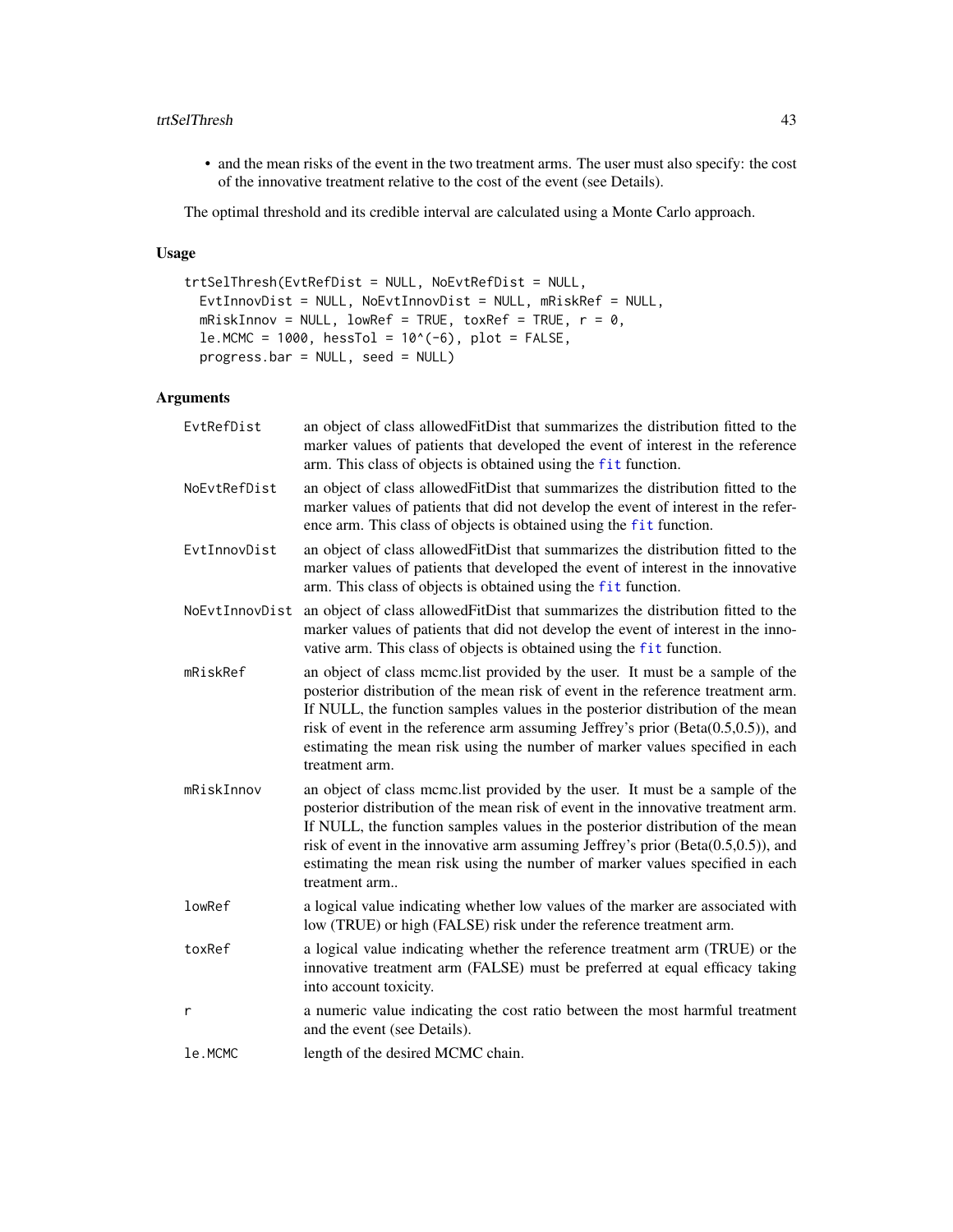| hessTol      | tolerance for the hessian value of the utility function at the optimal threshold.                             |
|--------------|---------------------------------------------------------------------------------------------------------------|
| plot         | a logical value indicating whether routine graphics must be produced.                                         |
| progress.bar | a character string indicating whether the user wishes to print a progress bar<br>during the function process. |
| seed         | a numerical value used to fix the random seed.                                                                |

#### Details

When toxRef==FALSE then Janes et al. (2014) defined the costs of event and treatment as:

$$
Y=0 \t Y=1Z=0 \t 0 \t CYZ=1 \t CZ \t CZ + CY
$$

When toxRef==TRUE it is defined as :

$$
\begin{array}{ccc}\n & Y=0 & Y=1 \\
Z=0 & C_Z & C_Z + C_Y \\
Z=1 & 0 & C_Y\n\end{array}
$$

According to the value of toxRef, the r ratio is simply  $r = C_Z/C_Y$ . The r ratio can also be indirectly specified by the absolute difference in risk of event between the two treatments above which a physician would recommend the use of the most harmful treatment. The inverse of the r ratio can also be interpreted as the number of patients for whom the physician is ready to give the most harmful treatment to prevent one additional case compared with the less harmful treatment.

#### Value

Returns an object of class trtSelOptThresh.

#### References

Blangero, Y, Rabilloud, M, Ecochard, R, and Subtil, F. A Bayesian method to estimate the optimal threshold of a marker used to select patients' treatment. *Statistical Methods in Medical Research*. 2019.

## Examples

```
#Simulating data from four gaussian distributions,
#with mean risks equal to 0.5 in each arm:
x0E <- rnorm(250) # reference arm, event
x0Eb <- rnorm(250, 2) # reference arm, no event
x1E \le - rnorm(250, 2) # innovative arm, event
x1Eb <- rnorm(250) # innovative arm, no event
```
#When working with real data. You can check the randomization constraint using the #densCurves function: densCurves( $x0 = c(x0E, x0Eb)$ ,  $x1 = c(x1E, x1Eb)$ , type = "treatment selection")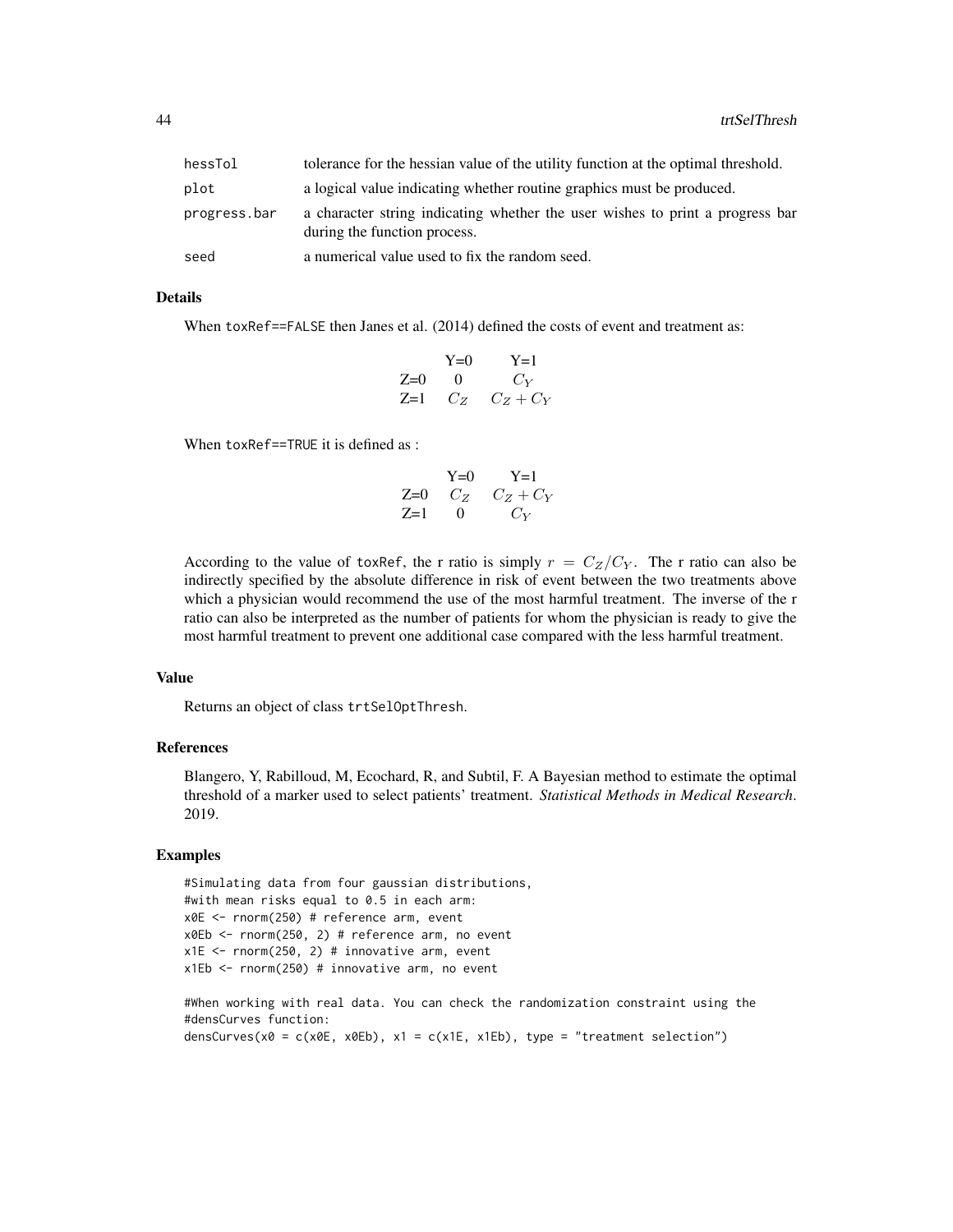<span id="page-44-0"></span>undefined-class 45

#You can also use the riskCurves function to know if low values of the marker are associated #with a better response under the reference treatment or not: library(mgcv) riskCurves(x0E, x0Eb, x1E, x1Eb)

```
#Fit normal distributions on three groups. And let the last one (1E) be undefined (derived
#indirectly using the randomization constraint):
fit0E <- fit(x0E, "norm")
fit0Eb <- fit(x0Eb, "norm")
fit1E <- fit(x1E, "undefined")
fit1Eb <- fit(x1Eb, "norm")
```
#Apply the main function to estimate the optimal threshold: # first case: the mean risks of event in the two treatment arms are left unspecified (are # determined by the number of marker measurements in the fit0E, fi0Eb, fit1E, fit1Eb)

```
res <- trtSelThresh(fit0E, fit0Eb, fit1E, fit1Eb,
                  lowRef = FALSE, toxRef = FALSE, r = 0.02, le.MCMC = 5000, plot = TRUE,progress.bar = "text")
```
# second case: the mean risks of event in the two treatment arms are given through mcmc.lists # that correspond to their posterior distributions (see the fit man page for examples on how # to generate posterior distributions manually)

```
#You can summarize the results using the summary() function:
summary(res, method = "median")
```
#You can extract the estimates and CI bounds of each indicator presented in the summary: estimates(res, method = "median") credibleIntervals(res)

```
#Plot the decision curves (this function is time-consuming):
dCres \leq decisionCurve(res, r = \text{seq}(0, 0.2, \text{length.out} = 6))
```
#You can plot again the decision curves by applying the plot method to dCres, #this function is a lot faster than the previous one. It also has more options #to customize the plot: plot(dCres) plot(dCres, which = 1) plot(dCres, which = 2)

undefined-class *An S4 class to represent an 'undefined' distribution.*

#### **Description**

This class allows to fit an undefined distribution on the marker values x.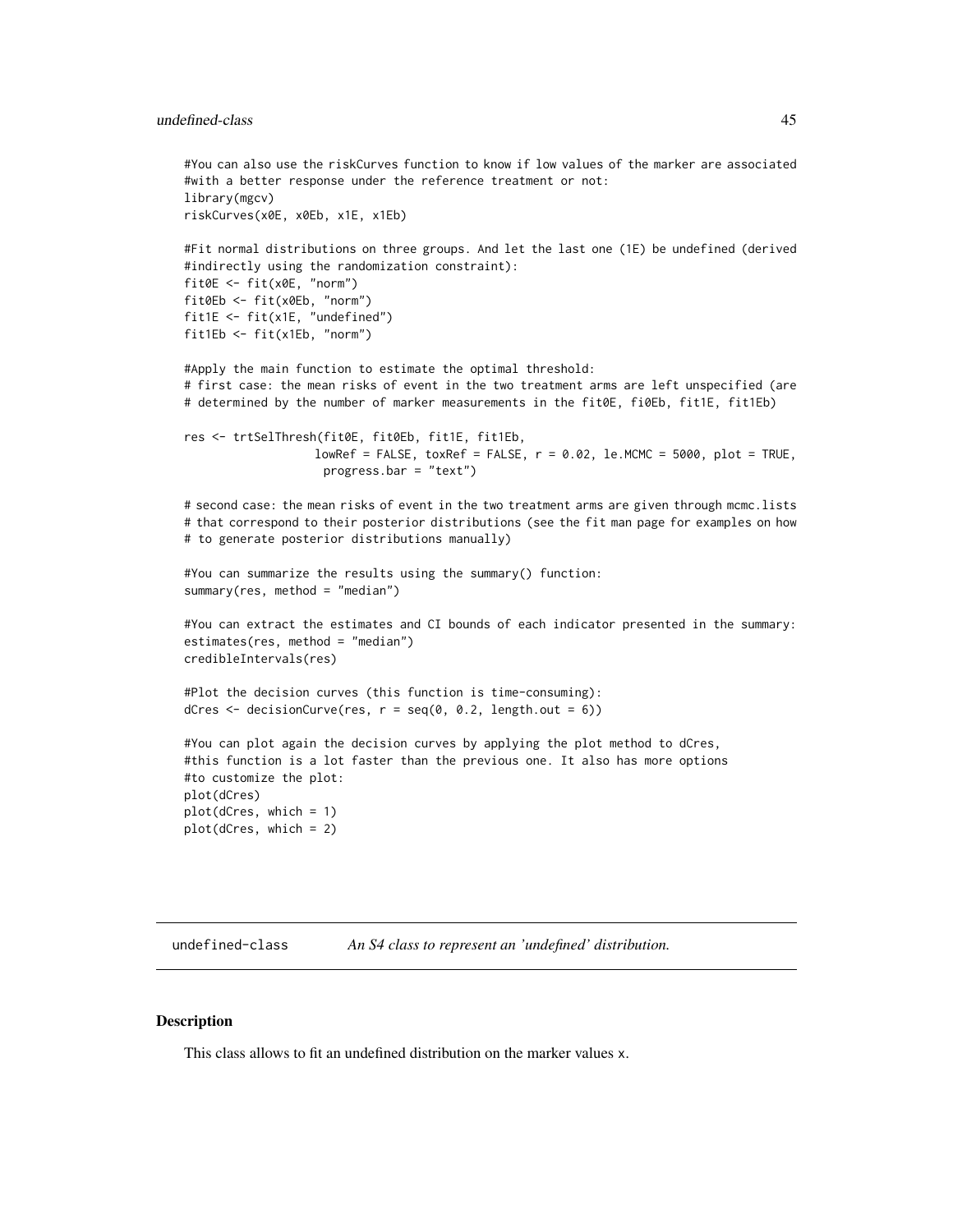## <span id="page-45-0"></span>Details

This class is automatically created when the user applies the fit function with the argument distr="undefined". You never have to create manually this class, it is created internally.

## Slots

x a vector of marker values.

n Length of x vector (including NA values). Numeric argument.

mcmc This slot allows the main function to k,now whether an MCMC algorithm must be performed to sample the distribution parameters from their posterior distribution.

## See Also

[fit](#page-16-1) for more details on how to fit an undefined distribution.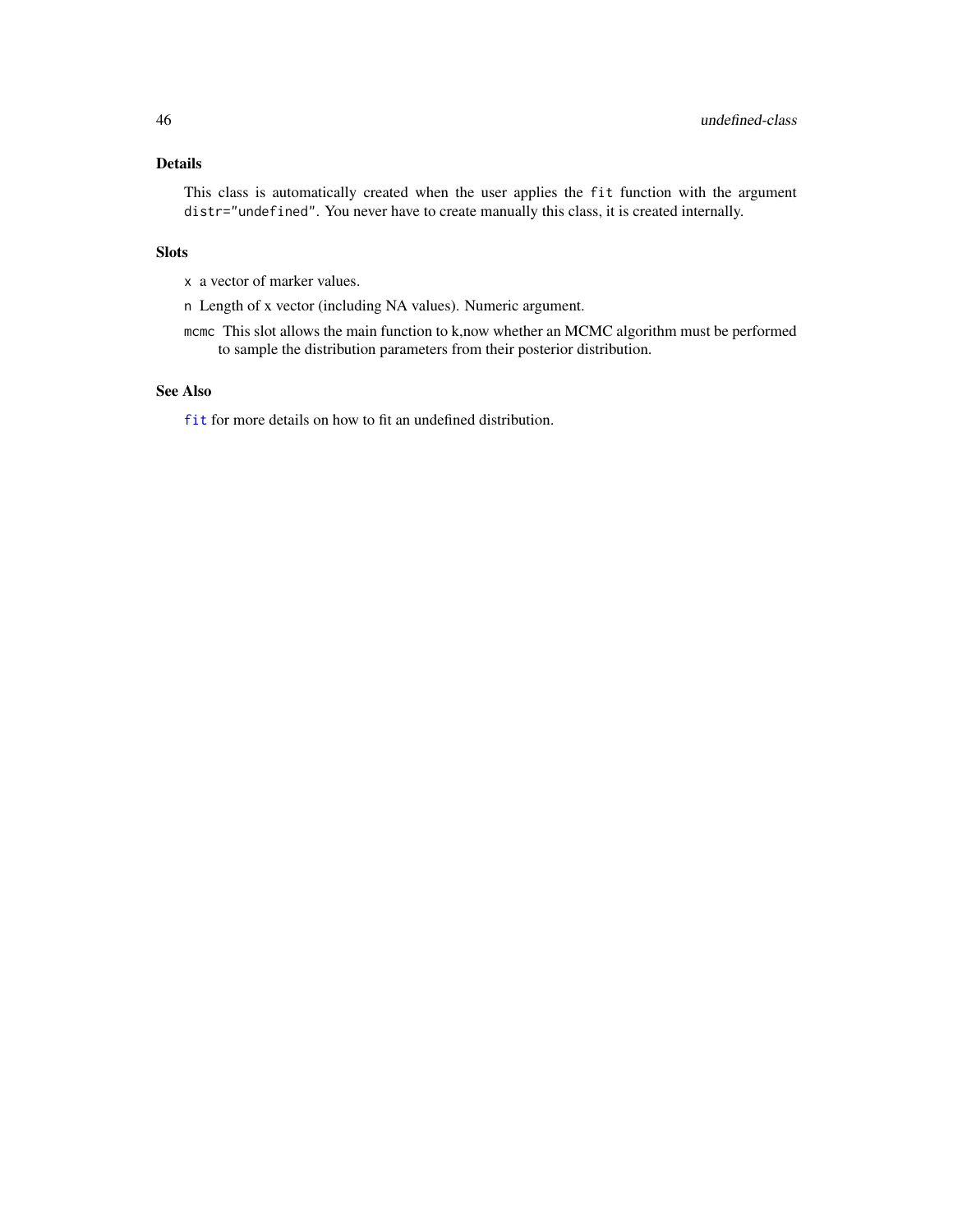# <span id="page-46-0"></span>**Index**

```
allowedDist (allowedDist-class), 3
allowedDist-class, 3
allowedFitDist (allowedFitDist-class), 3
allowedFitDist-class, 3
```
## cdf, [4](#page-3-0)

```
cdf,compoundEvtInnovDist-method (cdf), 4
cdf,compoundEvtRefDist-method (cdf), 4
cdf,compoundNoEvtInnovDist-method
        (cdf), 4
cdf,compoundNoEvtRefDist-method (cdf), 4
cdf,gammaDist-method (cdf), 4
cdf,logisticDist-method (cdf), 4
cdf,logNormalDist-method (cdf), 4
cdf,normalDist-method (cdf), 4
cdf,studentDist-method (cdf), 4
cdf.compoundEvtInnovDist (cdf), 4
cdf.compoundEvtRefDist (cdf), 4
cdf.compoundNoEvtInnovDist (cdf), 4
cdf.compoundNoEvtRefDist (cdf), 4
cdf.gammaDist (cdf), 4
cdf.logisticDist (cdf), 4
cdf.logNormalDist (cdf), 4
cdf.normalDist (cdf), 4
cdf.studentDist (cdf), 4
compoundEvtInnovDist
        (compoundEvtInnovDist-class), 6
compoundEvtInnovDist-class, 6
compoundEvtRefDist
        (compoundEvtRefDist-class), 6
compoundEvtRefDist-class, 6
compoundNoEvtInnovDist
        (compoundNoEvtInnovDist-class),
        7
compoundNoEvtInnovDist-class, 7
compoundNoEvtRefDist
        (compoundNoEvtRefDist-class), 8
compoundNoEvtRefDist-class, 8
credibleIntervals, 9
```
credibleIntervals,diagOptThresh-method *(*credibleIntervals*)*, [9](#page-8-0) credibleIntervals,trtSelOptThresh-method *(*credibleIntervals*)*, [9](#page-8-0) credibleIntervals.diagOptThresh *(*credibleIntervals*)*, [9](#page-8-0) credibleIntervals.trtSelOptThresh *(*credibleIntervals*)*, [9](#page-8-0)

decisionCurve, [10,](#page-9-0) *[14](#page-13-0)*, *[42](#page-41-0)* decisionCurve,diagOptThresh-method *(*decisionCurve*)*, [10](#page-9-0) decisionCurve,trtSelOptThresh-method *(*decisionCurve*)*, [10](#page-9-0) decisionCurve.diagOptThresh *(*decisionCurve*)*, [10](#page-9-0) decisionCurve.trtSelOptThresh *(*decisionCurve*)*, [10](#page-9-0) densCurves, [11](#page-10-0) dgamma, *[27](#page-26-0)* diagOptThresh *(*diagOptThresh-class*)*, [12](#page-11-0) diagOptThresh-class, [12](#page-11-0) diagRelUtility *(*diagRelUtility-class*)*, [13](#page-12-0) diagRelUtility-class, [13](#page-12-0) diagThresh, *[3](#page-2-0)[–5](#page-4-0)*, *[9](#page-8-0)*, *[11](#page-10-0)*, *[13](#page-12-0)*, [14,](#page-13-0) *[19](#page-18-0)*, *[40](#page-39-0)* dlnorm, *[27](#page-26-0)* dlogis, *[27](#page-26-0)* dnorm, *[27](#page-26-0)*

estimates, [16](#page-15-0) estimates,diagOptThresh-method *(*estimates*)*, [16](#page-15-0) estimates,trtSelOptThresh-method *(*estimates*)*, [16](#page-15-0) estimates.diagOptThresh *(*estimates*)*, [16](#page-15-0) estimates.trtSelOptThresh *(*estimates*)*, [16](#page-15-0)

fit, *[3–](#page-2-0)[8](#page-7-0)*, *[14](#page-13-0)*, [17,](#page-16-0) *[21](#page-20-0)[–25](#page-24-0)*, *[27](#page-26-0)*, *[29](#page-28-0)[–31](#page-30-0)*, *[38](#page-37-0)*, *[42,](#page-41-0) [43](#page-42-0)*, *[46](#page-45-0)*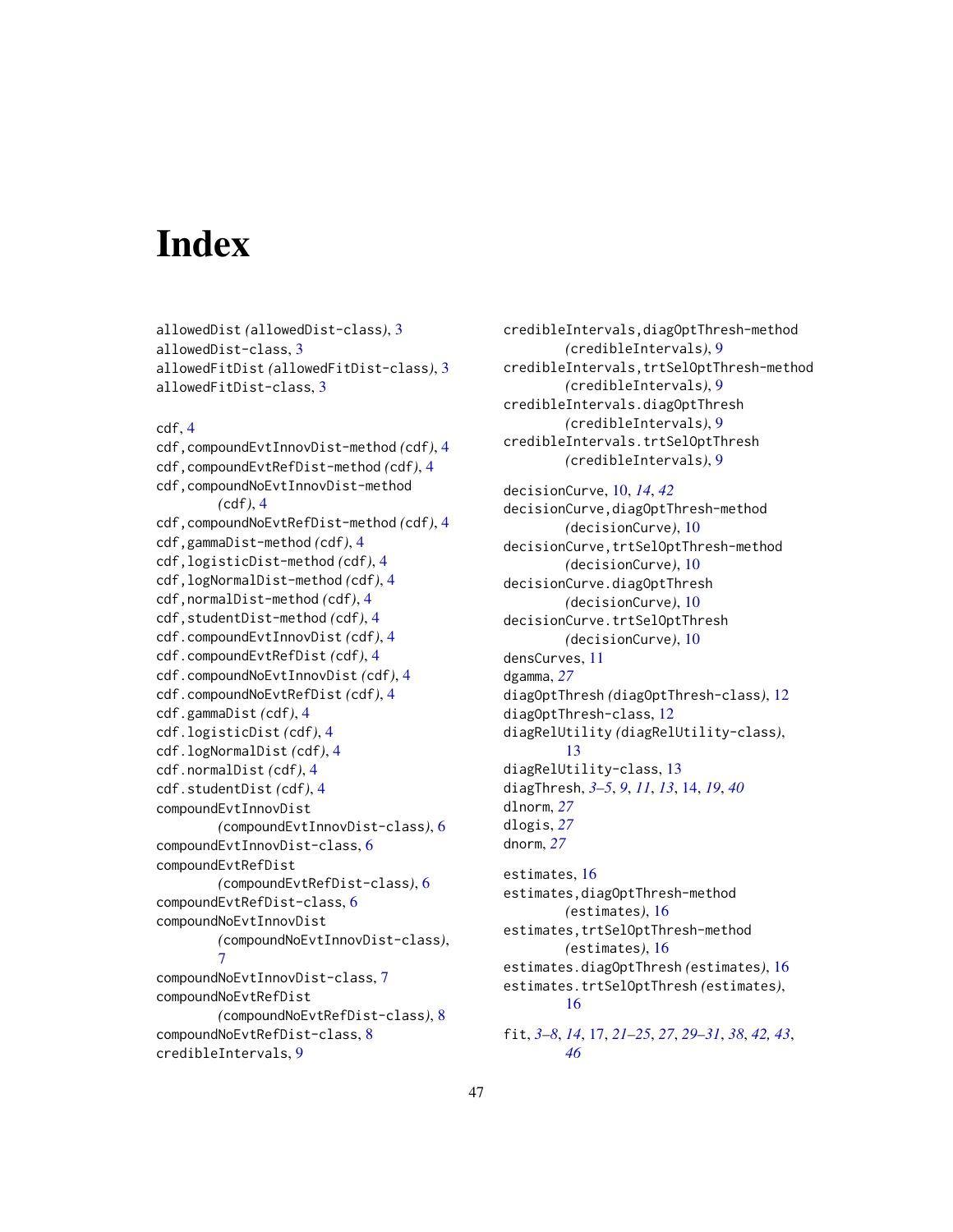```
fitGammaDist (fitGammaDist-class), 21
fitGammaDist-class, 21
fitLogisticDist
        (fitLogisticDist-class), 21
fitLogisticDist-class, 21
fitLogNormalDist
        (fitLogNormalDist-class), 22
fitLogNormalDist-class, 22
fitNormalDist (fitNormalDist-class), 23
fitNormalDist-class, 23
fitStudentDist (fitStudentDist-class),
        23
fitStudentDist-class, 23
fitUserDefinedDist
        (fitUserDefinedDist-class), 24
fitUserDefinedDist-class, 24
gam, 35
gammaDist (gammaDist-class), 25
gammaDist-class, 25
gradient, 25
gradient,compoundEvtInnovDist-method
        (gradient), 25
gradient,compoundEvtRefDist-method
        (gradient), 25
gradient,compoundNoEvtInnovDist-method
        (gradient), 25
gradient,compoundNoEvtRefDist-method
        (gradient), 25
gradient,gammaDist-method (gradient), 25
gradient,logisticDist-method
        (gradient), 25
gradient,logNormalDist-method
        (gradient), 25
gradient,normalDist-method (gradient),
        25
gradient,studentDist-method (gradient),
        25
gradient.compoundEvtInnovDist
        (gradient), 25
gradient.compoundEvtRefDist (gradient),
        25
gradient.compoundNoEvtInnovDist
        (gradient), 25
gradient.compoundNoEvtRefDist
        (gradient), 25
gradient.gammaDist (gradient), 25
gradient.logisticDist (gradient), 25
gradient.logNormalDist (gradient), 25
```
gradient.normalDist *(*gradient*)*, [25](#page-24-0) gradient.studentDist *(*gradient*)*, [25](#page-24-0) hdi, *[9](#page-8-0)* hessian, [27](#page-26-0) hessian,compoundEvtInnovDist-method *(*hessian*)*, [27](#page-26-0) hessian,compoundEvtRefDist-method *(*hessian*)*, [27](#page-26-0) hessian,compoundNoEvtInnovDist-method *(*hessian*)*, [27](#page-26-0) hessian,compoundNoEvtRefDist-method *(*hessian*)*, [27](#page-26-0) hessian,gammaDist-method *(*hessian*)*, [27](#page-26-0) hessian,logisticDist-method *(*hessian*)*, [27](#page-26-0) hessian,logNormalDist-method *(*hessian*)*, [27](#page-26-0) hessian,normalDist-method *(*hessian*)*, [27](#page-26-0) hessian,studentDist-method *(*hessian*)*, [27](#page-26-0) hessian.compoundEvtInnovDist *(*hessian*)*, [27](#page-26-0) hessian.compoundEvtRefDist *(*hessian*)*, [27](#page-26-0) hessian.compoundNoEvtInnovDist *(*hessian*)*, [27](#page-26-0) hessian.compoundNoEvtRefDist *(*hessian*)*, [27](#page-26-0) hessian.gammaDist *(*hessian*)*, [27](#page-26-0) hessian.logisticDist *(*hessian*)*, [27](#page-26-0) hessian.logNormalDist *(*hessian*)*, [27](#page-26-0) hessian.normalDist *(*hessian*)*, [27](#page-26-0) hessian.studentDist *(*hessian*)*, [27](#page-26-0) logisticDist *(*logisticDist-class*)*, [29](#page-28-0) logisticDist-class, [29](#page-28-0) logNormalDist *(*logNormalDist-class*)*, [30](#page-29-0) logNormalDist-class, [30](#page-29-0) mcmc.listOrNull *(*mcmc.listOrNull-class*)*, [30](#page-29-0) mcmc.listOrNull-class, [30](#page-29-0) normalDist *(*normalDist-class*)*, [30](#page-29-0) normalDist-class, [30](#page-29-0) pgamma, *[5](#page-4-0)* plnorm, *[5](#page-4-0)* plogis, *[5](#page-4-0)* plot,diagOptThresh-method *(*plot-methods*)*, [31](#page-30-0)